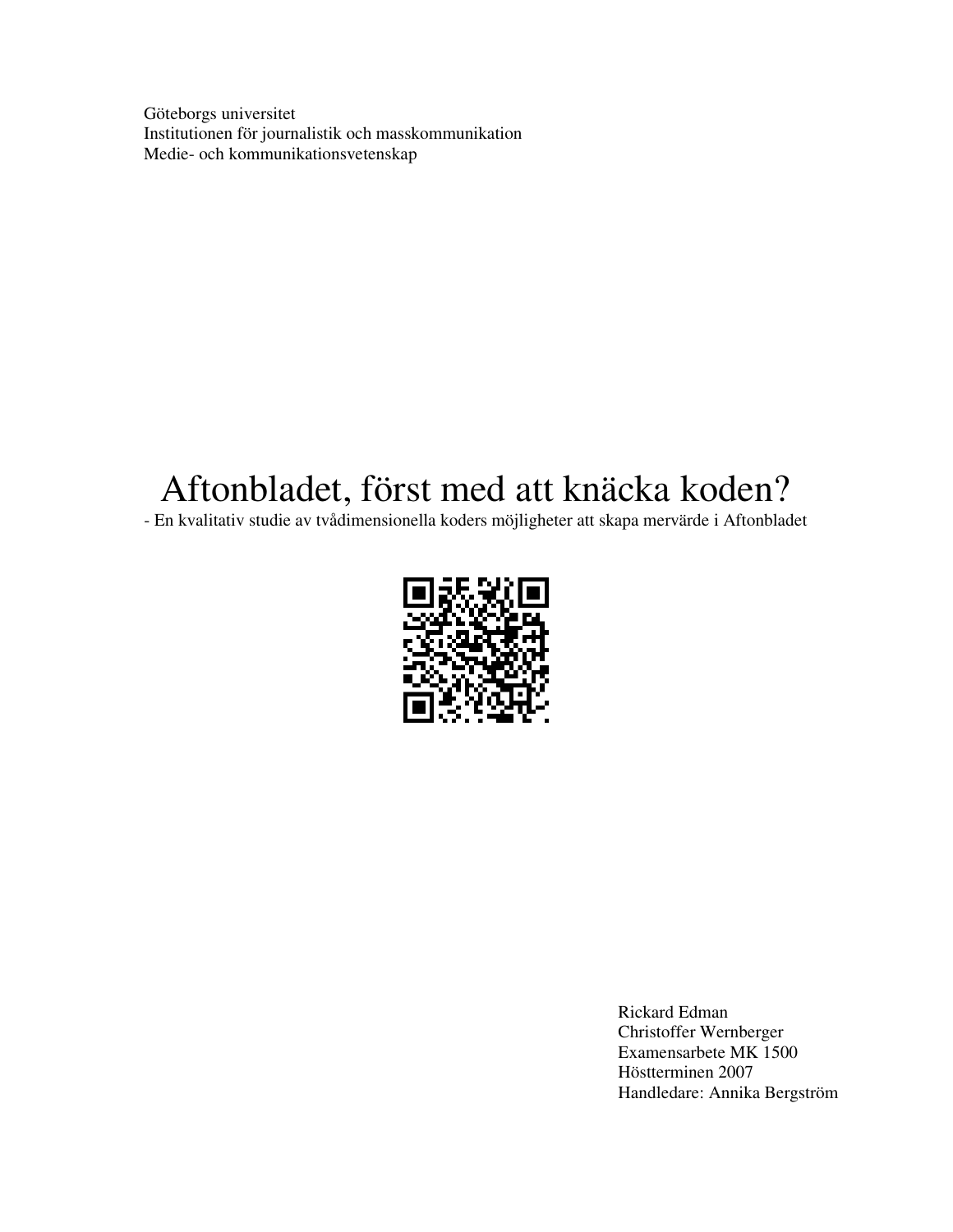## **Abstract**

Titel: Aftonbladet, Sveriges första kodknäckare?

Författare: Rickard Edman & Christoffer Wernberger

Kurs: Examensarbete Medie- och kommunikationsvetenskap

Termin: HT 2007

Syfte: att se vilka möjligheter och begränsningar det finns med tvådimensionella koder för implementering av tekniken och för utveckling av tidningen Aftonbladet.

Metod och material: Kvalitativa intervjuer med NTT DoCoMo, Asahi Shimbun, Kyodo News, Aftonbladet samt Mobicode

Huvudresultat: I Japan används tvådimensionella koder i papperstidningar. Dessa koder används främst i reklamsyfte. I alla nya mobiltelefoner i Japan finns det inbyggda kodavläsare som standard. Den kod som publiceras mest är QR-koden. I Sverige finns idag problemet med implementering. Det finns ingen förinstallerad programvara i mobiltelefonerna och ingen vet vilken slags tvådimensionell kod som kommer att vara standard. De största möjligheterna med tvådimensionella koder är att de kan göra tidningen mer interaktiv genom att användaren via koden kan se till exempel videoklipp i sin mobiltelefon endast genom att ta kort på koden med sin kamera i telefonen, skapa nya annonseringsmöjligheter samt stärka tidningens image som modern.

Nyckelord: Tvådimensionella koder, mobiltelefon, annonsering, implementering, konvergens, diffusion, utveckling, papperstidning, Aftonbladet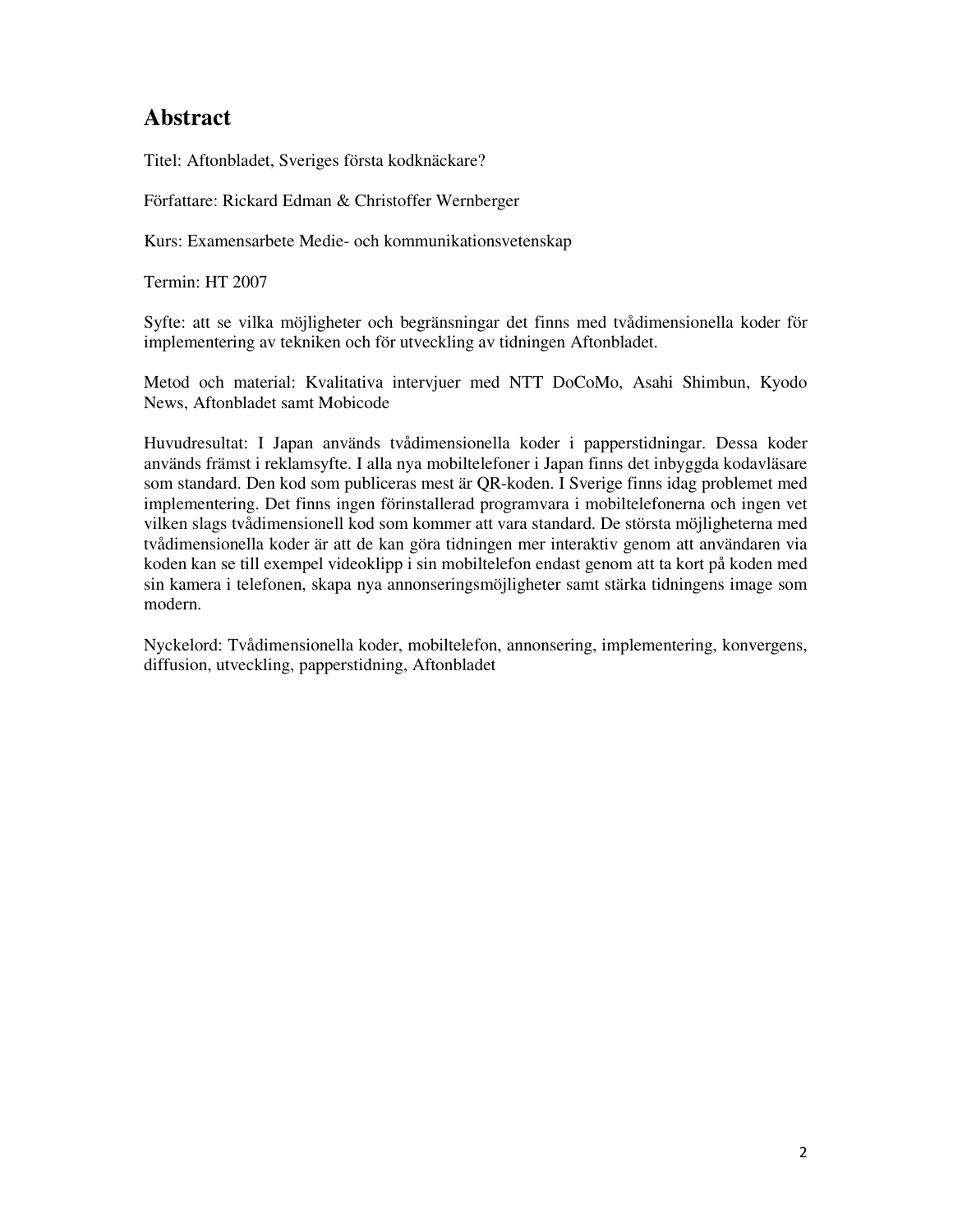## Executive summary

This thesis is about whether the Swedish newspaper Aftonbladet may improve its content with the help of two dimensional barcodes. Since there is no usage among the Swedish population of two dimensional barcodes we went to Japan to investigate how the technology works and how it can be used in a newspaper. We interviewed several different companies such as NTT DoCoMo which is the largest mobile phone operator in Japan, Kyodo News which is Japans largest news agency and Asahi Shimbun the second largest newspaper in Japan.

The theories used in this thesis consist of how the news market has developed through technology enhancement and proliferation.

A two dimensional barcode is an enhanced ordinary barcode that can contain more information than traditional barcodes due to the fact that it can be read in 360 degrees. It only requires a scanner which now days can be stored in an ordinary mobile phone. The barcode can be used as a link to mobile phone websites, link to prewritten SMS or other texts. This means that, for example, a newspaper can use this two dimensional code in their newspaper next to articles to link the reader to a video clip that the reader can see in their mobile phone.

When we conducted our interviews we found that the newspapers in Japan mainly use the two dimensional barcodes for advertisement. Other popular areas of usage were, for example, links to recipes and ringtones for mobile phones. A limitation of the two dimensional barcode is its appearance. Newspapers are not too fond of the way it looks. The newspapers are therefore quite hesitant to use the barcodes in the papers on a larger scale. However, designer barcodes are being developed to surpass the esthetic disadvantage of today's two dimensional barcodes.

 Another problem that we saw in Japan was the copyright issue of video clips. As of now the usage of movie clips and television productions is much regulated. However, there are big hopes for the future of two dimensional barcodes in Japan. DoCoMo thinks that the regulation of television today will be limited in the future.

We have suggestions of things to consider if Aftonbladet is to implement two dimensional barcodes on the Swedish market. First of all, there's a problem of software. Today, there are no barcode readers preinstalled in Swedish mobile phones. There might be a problem to create a widespread usage of barcodes if users are hesitant to download software to their mobile phones. Second, there is a problem of compatibility. Today there is no standard of barcode usage and if several barcode systems are introduced and barcode readers can only read one type of barcode, there's a problem. If the newspaper could go around the problem with the software they have much to gain from two dimensional barcodes, such as, be able to make the newspaper more alive with links to video clips, or more information about an ongoing article. With the help of two dimensional barcodes the paper itself becomes more up to date even after the printers have stopped. They can still update news that's already written in the paper through the mobile phone. Last but not least the two dimensional barcodes offers new advertisement opportunities.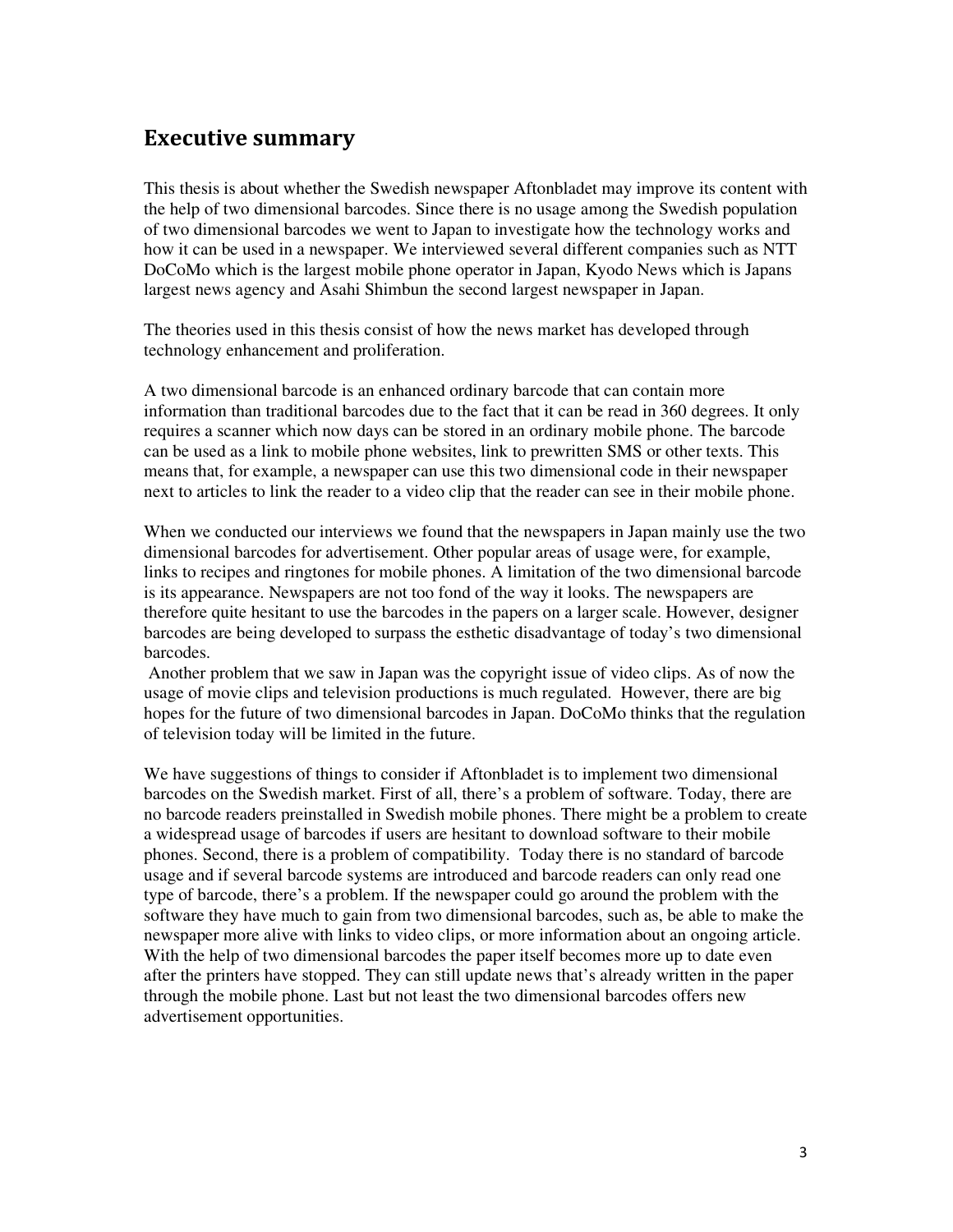## Förord

*Vi vill här passa på att tacka alla de som har hjälpt oss med detta examensarbete. Alla nedan nämnda har bidragit på olika sätt och gjort arbetet möjligt. Tack alla ni som hjälpt oss med att boka intervjuer eller på annat sätt bidragit till denna uppsats!* 

Andreas Granström - Aftonbladet

Mathias Saving och Markus Saving - M & M International Media AB

Ingela Wadbring - Göteborgs Universitet

Annika Bergström - Göteborgs Universitet

Yasuomi Sawa – Kyodo News

Reiko Kageyama – Shibaura University, Tokyo, Japan

Kyodo News

Asahi Shimbun

NTT DoCoMo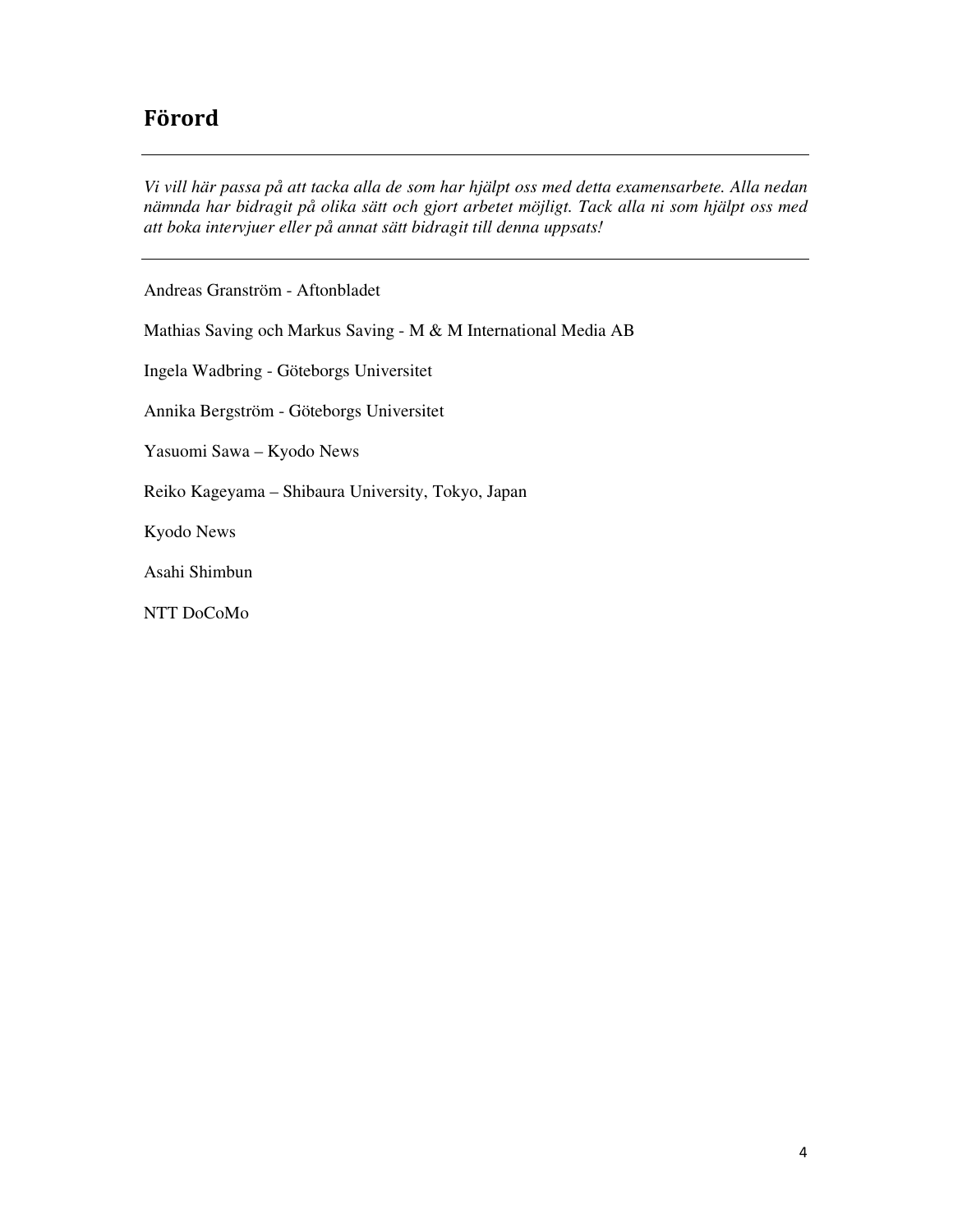## Innehållsförteckning

| 20 |
|----|
|    |
|    |
|    |
|    |
|    |
|    |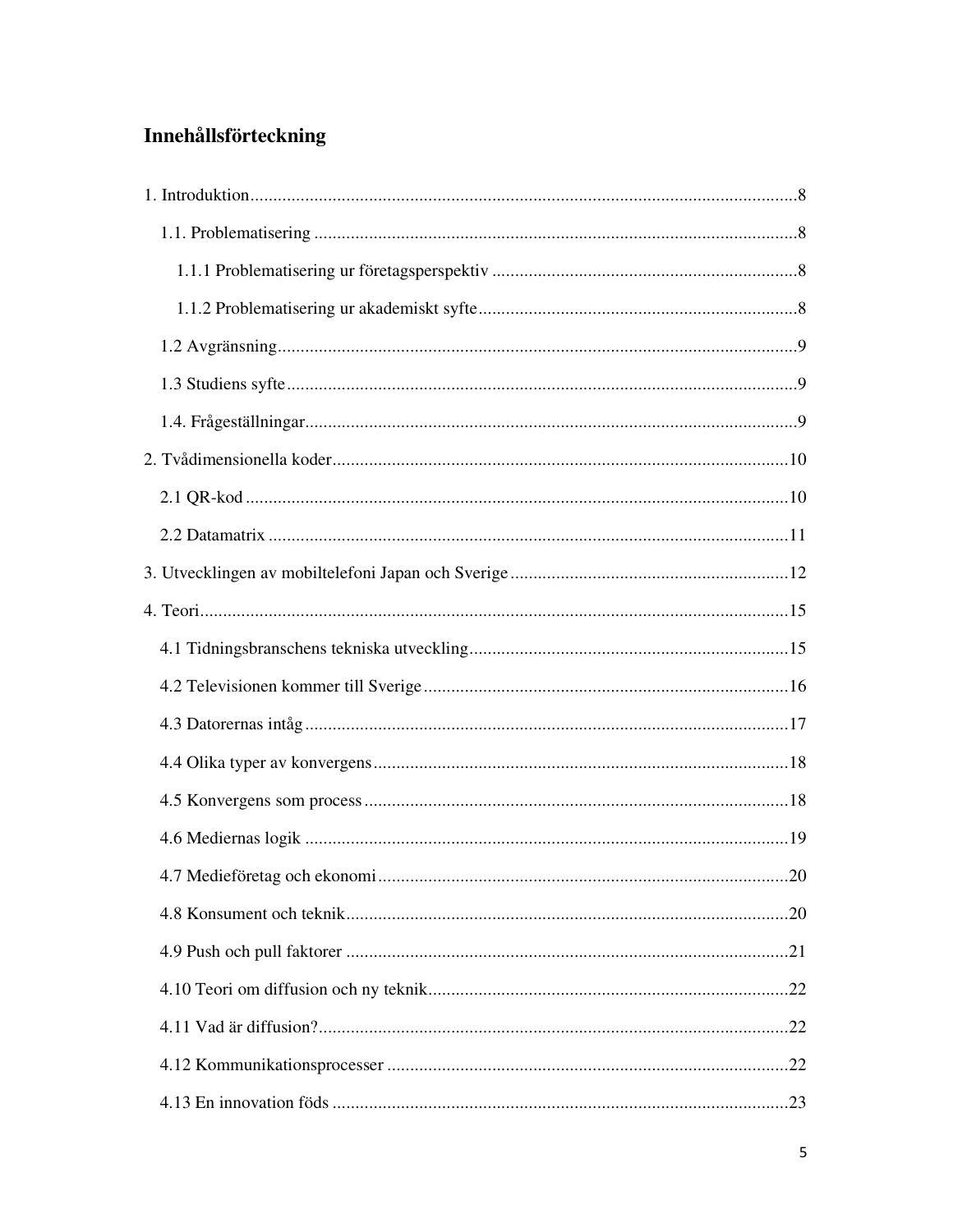| 7.3 Konkret användning av tvådimensionella koder i papperstidningar41 |  |
|-----------------------------------------------------------------------|--|
|                                                                       |  |
|                                                                       |  |
|                                                                       |  |
|                                                                       |  |
|                                                                       |  |
|                                                                       |  |
|                                                                       |  |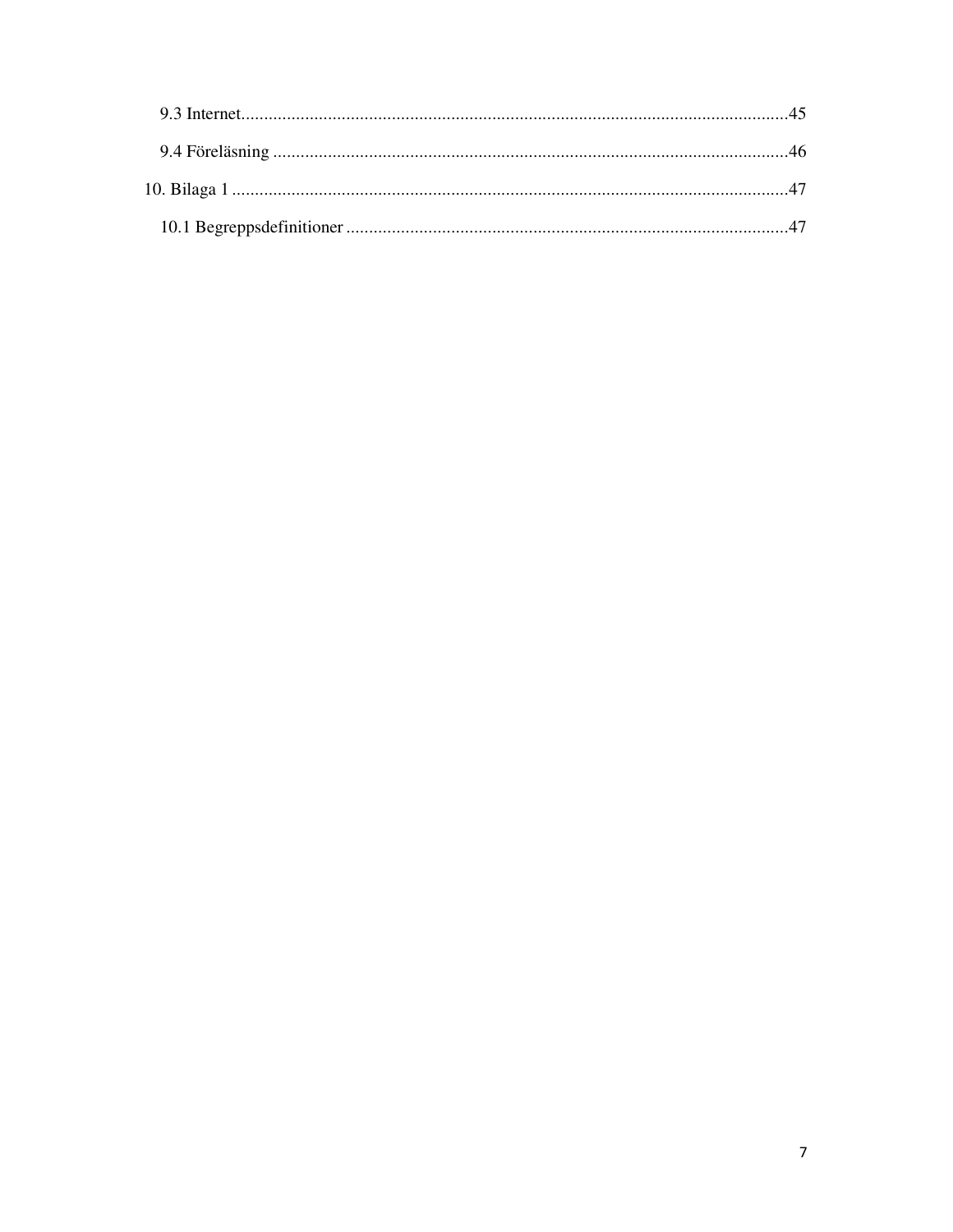## 1. Introduktion

När vi fick se uppsatskatalogen för examensarbete höstterminen 2007 så rådde det ingen tvekan om vad vi ville skriva om, rubriken löd "skapa mervärde i Aftonbladet med mobilen". Det kan te sig lite underligt och vi är säkra på att inte alls lika många skulle bli så till sig när de sett denna rubrik på ett uppsatstema. Men vi hade veckan innan diskuterat mobiltelefonteknik med en nyss hemkommen student som varit i Japan och fått information om hur långt japanerna har kommit i utvecklingen. Han beskrev då alla möjligheter som fanns med deras teknik och han berättade om just det som vår uppsats kommit att handla om, nämligen tvådimensionella koder. Detta kom väl till pass då Aftonbladet ville att vi skulle studera den japanska marknaden och vilken sorts teknik de har som skulle kunna integreras med papperstidningen Aftonbladet.

Uppdraget från Aftonbladet delades upp i två delar då vi fick till uppgift att undersöka teknikaspekten. En annan grupp har arbetat mot potentiella användare, unga svenskar, och de har ämnat kartlägga hur intresset ser ut för att börja använda dessa tvådimensionella streckkoder.

Denna uppsats skiljer sig lite mot de traditionella uppsatser som skrivs inom ämnet mediaoch kommunikation. Vår uppsats skall mer ses som en omvärldsanalys med syfte att undersöka en teknik som ännu inte finns i Sverige. Vi kommer således att studera skillnader och likheter mellan Japan och Sverige. Vi kommer att undersöka hur mobiltelefonmarknad har utvecklats för att sedan se på hur mobiltelefonteknik kan utveckla Aftonbladet. Denna uppsats handlar om hur tvådimensionella koder kan tänkas stärka papperstidningens situation på mediemarknaden.

## 1.1. Problematisering

## 1.1.1 Problematisering ur företagsperspektiv

Aftonbladet söker ständigt efter nya vägar och idéer för att hålla sig konkurrenskraftig på tidningsmarknaden. År 1994 lanserades Aftonbladet på webben och sidan är idag Sveriges största och mest besökta Internettidning. För att fortsätta konkurrera med andra tidningar och medier om läsare och annonsörer intresserar sig nu Aftonbladet för mobiltelefonteknik och hur det skulle kunna anpassas till tidningsanvändande. Vad finns det idag för teknik som kan användas med tidningsformatet? Vilka möjligheter finns det för utveckling och vilka hinder finns det för implementering? Bör Aftonbladet satsa på tvådimensionella koder och i så fall varför eller varför inte?

#### 1.1.2 Problematisering ur akademiskt syfte

Ny teknik har ständigt setts som ett hot mot tidningsmarknaden, och i samband med detta så har papperstidningen spåtts gå ett dystert öde till mötes. Detta har dock inte skett i den omfattning som förutspåtts, tidningen lever vidare än idag. Sanningen är dock att det nu finns betydligt fler medier som konkurrerar om både publik och annonsörer. Nu finns det dock teknik som kanske kan användas som komplement till papperstidningen. Kan den här nya tekniken leda till en ökad upplaga och stärka dess ställning? Frågan är om och ny teknik kan implementeras och vilka begränsningar respektive möjligheter som finns med tekniken? Vilka användningsområden finns det med tekniken? I dagens forskning finns det en del att hämta om just hur tekniken fungerar, dock är det lite sagt om hur det skulle fungera med ny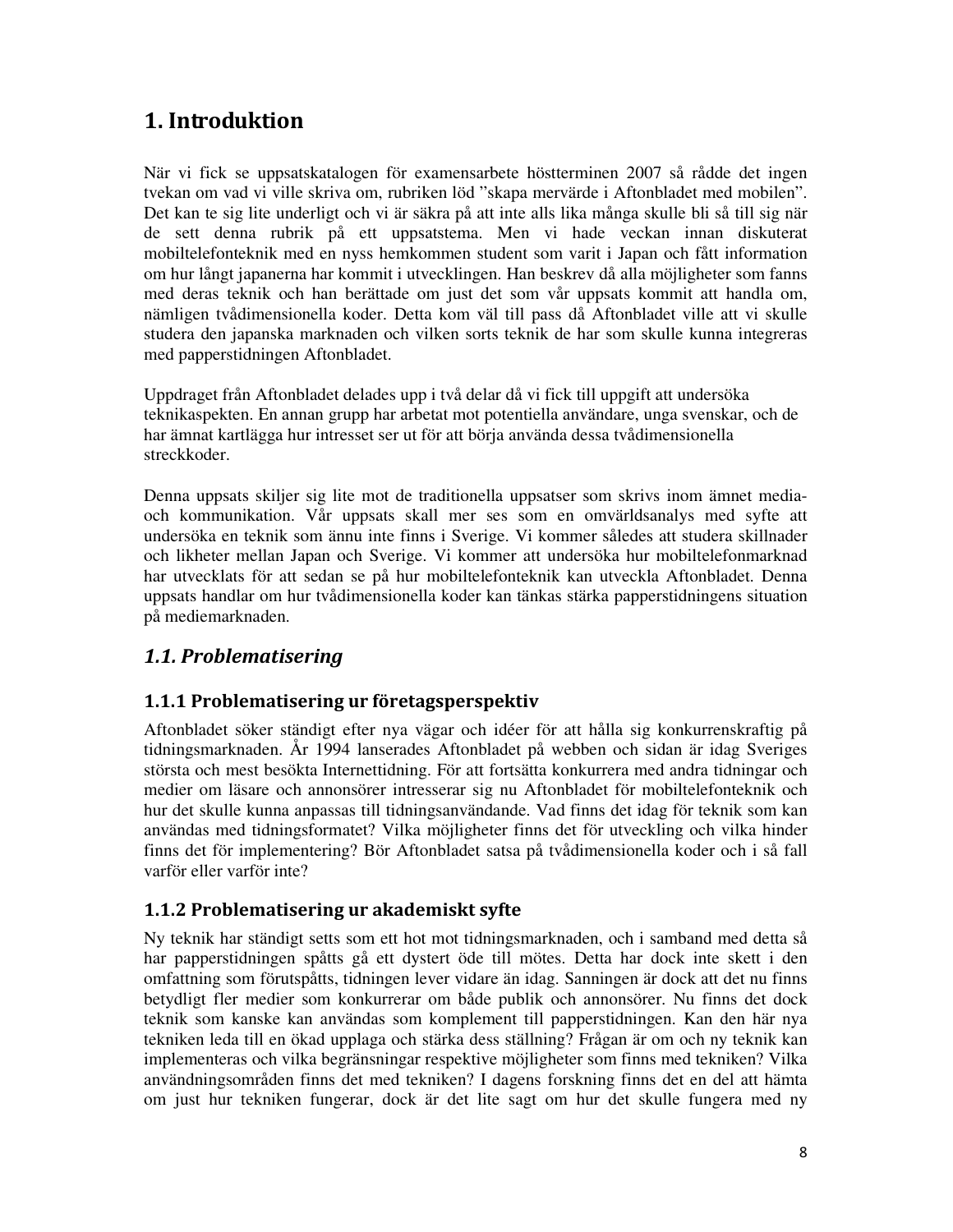mobiltelefonteknik inom en papperstidning och vad det skulle kunna innebära för en tidning. Således finns det en kunskapslucka inom det här området och med denna undersökning avser vi att bidra med ny kunskap som kan hjälpa till att fylla luckan.

## 1.2 Avgränsning

Att undersöka mobiltelefonteknik är givetvis ett väldigt omfattande arbete, därför måste vi naturligtvis avgränsa oss. Först och främst kommer vi att avgränsa oss genom att enbart titta på Japan och Sverige för att undersöka mobiltelefonteknik. Anledningen till att vi väljer att avgränsa oss till Japan är att de har kommit väldigt långt i utveckling av både mobilteknik och olika tjänster i mobiler. Man skulle kunna titta på andra länder som till exempel Sydkorea fast inom ramen för detta examensarbete väljer vi att endast titta på hur utvecklingen sett ut i Japan.

Eftersom Japan har kommit så otroligt långt i sin tekniska utveckling finns det oerhört många tjänster och användningsområden inom mobiltelefonteknik. Vi måste därför avgränsa oss även här och kommer därför endast att titta på den tjänst som är mest aktuell för vår uppsats, nämligen tvådimensionella koder. Dessa koder är en utveckling av EAN-koden, vanliga streckkoder som finns på alla möjliga produkter idag. Eftersom syftet med arbetet är att se vad man skulle kunna använda tekniken till för att utveckla en tidning så anser vi dessa koder vara mest intressanta.

## 1.3 Studiens syfte

Syftet är att se vilka möjligheter och begränsningar det finns med tvådimensionella koder för implementering av tekniken och för utveckling av tidningen Aftonbladet.

## 1.4. Frågeställningar

Vi kommer att använda oss av tre frågeställningar för att söka svar på vårt syfte. Frågeställningarna är följande:

- **1. Hur fungerar tekniken i Japan?**
- Här kommer vi främst att koncentrera oss på att studera utvecklingen av tekniken i Japan. Vi kommer att redovisa hur tekniken fungerar och vilka användningsområden som finns.
- **2. Vilka förutsättningar fanns det i Japan för att tekniken skulle få fäste?**
- Denna fråga anser vi vara mycket relevant för att kunna se på hur utvecklingen i Japan skett samt hur och på vilket sätt samhället har anammat tekniken.
- 3. **Hur ser japanska tidningars användande av mobiltelefoniteknik ut?**
- Här vill vi främst se på vilken sorts teknik som används av japanska tidningar, hur den används, i vilken utsträckning för att senare kunna jämföra med Sverige.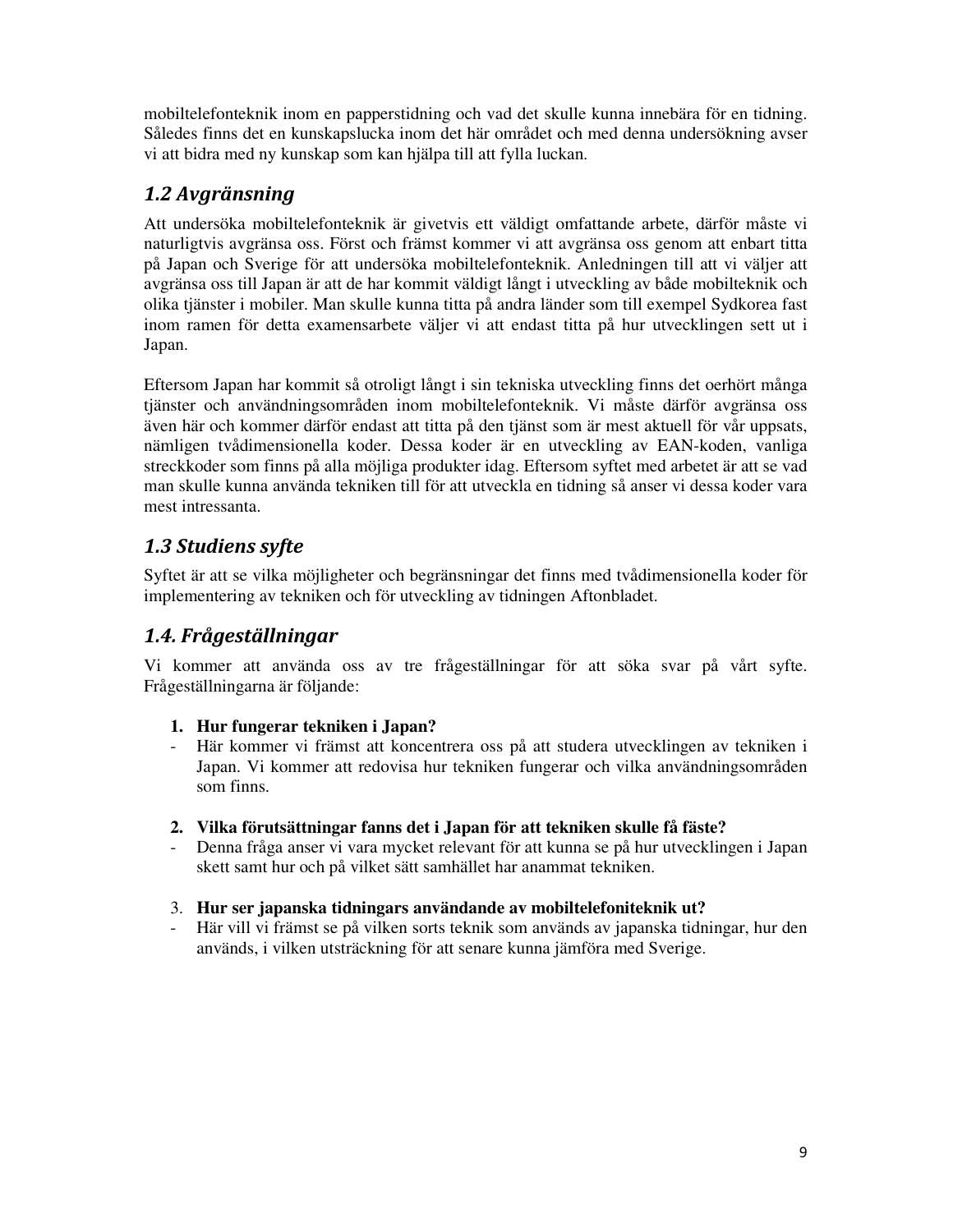## 2. Tvådimensionella koder

*Som rubriken antyder så är kärnan i vår uppsats tvådimensionella koder. Vi kommer nedan att presentera vad tvådimensionella koder är och vad det finns för olika typer av koder.* 

 Tvådimensionella koder är en vidareutveckling av den klassiska EAN-koden som idag finns på i princip alla möjliga tänkbara varor man kan köpa. I vardagligt tal kallar vi EAN-koder för streckkoder. Idag finns det en utvecklad variant av denna kod som kan innehålla mer information än tidigare varianter och som tar mindre plats. Dessa koder kan även, med hjälp av mjukvara, läsas av en mobiltelefon försedd med kamera. Idag så är det främst två typer av tvådimensionella koder som används i världen, QR-koder och Datamatrixkoder. Dessa två varianter av koder och vad man kan använda dem till kommer således att beskrivas nedan.<sup>1</sup>

## 2.1 QR-kod

QR som är en förkortning av Quick Response är en vidareutveckling av EAN-koder och har blivit mycket populär i bland annat Japan. Till skillnad från EAN-koder så kan QR-koder innehålla mer information och kan läsas i 360grader, det vill säga både vertikalt och horisontellt till skillnad från EAN-koden som bara läses horisontellt. Dessutom kan koden tryckas i olika storlekar och därmed anpassas till olika format av distribution. Koden utvecklades som ett svar på klagomål angående EAN-koder då de är svårare att läsa av, de tar mycket plats samt leder till större kostnad för tryck. Företaget Denso Wave utvecklade då 1994 QR-koden som följaktligen innehåller mer information än en EAN-kod och kan lagra information både horisontellt och vertikalt på en mindre yta. Dessa koder ser olika ut beroende på var man befinner sig i världen, det vill säga i USA finns en viss variant och i Japan en annan, dock har de alla likadan form, det vill säga fyrkantig.<sup>2</sup>

Eftersom QR-koden kan lagra mer information än en EAN-kod så får man således plats med mer information på mindre yta. En EAN-kod kan lagra cirka 20 siffror medan QR-koden kan lagra både siffror och bokstäver. Ett exempel på det tidigare nämnda så kan QR-koden lagra cirka 7000 siffror (endast siffror) samt cirka 4000 bokstäver (hela alfabetet och siffrorna 0-9). Detta innebär att QR-koden tar upp cirka en tiondel av ytan som en EAN-kod tar. En annan egenskap som QR-koden har är att den klarar skador mycket bättre än en traditionell EANkod och kan klara upp till 30 % skada av koden, detta genom att en viss procent av koden skrivs på flera områden inom kod ytan. En annan egenskap är att koden kan delas upp i olika delar men ändå bevara sin information.<sup>3</sup>

<sup>&</sup>lt;sup>1</sup> Intervju NTT DoCoMo

<sup>2</sup> www.denso-wave.com

 $3$  Ibid.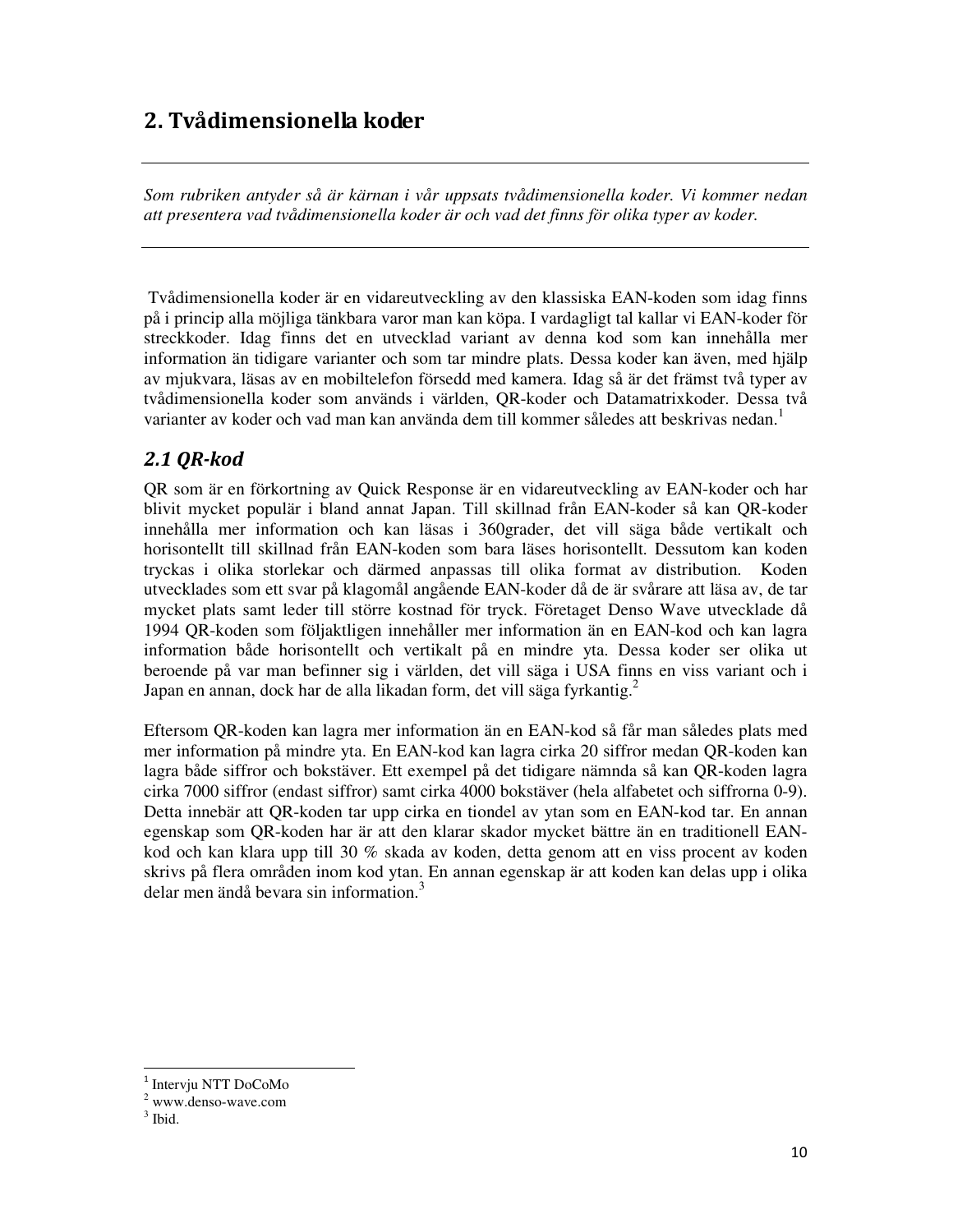

Idag finns det mjukvara som tillåter användaren att göra sina egna QR-koder. Det som behövs är en dator. Det som avgör hur stor yta som koden kräver är följande faktorer; nivå av felmarginal, datamängds kapacitet, skanner och skrivar upplösning. Desto mer information som användaren vill ha i koden desto större blir den. Utöver detta så påverkas även storleken av hur felsäker koden ska vara, desto mer felsäker desto större kod. Det skall även tilläggas att ju större koden är desto lättare är det att läsa av den. Ett alternativ till QR-koden är mikro QRkoden, den är ännu mindre men kan då inte innehålla lika mycket information som en vanlig QR-kod**. 4** 

En mobiltelefon kan enkelt läsa av QR-koden, det som krävs är en kamera i telefonen samt ett program som kan avkoda den information som finns i QR-koden. När koden väl blivit avkodad, genom att användaren tar kort på koden med sin mobiltelefonkamera, så skickas ett meddelande till telefonen med till exempel en adress till en hemsida där det går att finna mer information om det användaren har avkodat. Denna funktion innebär kortfattat att koden ersätter URL koden, användaren slipper således att skriva in hela koder för att nå en specifik hemsida. Det sistnämnda exemplet kräver dock att användaren har möjlighet att använda Internet med sin mobiltelefon. Övriga egenskaper en QR-kod har är att det går att länka färdigskrivna SMS till den, färdiga texter och eller endast länka siffror som ett telefonnummer.<sup>5</sup> Dock så måste koden vara relativt väl upplyst för att kameran skall kunna skanna in koden korrekt.<sup>6</sup>

I Japan har idag QR-koder en naturlig plats i vardagen och den går att finna på allt från hamburgareförpackningar, där det i koden står bland annat näringsvärde med mera, till enorma koder på billboards. I och med QR-kodens storlek så finns den även att finna på visitkort där användaren, efter avkodning, direkt får information till mobiltelefonen. Det är till och med så att viss reklam och tv-program har en kod i hörnet av skärmen så att den som ser på programmet direkt kan skanna av den och söka mer information om produkten eller tvprogrammet. $7$ 

## 2.2 Datamatrix

Datamatrixkoder är en kod som är mycket lik QR-koden, det som dock skiljer dessa två koder åt är framförallt deras kapacitet att lagra siffror och bokstäver. Datamatrixkoden kan lagra ungefär hälften så många siffror och bokstäver som en QR-kod. Själva utseendet skiljer sig också, i QR-koden så figurerar tre stycken fyrkanter i nedre vänster hörn, i övre vänstra hörn

<sup>4</sup> www.denso-wave.com

<sup>5</sup> Intervju NTT DoCoMo

<sup>6</sup> www.nttdocomo.co.jp/english

<sup>7</sup> Intervju NTT DoCoMo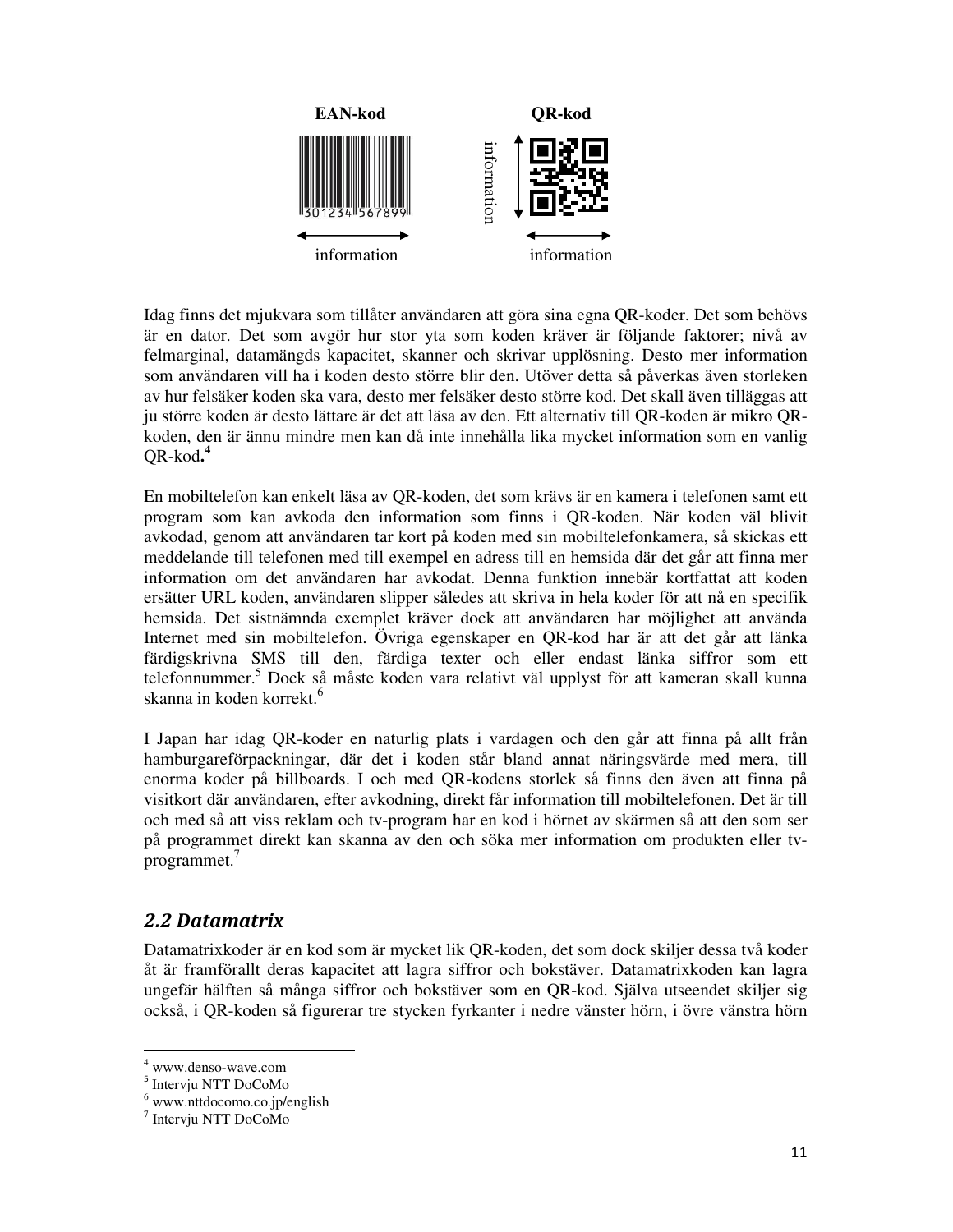samt i övre högra hörn. En Datamatrixkod har inga fyrkanter i sin kod, istället så har den helt svarta, raka streck som ligger under koden och längs med den vänstra sidan. Förutom utseendet och kapaciteten är det inte mycket som skiljer dessa koder åt. Båda koderna klarar av en viss procent skada. De blir ungefär lika stora när man trycker dem och lagrar information horisontellt och vertikalt samt att det går att länka likadant material till båda koderna, det vill säga, direkt länka till en hemsida, till färdigskriva SMS, texter och siffror. Men som sagt den största skillnaden är kapaciteten där QR-koden är överlägsen Datamatrixkoden.<sup>8</sup>





## 3. Utvecklingen av mobiltelefoni Japan och Sverige

*I detta avsnitt kommer vi att guida läsaren genom utvecklingen av mobiltelefoni i Japan för att i slutet beskriva hur det ser ut i Sverige och då påvisa skillnaden mellan dessa två länder.* 

Mobiltelefonen eller keitai som den idag kallas i Japan betyder något du kan bära med dig<sup>9</sup>. Fast man har inte alltid kunnat bära med sig telefonen. Ända sedan keitai fick ett fäste bland de yngre så har det förekommit många olika debatter om hur keitai påverkat samhället och framförallt hur det har påverkat de yngre generationerna. 1979 kom den första biltelefonen, 1985 kom axeltelefonen, en slags telefon som användaren kunde ta med sig ur bilen. Efter detta kom år 1987 den första mobiltelefonen, dock var det ingen stadig ökning av antalet abonnenter. Detta tros bero på de höga kostnader det medförde att ha en mobiltelefon. Det dröjde ända tills 1993 då försäljningen började ta fart. Innan dess så var det främst affärsmän som hade en egen mobiltelefon.<sup>10</sup>

Under 1990-talet var det många japaner som såg keitai som ett problem. Folk pratade på offentliga platser och många uppfattade det som störande och var rädda att ungdomar skulle börja med detta beteende, det vill säga att prata på offentliga platser. Även diskussioner om strålning påverkade keitais anseende och då var det främst hur strålningen skulle påverka bland annat pacemakers. När priserna på keitai började sjunka var det främst unga som började köpa dem och de äldre såg detta som ett stort problem då de yngre generationerna inte ansågs ha samma sociala moral som de äldre. Vid den här tiden ansågs det fortfarande vara så

<sup>8</sup> www.denso-wave.com

<sup>&</sup>lt;sup>9</sup> Ito, Okabe, Matsuda s.1

 $^{10}$  Ibid s.22 f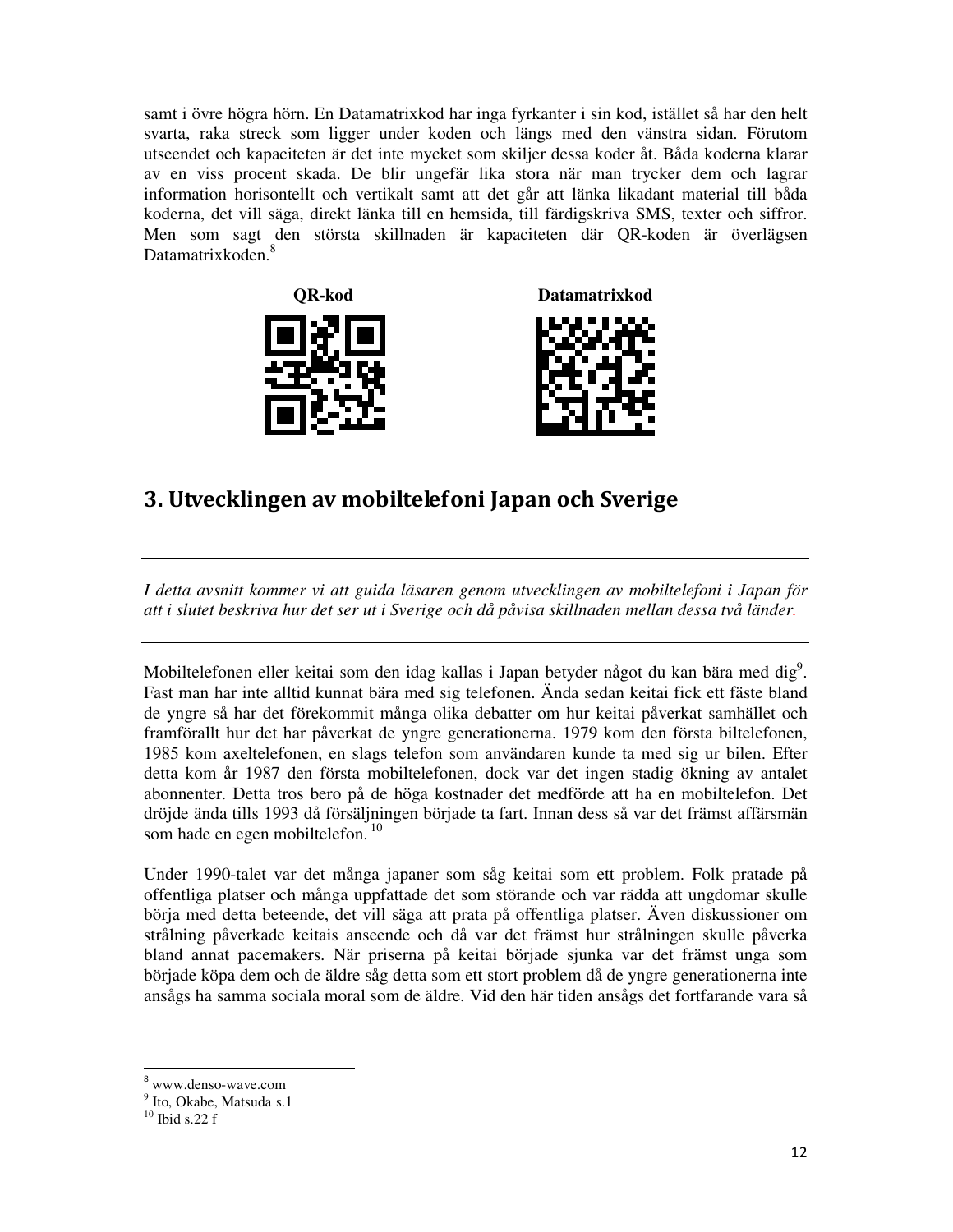att telefon den pratade man bara i när man var tvungen. Pratande i telefon skedde inte bara för det höga nöjets skull. $^{11}$ 

Textmeddelanden lanserades 1996 och det var företaget DDI Cellular Group som var först ut, kort därefter kom de andra operatörerna med en liknande service. Problemet var bara det att det inte gick att skicka textmeddelanden mellan olika operatörer utan användaren var begränsad av att endast kunna skicka inom den valda operatören. Detta ledde även till att alla operatörer hade olika namn på sina textmeddelandetjänster samt att de inte ingick i samma system vilket var GSM. 1997 lanserades e-post via keitai och först ut var Vodafone (då kallat J-Phone) som gjorde det möjligt att skicka meddelanden mellan de olika operatörerna och det lockade användarna att lämna textmeddelanden till förmån för e-post via keitai. De flesta användarna av e-post via keitai är unga människor i tonåren upp till de i 20-årsåldern. Personer i den här åldern brukar i regel skicka meddelanden som är långa vilket är möjligt då det går att skicka meddelanden från 250-3000 tecken och det är vanligt att bifoga länkar, videor, grafik med mera.<sup>12</sup>

År 1999 kom vändningen för keitai. Det var året NTT DoCoMo lanserade i-mode. För enkelhetens skull kan vi säga att den svenska motsvarigheten är WAP.

 I slutet av 2001 hade cirka 72 % av befolkningen abonnemang som innefattade i-mode. Under slutet av 1990-talet när begreppet IT var starkt kopplat till Internet och datorer så skedde inte ökningen av datorer lika snabbt i Japan som i resten av världen. Detta berodde mycket på den höga kostnad och långsamma uppkoppling som rådde i Japan. Mobiltelefonoperatören NTT Docomo valde då att satsa på mobilt Internet och riktade sig till den vanliga konsumenten istället för affärskonsumenter vilket blev en stor succé. Mycket av succén låg i att det var lättare för konsumenten att införskaffa en mobiltelefon istället för en  $\mu$ dator och det var dessutom mycket billigare.<sup>13</sup>

I-mode ställde krav på dem som ville ha mobila sidor att de, bland annat, var tvungna att ha en viss standard för att få vara med i i-mode. Detta har lett till att alla sidor i i-mode är anpassade efter mobiltelefonen och i oktober 2007 hade cirka 47.8 miljoner användare i-mode i sin telefon. Det totala antalet mobiltelefoner med 3G i Japan var år 2007 99.3 miljoner. Här skall nämnas att cirka 80 procent av befolkningen i Japan äger en mobiltelefon. En annan anledning till att så många använder Internet i mobiltelefonen beror till stor del på den "Flat Rate" som NTT DoCoMo införde, vilket innebär att användaren får surfa obegränsat mot en viss kostnad<sup>14</sup>

Flat rate har även införts på den svenska marknaden men då framförallt för SMS. Detta har enligt post och telestyrelsen lett till att allt fler svenskar skickar mer och mer SMS. Om man ser över lag så har priser på SMS sjunkit sedan 2006 vilket även det är en anledning till en ökade mängden skickade SMS. Som vi ser på ovanstående siffror att cirka 80 procent av befolkningen i Japan äger en mobiltelefon så kan det jämföras med att 94 procent av befolkningen i Sverige år 2007 använde mobiltelefon antingen för privat bruk eller via sin arbetsplats. Det sker även en ökning av antalet som surfar med sin mobiltelefon.<sup>15</sup>

<u>.</u>

<sup>&</sup>lt;sup>11</sup> Ito, Okabe, Matsuda s.25 ff

 $12$  Ibid s.35

 $13$  Ibid s.32f

<sup>&</sup>lt;sup>14</sup> Intervju NTT DoCoMo

<sup>15</sup> http://www.pts.se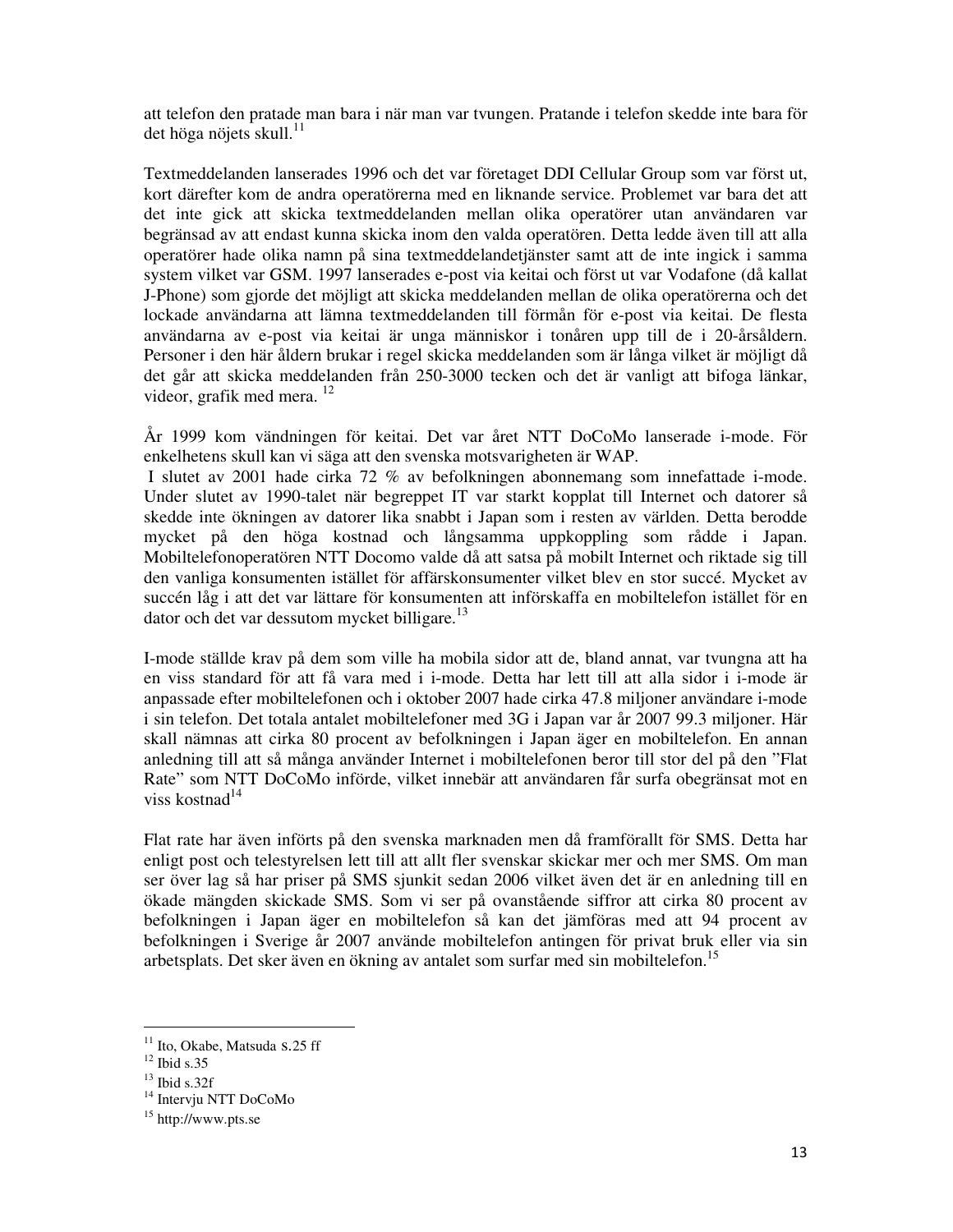En japansk undersökning gjord år 2002 kallad Communications Use Trend Survey, handlade om vilka internetfunktioner som japaner använder sig av via sin Keitai och gav följande resultat; skicka E-post (cirka 83 %), ladda ner musik (cirka 45 %), ladda ner bilder (cirka 35 %), spela spel (32 %), besöka hemsidor (cirka18%) samt att ladda hem filmer (9 %). Vidare visade det sig att vanliga röstsamtal inte var särskilt vanligt förekommande bland de yngre i landet. Däremot, som ovanstående siffror visar så sänds det desto mer E-post. I genomsnitt skickade en student cirka 66 mejl per vecka och fick tillbaka ungefär 71 stycken.<sup>16</sup>

I Sverige är innehållstjänster (det vill säga tjänster på mobiltelefonen så som alarm, MMS med mera) olika populärt. Till skillnad mot i Japan så är den absolut mest populära tjänsten att skicka eller ta emot MMS cirka 48 procent brukade denna tjänst. Om vi nu ser till hur många som surfar på vanliga Internet via mobiltelefonen så finner vi att cirka 19 procent använder den tjänsten, siffran för antalet som använder WAP är cirka 13 procent. Ladda ner spel, ringsignaler, logotyper eller bilder gjorde cirka 18 procent. 30 procent av Sveriges befolkning skickar SMS varje dag privat. Vi ser alltså här att användningen av Internettjänster är mycket större på den japanska marknaden än den svenska.<sup>17</sup>

<sup>&</sup>lt;sup>16</sup> Ito, Okabe, Matsuda s.49 f

<sup>17</sup> http://www.pts.se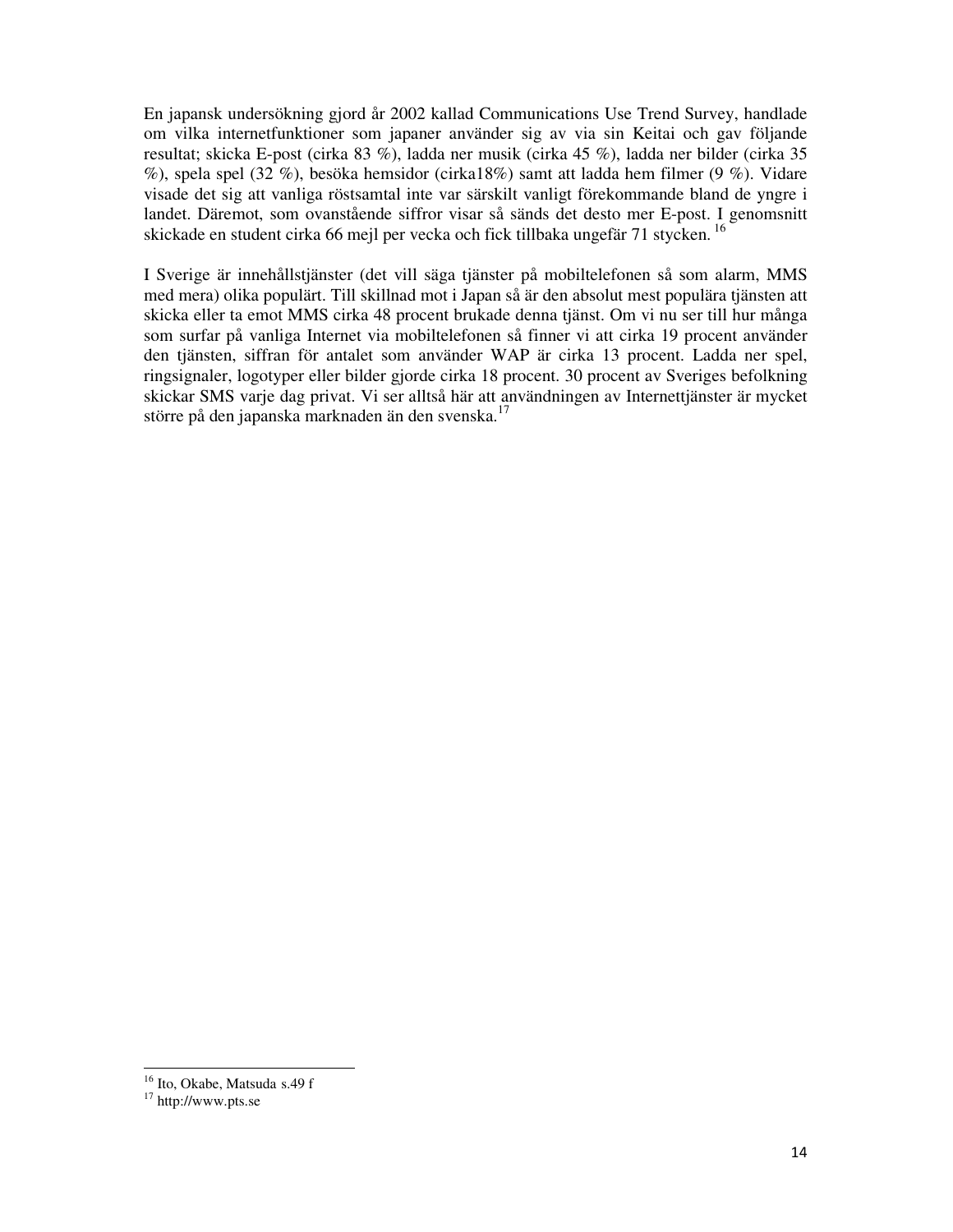## 4. Teori

*Genom att plocka de mest relevanta delarna från olika teoretiska perspektiv kommer vi att söka svar på våra frågeställningar för att kunna uppnå vårt syfte. För att vi skall kunna förstå situationen för hur en tidning i förändring ser ut så finns det en rad olika områden och aspekter man måste ta hänsyn till. Man behöver gå tillbaka i tiden för att se på förändring på tidningsmarknaden vad det gäller flera saker som till exempel teknisk utveckling, ekonomisk förändring, förändring inom företagskulturer och trender bland användare av mediet i sig. Genom att se på hur de tekniska framstegen har påverkat tidningarnas evolvering kan man lättare förstå hur ny teknik kan påverka och förändra tidningar i framtiden, vilka möjligheter och nackdelar som kan finnas. Vi kommer i vårt teorikapitel att gå knyta samman vårt perspektiv genom att titta på den tekniska utvecklingen på tidningsmarknaden, diffusionsteori kring ny teknik och konvergens av teknik.* 

## 4.1 Tidningsbranschens tekniska utveckling

Om vi skall ta avstamp någonstans för att se på tidningsutvecklingen i Sverige så väljer vi att börja under 1940-talet. Det är en period då det händer mycket i det svenska samhället och omvärlden. Det beror dels på grund av efterkrigstidens omvälvande förändringar och dels på grund av den tekniska utvecklingen som sker i samband med introduktionen av olika elektroniska medier som televisionen och datorer.

Den första oktober 1946 började en pappersransonering att gälla för den svenska tidningsbranschen. Det var på grund av omvärldens stora efterfrågan på papper som regeringen hotade med lagstiftning. Tidningsbranschen kom till slut överens om en frivillig ransonering av papper. Efter som Sverige är en av de största pappersexportörerna i världen låg det i nationens intresse att upprätthålla exportbalansen genom att producera och exportera så mycket papper som möjligt. Tidningsransoneringen resulterade i att dagstidningarna minskade sitt textutrymme med 10 procent.<sup>18</sup>

Det var dock inte enbart pappersransoneringen som höll tillbaka tidningarnas utveckling precis i början av efterkrigstiden. Den tekniska utrustningen var ofta väldigt sliten och behövdes förnyas. De förnyelser som gjordes under denna period var inte revolutionerande men det var dock nödvändiga och kostsamma uppgraderingar av tryckpressar som genomfördes. Framförallt var det sidkapacitet och nya färgmöjligheter som gjorde dessa uppgraderingar intressanta.<sup>19</sup>

Fjärröverföring av bilder var en ytterligare teknisk innovation som underlättade överföring av bilder. Denna teknik kom relativt sent till Sverige. Först 1947 införskaffade Dagens Nyheter teleutrustning för att föra över bilder genom telefon. Trots den sena ankomsten av tekniken till Sverige spred den sig snabbt då flera landsortstidningar bestämde sig för att bilda ett bolag för att på det viset kunna utbyta bilder med varandra på ett effektivt sätt.<sup>20</sup> Det var inte bara överföring av bilder som utvecklade. I och med nyheten med de fotoelektriska klichémaskinerna blev bildframställningen också billigare, snabbare och enklare. Tack vare

<u>.</u>

<sup>&</sup>lt;sup>18</sup> Gustafsson, s. 29 f

<sup>19</sup> Ibid.s. 38,

 $^{20}$  Ibid. s. 39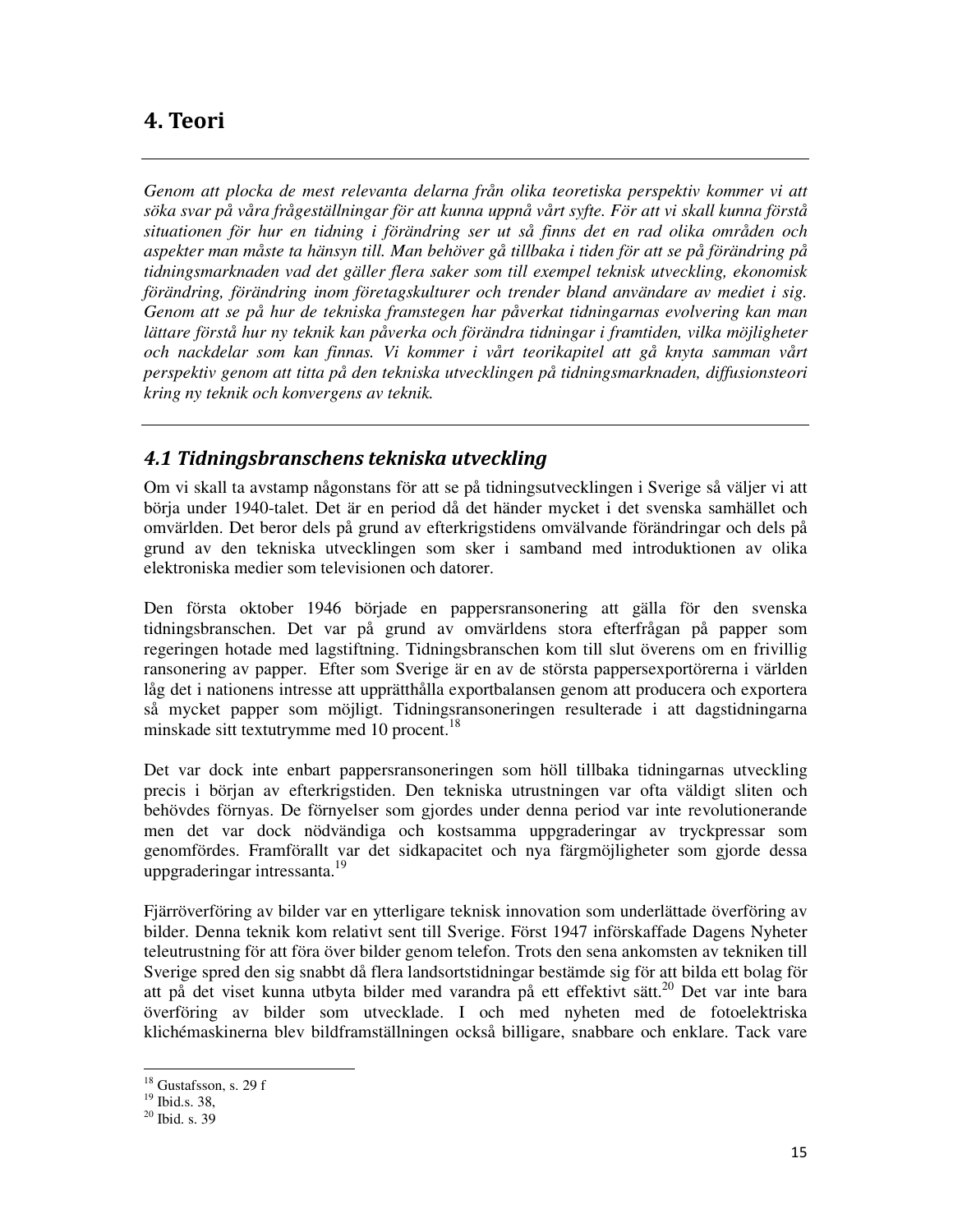just denna tekniska innovation blev nu bilderna det billigaste innehållet i tidningen från att ha varit det dyraste.<sup>21</sup>

För att man skulle få större spridning av tidningar sökte man inspiration från USA. Där distribuerade man tidningar via flyg till avlägsna platser för att få maximal spridning. Därför startade Aftonbladet och Expressen år 1950 ett samarbete där man delade på kostnaderna för flygtransporter av sina tidningar. $^{22}$ 

Under 1960-talet fortsatte tryckproduktionen av tidningar att utvecklas. Fotosättning kom att ersätta den miljöfarliga blysättningen som tidigare hade varit standard. Nu kopierades texten på film eller ljuskänsligt papper över till tryckplåten. Trycktekniken utvecklades med offsetmetoden som gjorde att tidningar kunde erbjuda bättre tryck samtidigt som de kunde använda sig av fler, större och framför allt bilder med mer färg. Investeringskostnaden med offsettekniken var dessutom en tredjedel av den tidigare högtrycksmetoden. Den tidigare nämnda klichétillverkningen som hade utvecklat bildproduktionen ersattes nu av så kallad reproteknik. I och med att tidningarna nu med reprotekniken kunde presentera bilder på ett mer estetiskt tilltalande sätt betonades dess vikt mer i tidningarna och dagstidningar blev mer lik kvällspressen då artiklarna blev kortare samtidigt som ett fler antal och större bilder publicerades i tidningarna.<sup>23</sup>

## 4.2 Televisionen kommer till Sverige

När televisionen fick sitt stora genombrott i Sverige under slutet av 1950-talet diskuterades det hur detta skulle påverka tidningsbranschen. Oron över att förlora annonsintäkter försvann då reklam inte tilläts i tv efter invändningar från tidningsbranschen. Dock var man tvungen att anpassa sig efter läsarmas efterfrågan. Nu ville de allt mer läsa om vad de sett på tv. Tidningarna kunde samtidigt koncentrera sig mer på lokala nyheter där tv inte kunde konkurrera.<sup>24</sup> Kvällstidningar tog chansen att använda sig av televisionens popularitet och skrev i tidningarna om tv-programmen och dess deltagare. Samtidigt infördes även tv-sidor i tidningarna som man vann läsare på.<sup>25</sup>

Papperstidningarna måste alltså anpassa sig för att klara av konkurrensen från tv. Dagens morgontidningar försöker dock att anpassa sig genom att skriva mer utförligt och med större djup, alltså något som tv inte gör. Kvällstidningarna sägs dock vara tvungna att hitta en mellanväg med snabba sensationella nyheter samt djupare material. Här väljer författarna att ta upp frågan om vi i framtiden kommer att se kvällstidningar i pappersform. Kommer de att klara av konkurrensen från tv och Internet? Vid tidigare högkonjunkturer har alltid annonsförsäljningen ökat. Dock var så inte detta fallet senast Sverige var inne i en högkonjunktur. Detta kan vara ett bevis på den ökande konkurrensen bland nyhetsmedier. Det finns idag tydliga tendenser på vart papperstidningen är på väg, nämligen via andra medier. Innehållet i tidningar sprids nu även via till exempel Internet. I framtiden så kommer konsumenter av media att vara tidlösa, det vill säga till exempel kunna kommunicera när som helst utan att behöva vara på ett speciellt ställe. Författarna menar att man i framtiden bland

 $21$  Gustafsson, s. 41 f

<sup>22</sup> Ibid. s. 49

 $23$  Ibid. s.151 f

<sup>&</sup>lt;sup>24</sup> Hadenius, Weibull, s.136 f

 $25$  Ibid. s. 180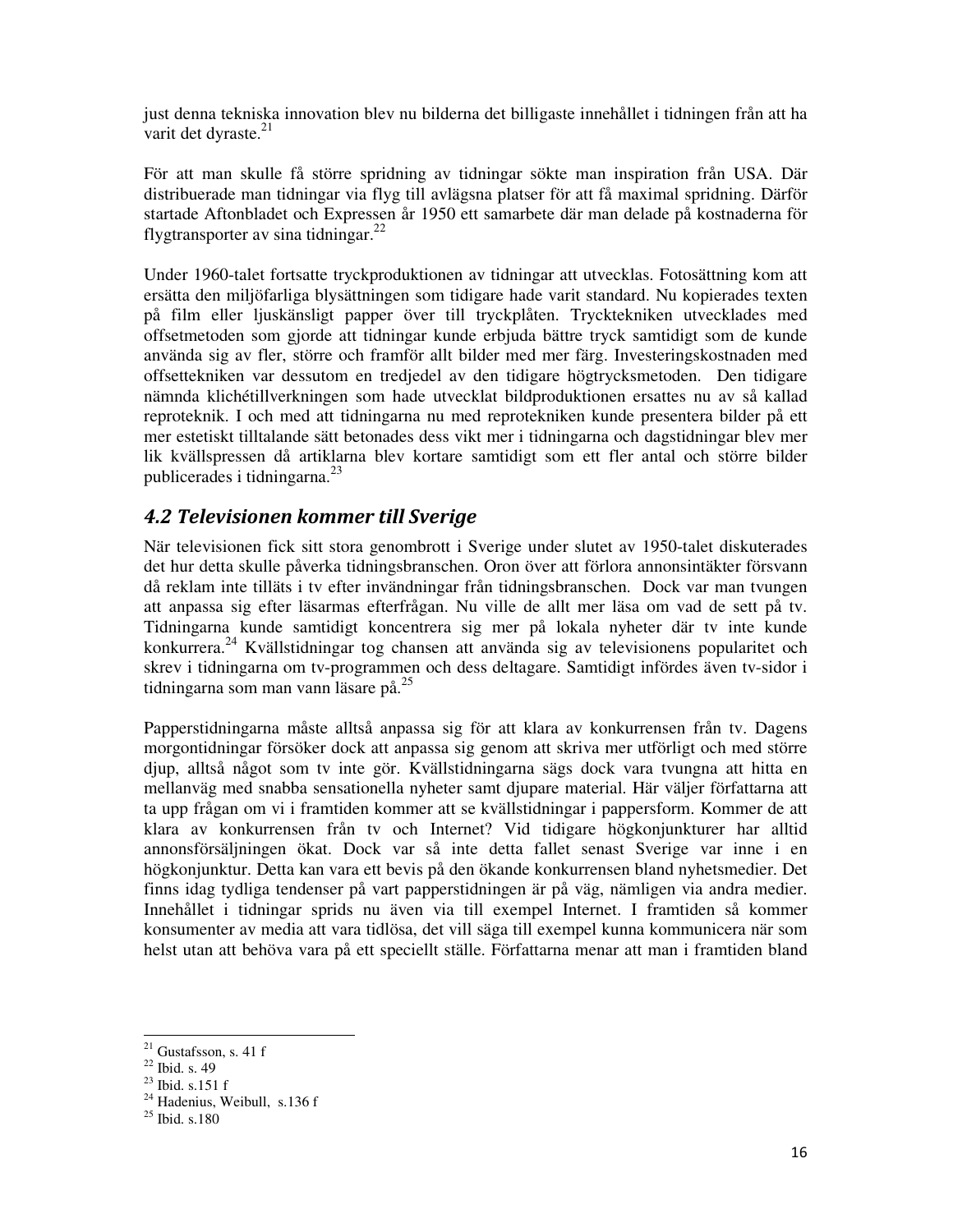annat bör kunna använda en och samma apparat för att ta kort, ringa, se på tv, använda dator samt lyssna på radio.<sup>26</sup>

## 4.3 Datorernas intåg

Farhågorna i slutet av 1970-talet om att datorer skulle ta över papperstidningarna och att allt skulle bli elektroniskt var långt överdrivna. Det var snarare arbetssättet som förändrades vid tidningarna, som utvecklades med hjälp av datorer, än att tidningarna övergick till elektronisk form.<sup>27</sup> Det som har haft mest påverkan för tidningsbranschen i och med datorernas intåg är utvecklingen av Internet. Sverige har alltid legat långt fram i IT-utvecklingen och Aftonbladet kunde som första svenska tidningen publicera sin version av tidningen med dagliga nyheter på nätet redan 1995. $^{28}$ 

Internet och webpublikationer av tidningar har lett fram till helt nya möjligheter för både läsare och tidningsföretagen i sig. Kraven på snabba nyheter från läsare tvingat tidningar att anpassa sig och uppdatera sina nyheter oftare vilket en webbtidning är perfekt för. Den stora utmaningen för tidningsföretagen har emellertid varit att Internet har utvecklats som ett marknadstorg för annonser eller en slags handelsplats. Tidigare har tidningar varit det naturliga köp och sälj mediet av varor. Nu har tidningar utmanats av en rad andra aktörer i och med att Internets utveckling.<sup>29</sup> Idag konkurrerar stora specialiserade hemsidor så som Blocket.se och Tradera.se. med de klassiska papperstidningarna, dock försöker tidningarna minska konkurrensen genom att köpa in sig i dessa hemsidor. Ett exempel på detta är Aftonbladet som gick in och köpte upp blocket.se. $30$ 

Internets framväxt har gjort att tidningar på nätet har kunnat utveckla sitt utbud på många olika sätt för att locka läsare och maximera sin vinst. Det är främst genom snabbhet, fördjupning och interaktivitet som man lockar läsare till nätet. Man kan publicera i princip obegränsat med material på Internet och därmed inkludera material som är unikt för webbtidningen. Förutom detta kan man uppdatera materialet betydligt enklare, snabbare och billigare. Framförallt kan man som läsare själv vara aktiv i mediet och klicka sig fram till de artiklar man är intresserad av att läsa mer om.<sup>31</sup> Detta har varit ett effektivt sätt att stärka kundrelationer dels mellan läsare och tidning dels mellan annonsörer och tidning. Aftonladet.se är idag Nordens mest besökta nättidning.<sup>32</sup>

Genom att använda sig av länkar till andra sidor kan man skapa mervärde för sin hemsida och använda nättidningen som en inkörsportal till andra hemsidor. På det viset kan man locka annonsörer eller andra intressenter. Någon som har gjort detta effektivt är just Aftonbladet. Dessutom har nya annonseringstillfällen gjort webbaserade tidningar till en helt ny finansieringsmöjlighet. Även om många tidningar idag inte direkt tjänar några pengar på sina nättidningar är de tvungna att hålla sig konkurrenskraftiga eftersom läsare kräver även en Internet-version av tidningarna i allt större utsträckning.<sup>33</sup>

<u>.</u>

<sup>26</sup> Hvitfelt, Nygren s.39ff

 $27$  Hadenius, Weibull s.248

<sup>28</sup> http://koncernen.aftonbladet.se

<sup>&</sup>lt;sup>29</sup> Hadenius, Webuill s.284

<sup>30</sup> Andreas Granström Aftonbladet

<sup>31</sup> http://koncernen.aftonbladet.se

<sup>32</sup> http://koncernen.aftonbladet.se

<sup>33</sup> Intervju Andreas Granström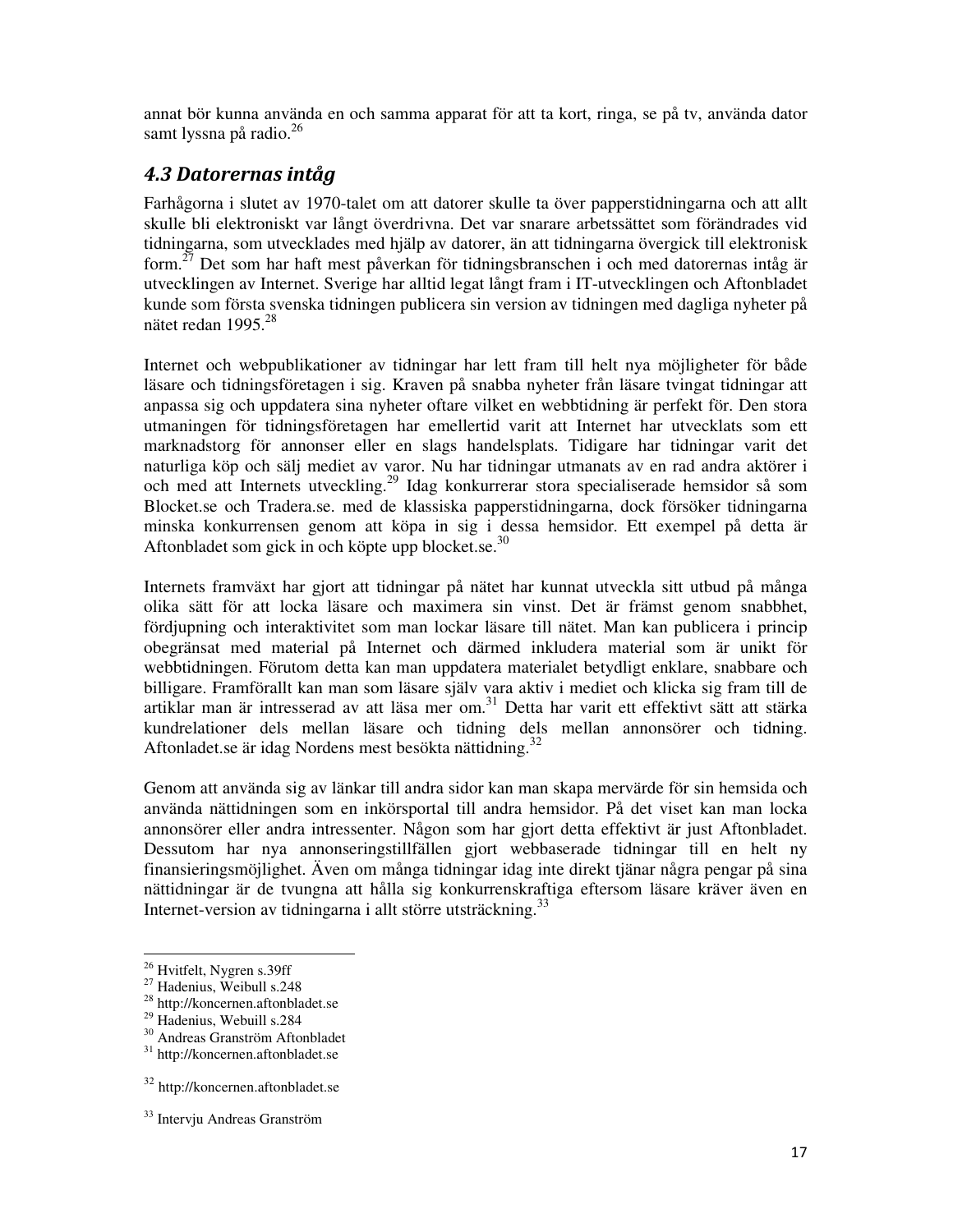#### 4.4 Olika typer av konvergens

Något som har haft stor inverkan på mediesamhället och dess förändring är distributionsformen för olika medier. Tidigare har medieföretag varit bundna av sin förmedlingsteknik. Tidningar började spridas genom boktryckarkonsten och tryckpressar, radio förmedlades via radiovågor och televisionen spreds genom tv-signaler. Idag är detta inte samma självklarhet. Det har skett en teknisk sammansmältning och det är inte längre givet hur ett medium distribueras.<sup>34</sup>

Konvergens är idag ett nyckelord för medieföretagen. Inom begreppet konvergens så finns det några viktiga (för den här uppsatsen) termer för att förstå konvergens<sup>35</sup>

Den första termen är marknadskonvergens vilket innebär att en aktör som sysslar med en viss tjänst även börjar producera innehåll till den specifika tjänsten, som exempel kan vi använda mobiltelefonoperatören Telia. Telia tillhandahåller tjänsten att man kan surfa på nätet via deras abonnemang. De har sedan fyllt denna tjänsten att man kan surfa på sidor som Telia själva har producerat. På detta vis har de skapat innehåll till sin surftjänst.<sup>36</sup> Nätkonvergens är en kanal kan användas till mer än bara en tjänst.<sup>37</sup> Apparatkonvergens innebär att en apparat kan användas till olika tjänster, så som att mobiltelefonen fungerar såväl att ringa med, surfa på Internet samt att ta kort med.<sup>38</sup> Tjänstekonvergens slutligen, innebär att olika innehåll och tjänster införlivas med varandra.<sup>39</sup>

Ett tydligt exempel på konvergens är att mobiltelefonen, med hjälp av digitalteknik, kan användas till att se på film med. Vice versa kan en handdator idag användas att ringa med. Detta kan ge upphov till nya medier vilket innebär att dagens medieföretag måste börja anpassa sig mer och det är kostsamt. För att hantera dessa kostnader så söker medieföretagen nytt kapital och det finns intresse hos investerare då de ser medieindustrin som en lönsam bransch. I och med det nya utbudet av media så blir publiken allt mer splittrad och medieföretagen upplever en hårdare konkurrens om just publiken. Detta har även lett till en koncentration av ägare på den svenska mediemarknaden.<sup>40</sup>

#### 4.5 Konvergens som process

Konvergens är alltså en fortgående process och ska inte ses som ett tillstånd. Den nya tekniken som uppkommer gör det billigare och mindre krångligt att starta ny produktion och publicera sig. Idag kan till exempel reportrar ingå i fler led av produktionen av en tidning. De kan bland annat redigera texter eller fotografier detta med hjälp av sin dator. Användaren har i sin tur fått nya apparater för att bruka dessa nya medieformer. Innehållet har i sin tur förändrats i den meningen att samma material kan användas i nya utbudsformer. Med Internets hjälp så har utformningen av medier utvecklats så att det innehåller både masskommunikation och personlig kommunikation. Detta har även lett till att medier kan riktas till en smalare publik och det finns kanaler och innehåll för varje intresse.<sup>41</sup>

<u>.</u>

<sup>34</sup> Hadenius, Weibull, s.435

<sup>&</sup>lt;sup>35</sup> Hvitfelt, Nygren, s.17

 $36$  Ibid s.17

<sup>37</sup> Ibid s.17

<sup>38</sup> Ibid s.17

<sup>39</sup> Ibid s.17

 $^{40}$  Ibid s.18  $\,$ 

 $41$  Ibid s.19f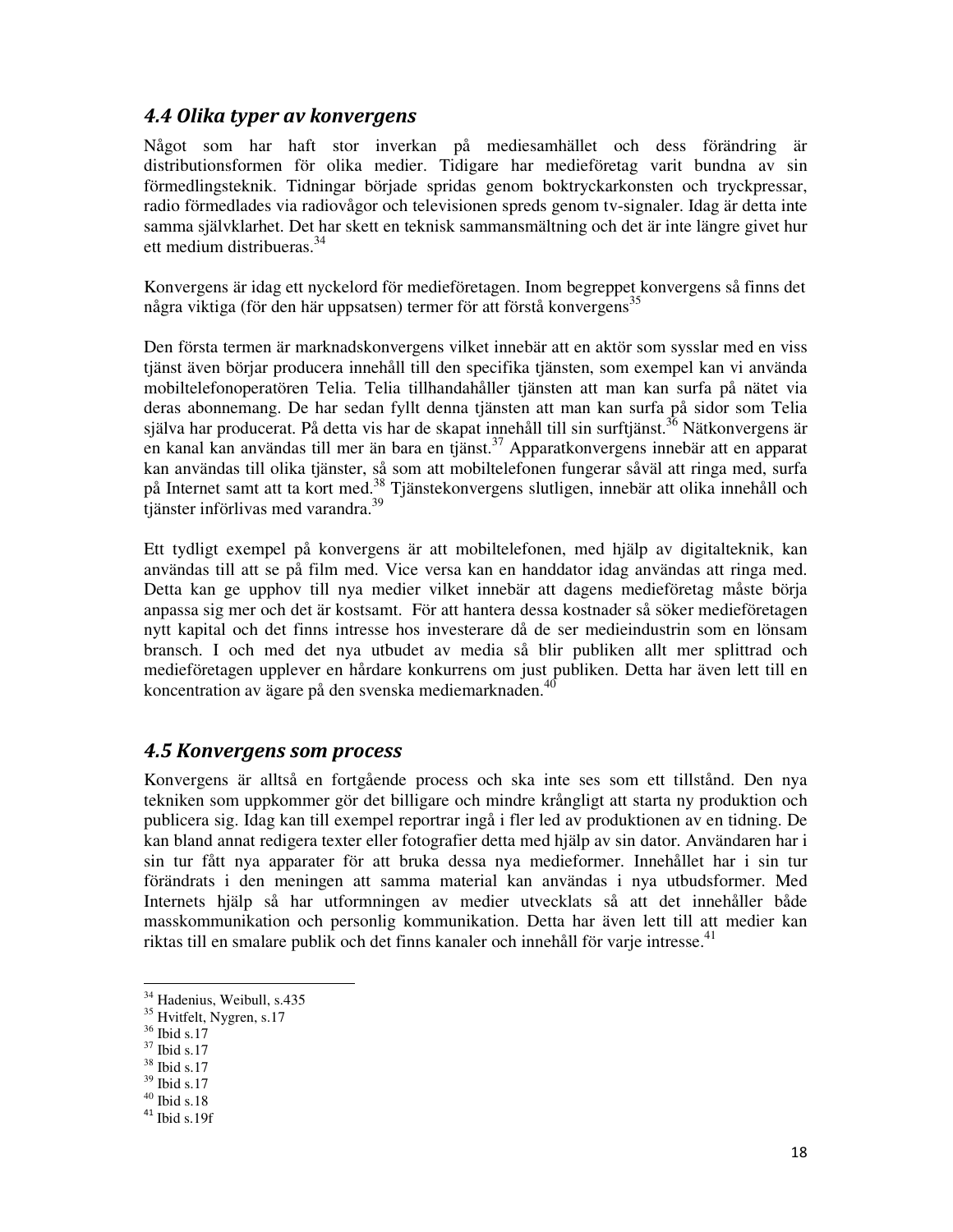Sverige har utvecklats från att ha varit ett land med två tv-kanaler samt några få dominerande tidningar till ett land med flera olika mediekanaler som tillåter användaren att välja medier utifrån sina personliga intressen. Det har också lett till att medierna inte i samma utsträckning som förr håller ihop den offentliga sfären. Dagens nya medier bygger vidare på de traditionella mediekanalerna dock med ett större innehåll och med tjänster som endast tillåts exempelvis via Internet. De äldre medierna måste anpassa sig för att inte försvinna, detta är ingen nyhet utan medier tenderar att finnas kvar, dock mer anpassade till dagens situation då de konvergerar. Med dagens medier så finns nyheter tillgängliga dygnet runt. Detta innebär inte att den traditionella tidningen dör ut, istället måste den anpassa sig. Med dagens nya medier så förändras även den ekonomiska situationen för tidningarna, reklamen fördelas nu med konkurrenter så som gratistidningar, tv och Internet.<sup>42</sup>

Innehållet i dagens medier förändras i takt med nya tekniker, gamla medier växer ihop med nya. Internet kan idag nås från datorn, tv: n och mobiltelefonen. Det satsas idag stora medel på att få fram ny teknik. Även stora summor figurerar i framtagande av och distribution av medieinnehåll. Det skapas innehåll som skall fungera i nya och fler format för att göra användandet så enkelt och attraktivt som möjligt. Idag går många medieföretag ihop eller köps upp av varandra och kärnan i detta har hittills varit reklamintäkter.<sup>43</sup>

## 4.6 Mediernas logik

Mediernas logik brukar diskuteras och med det så menas att det finns vissa regler för hur man skall arbeta med innehållet i olika medier, till exempel brukar tv som media vara likställt med underhållning. Bilder förmedlar känslor medan tal och text förmedlar djup, det är då ett ultimat medie för underhållnig men samtidigt så skapar detta problem för visst innehåll på olika tv-kanaler så som nyheter. Nyheter bör, för att locka publik, göras så underhållande som möjligt vilket oftast görs. Ett exempel på detta är att producenterna ofta väljer att prioritera dramatiska och enkla nyheter. Idag konkurrerar tv främst med kvällstidningar, från att tv tidigare konkurrerade med biograffilmer och veckotidningar. Kvällstidningarna har sedan 1970-talet minskat stort i upplaga. Att just kvällstidningarna skulle ha tappat till fördel för tvtittandet beror främst på att tv tillhandahåller liknande innehåll som kvällstidningarna, dock med rörliga bilder samt live sändningar. Kvällstidningarna använder, för att klara av konkurrensen från tv, olika medel som innebär att de skär ner på antalet anställda journalister, minskar anställda på redaktionen, har fler bilagor som är inriktade mot specialintressen samt ett ändat innehåll. Det nya innehållet, om vi ska se på till exempel i Europa, är mer inriktat mot brott, sex och skandaler. Kvällstidningarna skriver också om kända människor och då gärna så dramatiskt som möjligt. Ett annat medel som kvällstidningarna använder sig av är att skapa opinioner och ha kampanjer som i sig skapar nyheter.<sup>44</sup>

Alla medier har dock en sak gemensamt, de är ekonomiska enheter. Den kraft som ekonomin innebär bestämmer i stor utsträckning hur medierna ser ut och fungerar. Enligt författarna så finns det tre viktiga ekonomiska krafter som styr medierna. Dessa tre är stordriftsfördelar, vad det kostar att komma in på marknaden, marknadskrafterna på grund av efterfrågan av innehåll och reklam samt den tredje och sista kraften som är den reglerande kraften från olika organisationer som sätter upp reglerna och villkoren för mediernas organisationer, teknik och hur de uppträder på marknaden. Det pågår just nu en stor förändring inom mediebranschen.

.

<sup>42</sup> Hvitfelt, Nygren s.20ff

 $43$  Ibid s. 29f

 $44$  Ibid s.43f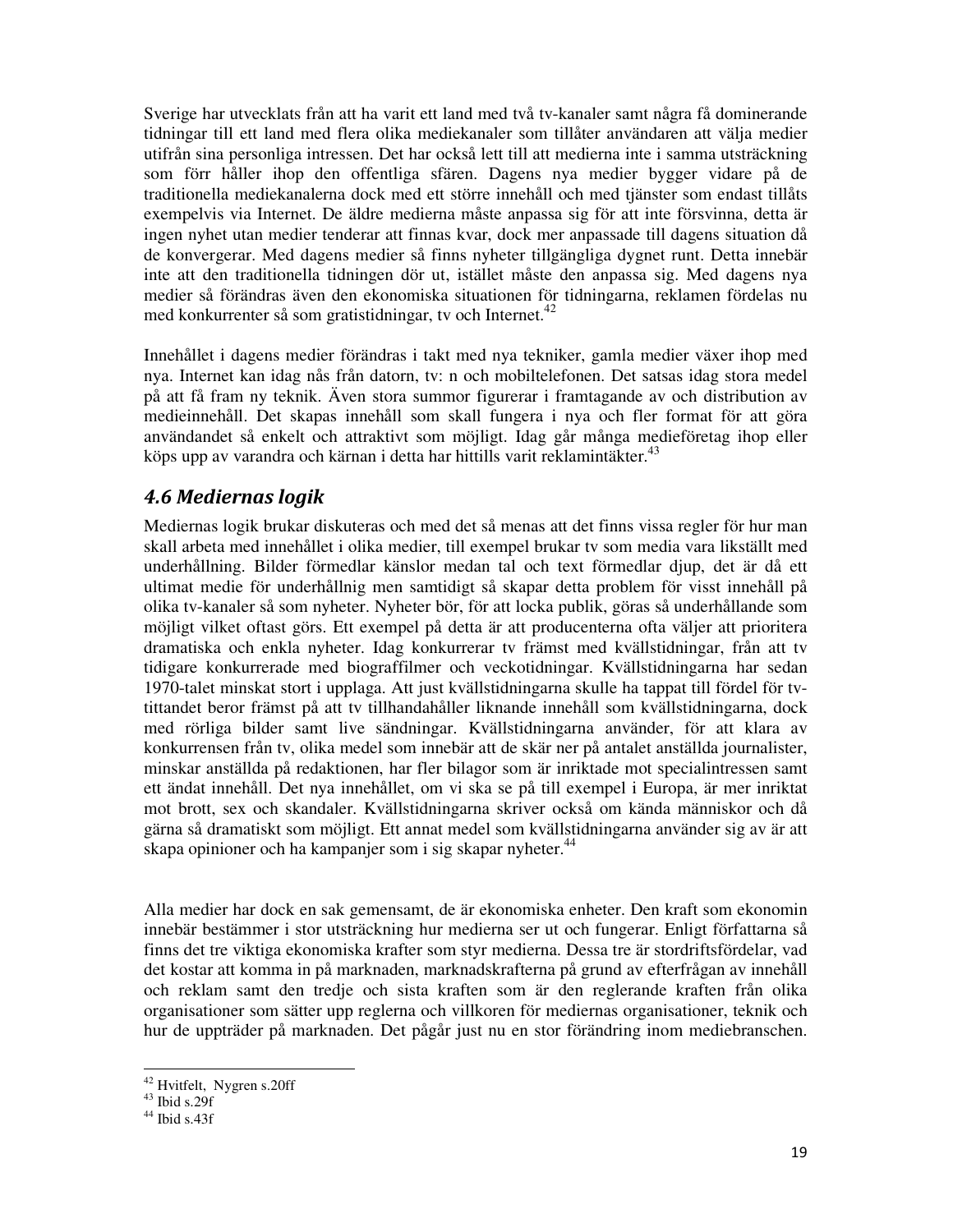Detta sker främst genom förändringar av publikens medievanor, teknik, konkurrens med mera. Det är alltså marknaden för media som är i förändring. Det finns inte bara en marknad utan flera olika, tillexempel arbetsmarknaden, annonsmarknaden, publikmarknaden med flera. Det skall tilläggas att alla medieföretag inte är verksamma på alla dessa olika marknader.<sup>45</sup>

## 4.7 Medieföretag och ekonomi

Den största andelen av medieföretag är idag kommersiella och befinner sig därför oftast i en marknadsekonomi. I en marknadsekonomi gäller det att erbjuda en vara eller en tjänst på en marknad till ett pris som köparna är villiga att acceptera. För medieföretagen innebär detta att de måste ha ett innehåll och en bra form för distribuering av innehållet till ett för köparna överkomligt pris. Det här har medieföretagen lyckats med länge och även fått in intäkter via annonser.

 Nu finns det dock fler företag som konkurrerar och de gör allt för att lyckas locka till sig publik. Dock måste medieföretagens utbud matcha köparnas då de sistnämnda har begränsade resurser gällande pengar och tid och vill med sina resurser bli underhållna och informerade. Under 2002 fick tidningsföretagen cirka 50 % av alla reklamintäkter (den totala summan av inkomster för reklam var 15 300 miljoner), dock har det ändå märkts en förändring var annonsörerna väljer att investera sitt reklamkapital. Nu är Internet ett alternativ som tas på allvar och företagen ser stora fördelar med att ha reklam på sökmotorer som ligger högt upp på träfflistan, detta leder till att medieföretagen anpassar sin taktik för att nå publiken och då annonsörernas intresse genom bland annat olika kombinationer av produkter.<sup>46</sup>

Många medieföretag försöker värva andra företag eller skapa en slags sammanslagning. Att företagen strävar efter någon typ av samgående beror oftast på faktorer som brist på nyskapande inom det egna företaget, en minskande publik samt dalande annonsintäkter. Viljan att växa leder även till att medieföretagen lanseras i länder utanför sitt ursprungliga land och då slår sig in på nya marknader. Ett exempel här är när Schibsted (norsk mediekoncern) valde att köpa tillgångar på den svenska marknaden i form av sitt köp av Svenska Dagbladet och Aftonbladet.<sup>47</sup>

## 4.8 Konsument och teknik

Det har alltid skett nya tekniska förändringar på mediemarknaden, dock har dessa oftast endast berört produktionsleden och inte användare, till exempel olika trycktekniker eller bildbehandlingsprogram. Sedan början av år 2000 har detta ändrats, vi ser nu nya användartekniker som digital-tv, 3G och WAP med mera. Det har alltså skett än förändring som lett till att konsumenten först får tekniken sedan får medieföretagen lista ut hur och vad de skall göra för att skapa tjänster som gynnar företaget. Oftast uppfinns tekniken många år innan den blir kommersiellt gångbar.

Den nya tekniken måste gå igenom olika stadier innan den blir accepterad av samhället i stort. Inom medietekniken så är det framförallt tre olika utvecklingar som är intressanta, informationspresentationstekniken, telekommunikationstekniken samt datatekniken. Den sistnämnda, om man ser till storlek och hastighet, tenderar att bli allt mindre och allt snabbare. Det finns dock en del skeptiker som menar att detta inte kan hålla på i all evighet, detta i

.

<sup>45</sup> Hvitfelt, Nygren s.57f

 $46$  Ibid s.59f

 $47$  Ibid s.67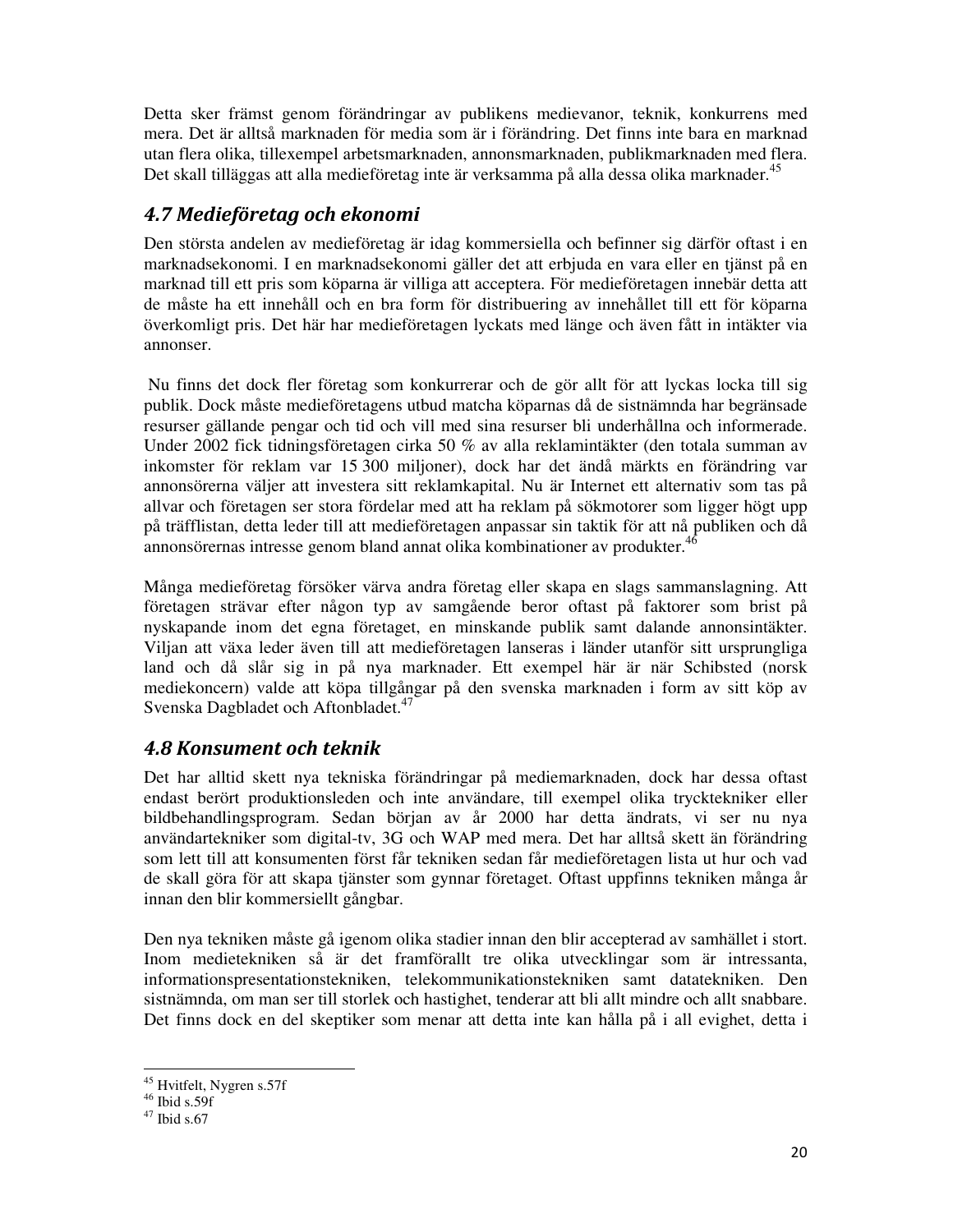motsats till Moores lag som menar att var 18:e månad så ökar datorernas kapacitet tack vare en ständig utveckling.<sup>4</sup>

Trots denna utveckling i storlek och hastighet så finns det en del problem. Dessa problem kretsar oftast kring mjukvarorna till datorerna som oftast har många fel som upplevs mycket irriterande. Det har uppfattats mycket konstigt att användarna accepterar en sådan låg nivå i tillförlitlighet, vilket kan jämföras med att ingen skulle acceptera en ny bil som ofta och helt plötsligt slutade fungera när användaren körde. Ett annat problem är att varje ny version av en programvara kräver snabbare och snabbare datorer. Varför dessa problem kvarstår beror på den tidspress som tillverkarna jobbar under, att hela tiden komma ut med nya versioner och nya program. Telekommunikationen bidrar i sin tur med bland annat bredband och uppkopplingarna går allt snabbare, detta för att bland annat minska väntetiderna på Internet. När det gäller dataöverföring genom telefonnätet så står 3G (tredje generationens mobiltelefonnät) i fokus.<sup>49</sup>

 Det finns redan idag teknik för betydligt snabbare överföringar än vad marknaden i dagsläget erbjuder. Hur tekniken presenteras, alltså hur bearbetad information visas upp utvecklas också ständigt, i fokus står platta skärmar som tar mindre plats. I framtidens laboratorium pågår en ständig utveckling i presentationstekniker och mycket talar för att utvecklingen kan ske billigt för konsumenten. Med dagens konvergens så är det knappt någon skillnad mellan en dator, digital-tv och mobiltelefon. De har alla samma grundkoncept, det vill säga en dator, kommunikation via telenätet samt en skärm. Detta ser vi redan i dagens mobiltelefoner som klarar av att surfa på webben, spela upp musik, ta bilder med kamera med mera. Författarna tror att vi i framtiden kommer att ha en apparat för alla våra mediebehov, detta till följd av tidigare nämnda tilltro till konvergens mellan elektroniska apparater. Dock kommer antagligen inte de äldre medieapparaterna försvinna, bevis på detta är att radion inte dog ut på grund av tv:s frammarsch. Med Internets roll i samhället och att det är ständigt växande så kommer det antagligen endast ske en förskjutning av betydelsen, medierna emellan.<sup>50</sup>

Alltså kommer vi sen en apparatkonvergens som innebär att konsumenten kommer att kunna välja vilket utbud hon vill ha och via vilken apparat hon önskar. Vi kommer antagligen att se fler olika apparater som kan läsa i mångt och mycket samma saker men alla apparater har sin egen specialfunktion eller egna specifika roll.<sup>51</sup>

## 4.9 Push och pull faktorer

Det finns olika informationstyper som är olika push eller pull orienterade. Push innebär att informationen är mer påtvingande och inget som användaren aktivt letat efter, pull innebär att användaren själv vill veta mer och då, oftast aktivt, söker efter mer information. Ett exempel är fem olika informationstyper som är mer åt push eller pull-hållet. Till att börja med är nyhetsinformation, som är aktuell information som ofta uppdateras, ett exempel på pushinformation. Kungörelser är en informationstyp som är pushorienterad då det är information som är aktuell och således bör publicera i en kanal med tillgång till uppdatering. Försäljningsinformation är en slags information som kan vara både aktuell och lite äldre, detta anses dock ändå vara en pushorienterad information. Exempel på pullorienterad information

<u>.</u>

<sup>&</sup>lt;sup>48</sup> Hvitfelt, Nygren s.76

<sup>49</sup> Ibid s.82 f

 $50$  Ibid s.82 ff

 $51$  Ibid s.85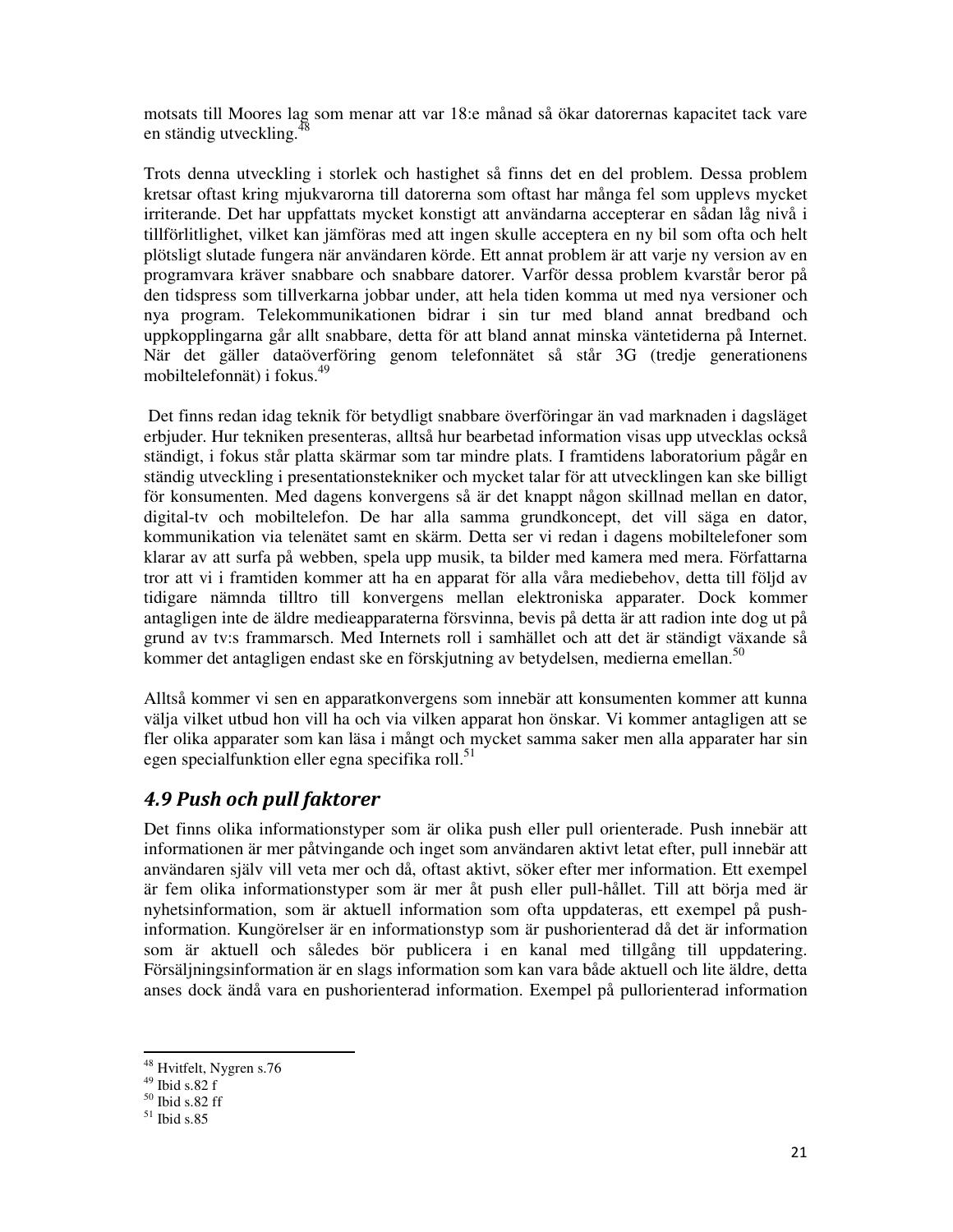är referensinformation och kommunikativ information som mer inriktar sig till att söka efter mer information eller samspråk.<sup>52</sup>

## 4.10 Teori om diffusion och ny teknik

*Vi kommer nedan att presentera vad teorin säger om teknisk utveckling och hur spridning av teknik kan se ut. Det här är intressant och viktigt för att det visar på hur teknik sprids i samhället och vilka faktorer som påverkar om nya innovationer blir lyckosamma på marknaden. I vårt fall när det gäller tvådimensionella koder är det viktigt att få en förförståelse varför nya tekniker får fäste eller ej.* 

## 4.11 Vad är diffusion?

Diffusion är processen där nyheten om en teknisk innovation kommuniceras över en viss tid genom särskilda kanaler, till alla i ett socialt system. Kommunikationen är den process där de som använder, eller kommer att använda innovationen, till sist kommer till en gemensam slutsats. Detta efter att det har spritts information om nyheten. Alltså kan det sägas att diffusion är både spontan och planerad kommunikation av nya idéer.<sup>53</sup> Nyckelorden i diffusion är således innovation, kommunikation genom olika kanaler, tidsaspekten, medlemmar i de olika sociala skikten<sup>54</sup>.

Innovationen behöver inte vara helt nyuppfunnen, det kan även vara en modifiering av ett redan befintligt objekt. När det talas om tekniska innovationer så kan detta innefatta både hårdvara och mjukvara. Det är alltid svårt att avgöra var en nyhet börjar och den föregående tar slut, detta kan endast besvaras av dem som antagligen kommer använda denna nyhet. Varför folk väljer att använda vissa uppfinningar mer än andra beror på fem antaganden**,**  relativa övertaget över den befintliga produkten sett ur ekonomisk synvinkel likväl som statussymbol, hur kompatibel idén är, hur komplex innovationen är det vill säga hur svåranvänd den är, om det går att testa innovationen i en, tillexempel, mindre skala samt huruvida det går att observera innovationens resultat, det sistnämnda är viktigt då detta oftast leder till diskussioner kring innovationen. Om innovationen besitter de ovan nämnda egenskaperna så brukar detta leda till att fler vill testa och använda innovationen.<sup>55</sup>

## 4.12 Kommunikationsprocesser

Diffusion har ett slags speciellt kommunikationssätt så till vida att processen oftast har fyra steg som följer efter varandra. Det viktiga är att det oftast är media som förmedlar bilden om innovationen. Det är inte den bästa kanalen då face-to-face kontakten är en oerhörd stark kommunikationskanal. De fyra stegen i kommunikationsprocessen är en innovation, någon individ som testat innovationen sprider det vidare till andra, en enhet eller individ som ännu inte testat innovationen samt någon slags kanal för att kommunicera mellan dessa två kanaler.<sup>56</sup>

<sup>52</sup> Hvitfelt, Nygren s.95

 $53$  Rogers s.5f

 $54$  Ibid s.11

 $55$  Ibid s.12ff

<sup>56</sup> Rogers s.18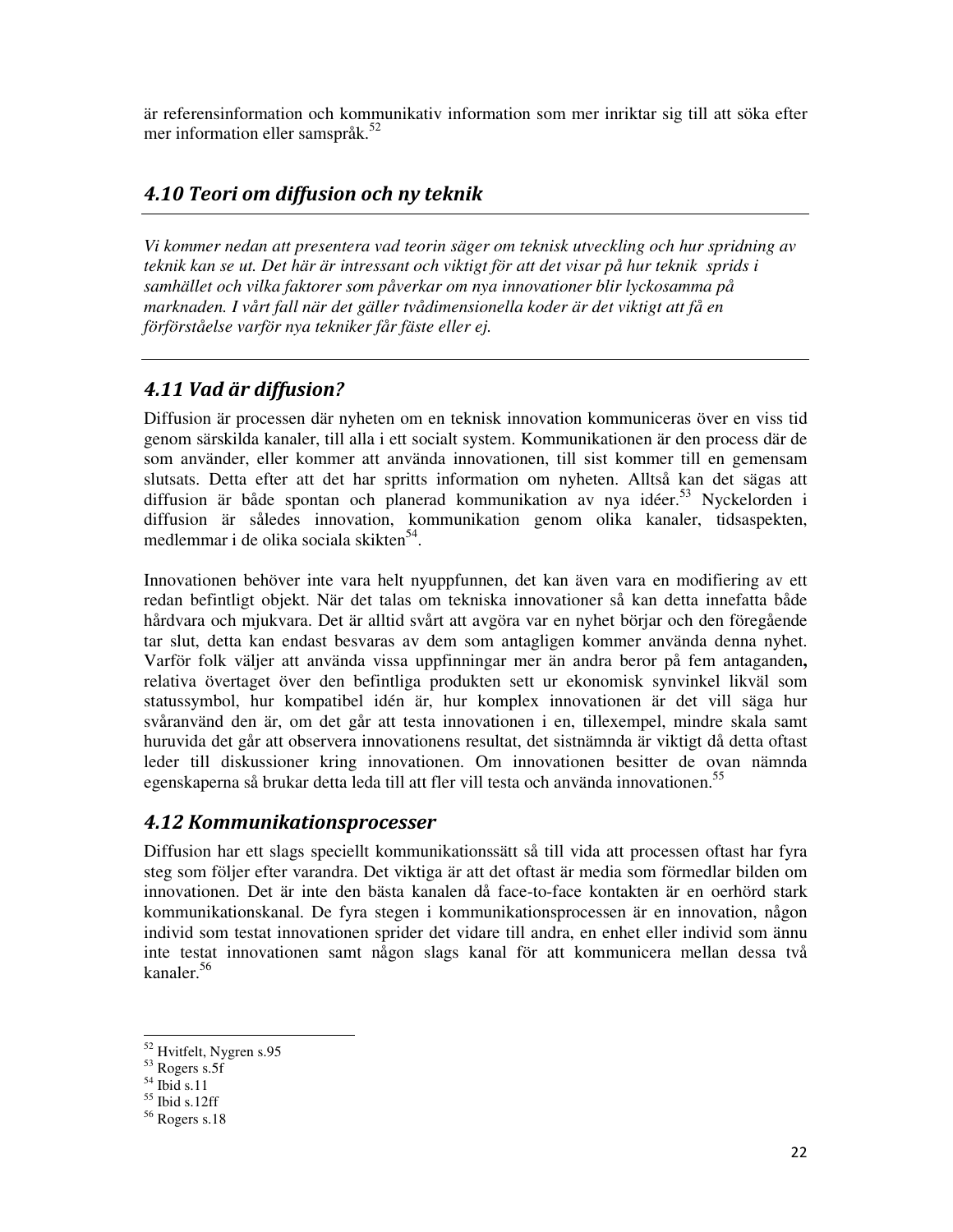Tidsaspekten som tidigare nämnt är en faktor som är mycket betydelsefull inom diffusions processen. Just processen att ta till sig innovationer eller ej är en tidsaspekt som är svårberäknad och innehåller flera olika steg men allt går ut på att finna tillräckligt med fakta för att ta sitt beslut angående den specifika innovationen. I processen så finns det fem olika typer som kan klassificeras; innovatörer, tidiga användare, tidig majoritet, sen majoritet samt eftersläntrare.<sup>57</sup>

Den sociala aspekten påverkar genom att de sociala system som finns i samhället har vissa strukturer, hierarkier och normer som visar för övriga individer i samhället hur de bör agera och ställa sig till tillexempel innovationer. Opinionsledare har bland annat denna roll, de kan påverka/influera individer i viss mån.<sup>58</sup>

## 4.13 En innovation föds

Processen när en innovation kommer till är olika från fall till fal. Oftast så uppstår det genom ett behov eller ett problem som leder till forskning inom detta område. Ibland är det till och med så att forskare ser framtida problem och försöker lösa dem innan de uppkommer. Efter att ett problem eller behov har upptäckts så inleds forskningen kring problemet. Inom just diffusionsundersökningar så är det oftast ett tekniskt problem som brukar vara fallet. Förhoppningsvis hittar man en lösning på problemet vilket i sin tur kan leda till en utveckling av innovationen.<sup>59</sup>

Efter detta brukar det ske en så kallad kommersialisering av produkten, det vill säga att innovationen nu är redo att möta marknaden för försäljning. Dock är det alltid svårt att få ut produkten på marknaden då det är mycket som står på spel, dels ryktet för uppfinnaren samt ryktet för det företag eller organisation som ska sälja in den. Efter detta så kommer resultatet av lanseringen, här fås svaret på frågan om innovationen kommer att accepteras eller ej samt hur det kommer att påverka användarna.<sup>60</sup>

## 4.14 Innovation och fördelar

Ett betyg på hur mycket bättre en innovation är än den föregående mäts i relativa fördelar. Detta mäts oftast i hur mycket mer ekonomisk den är med mera. Vad det kostar för konsument att köpa innovationen påverkar intresset, samtidigt är det så att stora produktioner sänker kostnaden per tillverkad enhet. När då många har råd att köpa produkten så blir den mer känd vilket leder till att fler köper och priserna pressas. Även status påverkar införskaffandet av innovationen, om det anses vara en innovation som kan leda till högre social status så kan detta vara en faktor som leder till ett införskaffande. <sup>61</sup>

Kompabilitet som tidigare nämnt är en viktig faktor i diffusionsteorin. Denna kompabilitet kan te sig i uttryck så som kulturellt kompatibel, överensstämmer med värderingar, kompatibelt med idéer som funnits tidigare samt täcker ett tidigare behov. En innovation behöver inte stämma med samtliga ovanstående punkter dock är det en fördel om det gör det. Om innovationen bygger vidare på en tidigare idé så behöver det inte betyda att innovationen får genomslag för det. Om det visar sig att den förra innovationen inte var så bra kan detta sakta ner innovationens framfart. Kompabilitet med behov kan även det vara svårt då de som

<sup>57</sup> Rogers s.37

<sup>58</sup> Ibid s.37

<sup>59</sup> Ibid s.138f

 $60$  Ibid s.152f

 $61$  Ibid s. 229f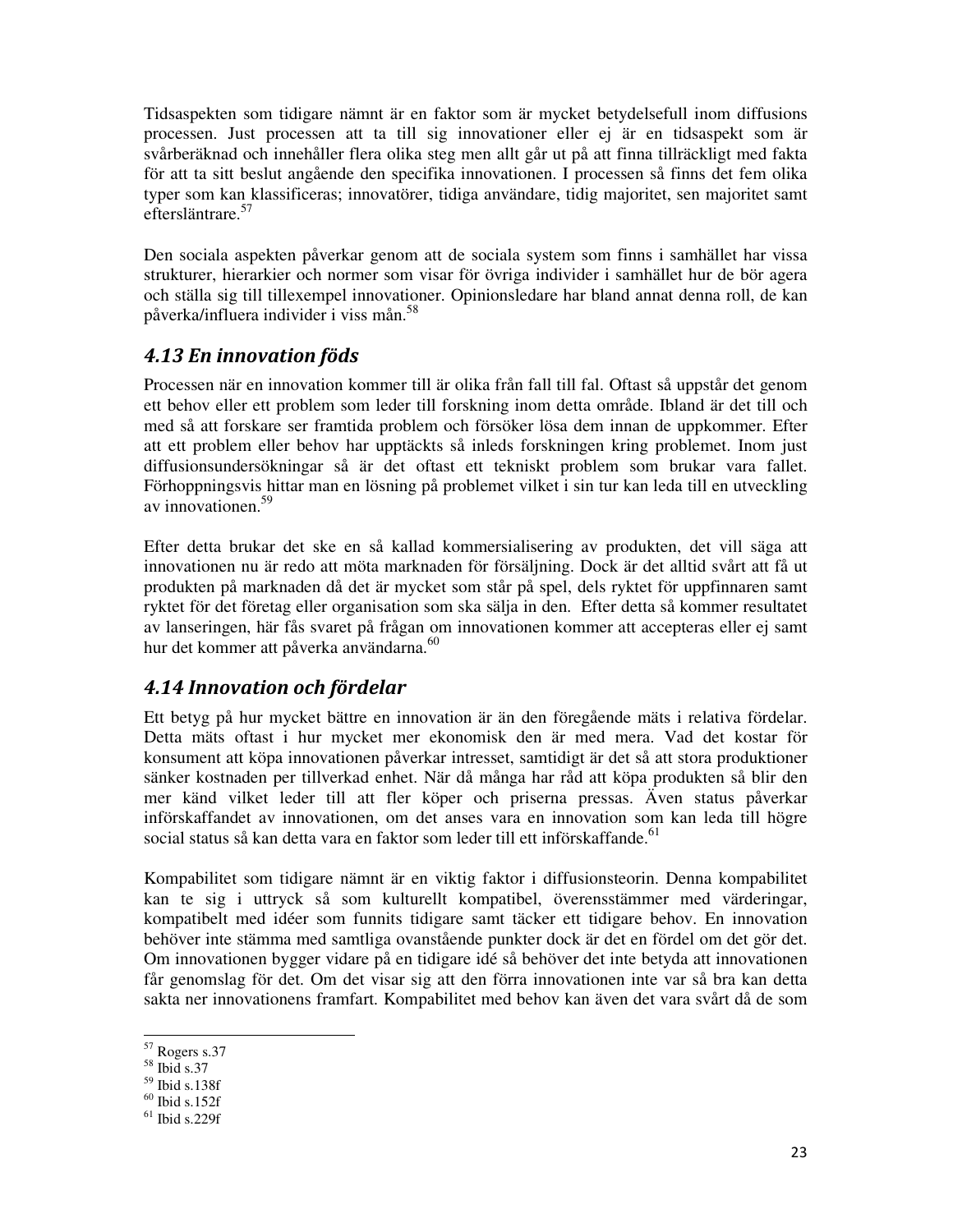är tilltänkta att främst använda innovationen kanske inte ens vet om att de är i behov av den förrän de har testat den nya idén. Om det går att observera innovationen innan man bestämmer sin åsikt om den så är det en fördel till skillnad mot vissa innovationer som inte går att direkt observera, här kan en dator ses som exempel, det är lätt att se på utsidan att det är något nytt men mjukvaran, det vill säga programmen är svårare att se om det skett någon förändring. Därav är det en lite långsammare process att visa på förändringar i mjukvara då det inte är direkt synligt. $62$ 

Vi har nu redovisat vår teoretiska ansats för denna uppsats. Genom att ha förförståelsen om den tekniska utvecklingen inom tidnings och mediebranschen samt hur tekniska innovationer uppstår och får fäste kan senare analysera våra resultat på ett tillfredställande sätt.

## 5. Metod

*Vi kommer nedan att redovisa vår valda metod för vår undersökning. Vi kommer att diskutera de problem som vi har stött på under resans gång och vilka konsekvenser det har fått för våra resultat.* 

Det ämne som vi valt att skriva vår uppsats om är hela tiden under utveckling och det är svårt att få tag på fakta som är aktuell. Samtidigt är det väldigt svårt att få tag på relevant information inom detta område då tvådimensionella koder inte brukas i Sverige. Därför har det blivit naturligt att söka sig till utländska källor. En del information har funnits på Internet. Fast som alltid vid all forskning är det viktigt att den information man använder sig av är tillförlitlig och uppdaterad. Mycket av den informationen vi funnit på Internet har varit gammal oanvändbar. Därför valde vi att försöka få kontakt med företag som håller på med tekniken i vardagen. Framför allt är det då intressant med tidningar som använder sig av tekniken, mobiltelefontillverkare och operatörer som tillhandahåller och har utvecklat tekniken.

## 5.1 Kvalitativ metod

Vi har valt att använda oss av kvalitativa intervjuer. Att lämna ut enkäter med redan färdiga svarsalternativ anser vi även inte hjälpa oss i vår undersökning då vi vill se på attityder och framtidsutsagor vars svar vi anser oss inte kunna lista. Om förutsättningarna är rätt så kan en intervju leda till att svåråtkomlig information nås, egna antaganden går att prövas, få en chans att bekräfta vad vi som forskare redan vet samt revidera uppfattningar om tidigare antaganden.<sup>63</sup> Vidare ger intervjuer forskaren tillfälle att följa upp frågor samt uppmärksamma ovanliga svar från respondenten<sup>64</sup>.

Vi valde därför att använda oss av intervjuer för att få reda på hur de som handskas med tekniken och mediet varje dag ställer sig till tvådimensionella koder. Vi valde att intervjua följande företag; NTT DoCoMo, Kyodo News och Asahi Shimbun. För en vidare presentation av företagen vi träffade se företagspresentationen nedan.

.

 $62$  Rogers s.240ff

 $63$  Östeby H, mfl s. 101

<sup>&</sup>lt;sup>64</sup> Esaiasson s.279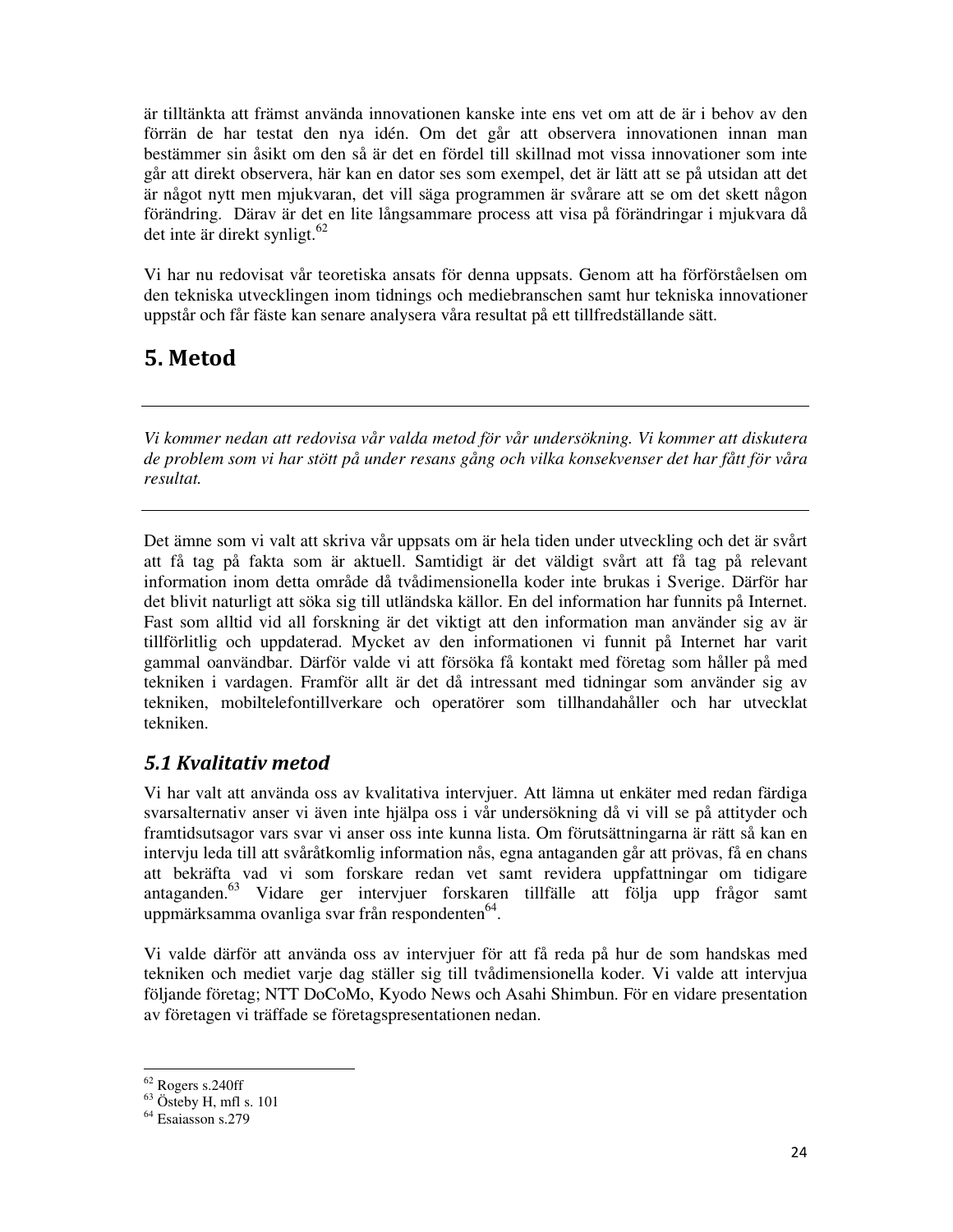Anledningen till att vi inte fick tag på till exempel utvecklarna av QR-koden, Denso Wave, beror på det korta varsel vi fick om resan. Vi var i ett tidigt skede intresserade av att träffa bland annat DoCoMo och någon av Japans största tidningar för att intervjua dem om deras erfarenheter kring tvådimensionella koder. Vi trodde dock aldrig att det var en möjlighet att få träffa dem personligen utan vi tänkte mer i linje att få tryckt material eller eventuellt en telefonintervju. Eftersom tidsaspekten för uppsatsen inte är så omfattande är det väldigt svårt att planera in en resa.

Vi använde oss av semistrukturerade intervjuer. Detta definieras med hjälp av att vi på förhand hade valt vilket tema vi ville ta upp samt hade frågor som endast berörde dessa teman. Dock var frågorna så pass öppna så att de gick att diskutera och resonera kring dem $^{65}$ .

När vi fick kontakt med företagen så beskrev vi för dem vad vår uppsats handlar om och vilka teman som vi skulle diskutera. När vi väl kom till möte på företagen gjorde vi en enklare presentation om Göteborgs universitet, Göteborg som stad samt Aftonbladet och vår uppsats. Efter detta presenterade företagen en snabb genomgång om deras företag och vad de olika intervjupersonerna hade för arbetsuppgifter. När väl detta var avklarat började vi med frågorna som, tidigare nämnt, var mer öppna. I intervjuerna med NTT DoCoMo, Kyodo News och Asahi Shimbun, var samtliga engagerade på olika sätt kring tvådimensionella koder och intervjuerna skedde i gruppform där det var två eller fler personer från företagen som medverkade och svarade.<sup>66</sup>

Vår tanke från början var att det endast skulle vara en person från varje företag som medverkade men vi anser att det var bättre att fler kunde närvara och ge sin syn på frågorna då vi fick bättre och fler resonemang som vi inte ens tänkt på förut<sup>67</sup>. Den undersökningsmetod som vi använde oss av kan definieras som informantintervju, det vill säga att vi intervjuar individer som kan ge olika förklaringar till utvecklingen av tvådimensionella koder. Därav ställde vi lite olika frågor till de olika företagen vi intervjuade vilket ledde till olika diskussioner, men poängen var att vi hela tiden fick nya idéer och tankar som vi ville fråga om, ungefär som ledtrådar till att lägga ett pussel.<sup>68</sup>

## 5.2 Validitet och reliabilitet

Det som ger validitet i undersökningen grundar sig på fyra punkter. Till att börja med är det intervjuarens egenskaper så som vanan att intervjua vilket leder till trygghet, nästa punkt är intervjuinnehållet som måste vara bland annat intressant, inte för svårt och inte allt för känsligt för den svarande. Den tredje punkten handlar om den som blir intervjuad, bland annat hur social personen i fråga är och vana att kunna uttrycka sig. Fjärde och sista punkten handlar om intervjusituationen, detta baseras på vart intervjun äger rum, är det på en trygg plats för den intervjuade, kan hon tala fritt på platsen, finns det någon tidspress som kan påverka resultatet (stress med mera).<sup>69</sup>

Dessa fyra punkter sätter standarden för hur bra intervjun blir vilket också kommer att återspeglas i resultatet.<sup>70</sup> I vårt fall så intervjuade vi medievana människor på deras arbetsplats om ett ämne som inte var särskilt känsligt. De sade sig inte ha någon tidspress eller några

.

<sup>65</sup> Östeby H, mfl s.103

<sup>66</sup> Ibid s.103

<sup>67</sup> Ibid s.103

<sup>68</sup> Esaiasson P mfl s.254

<sup>69</sup> Föreläsning 4/10-07 Marie Grussel, Göteborgs Universitet.

 $70$  Ibid.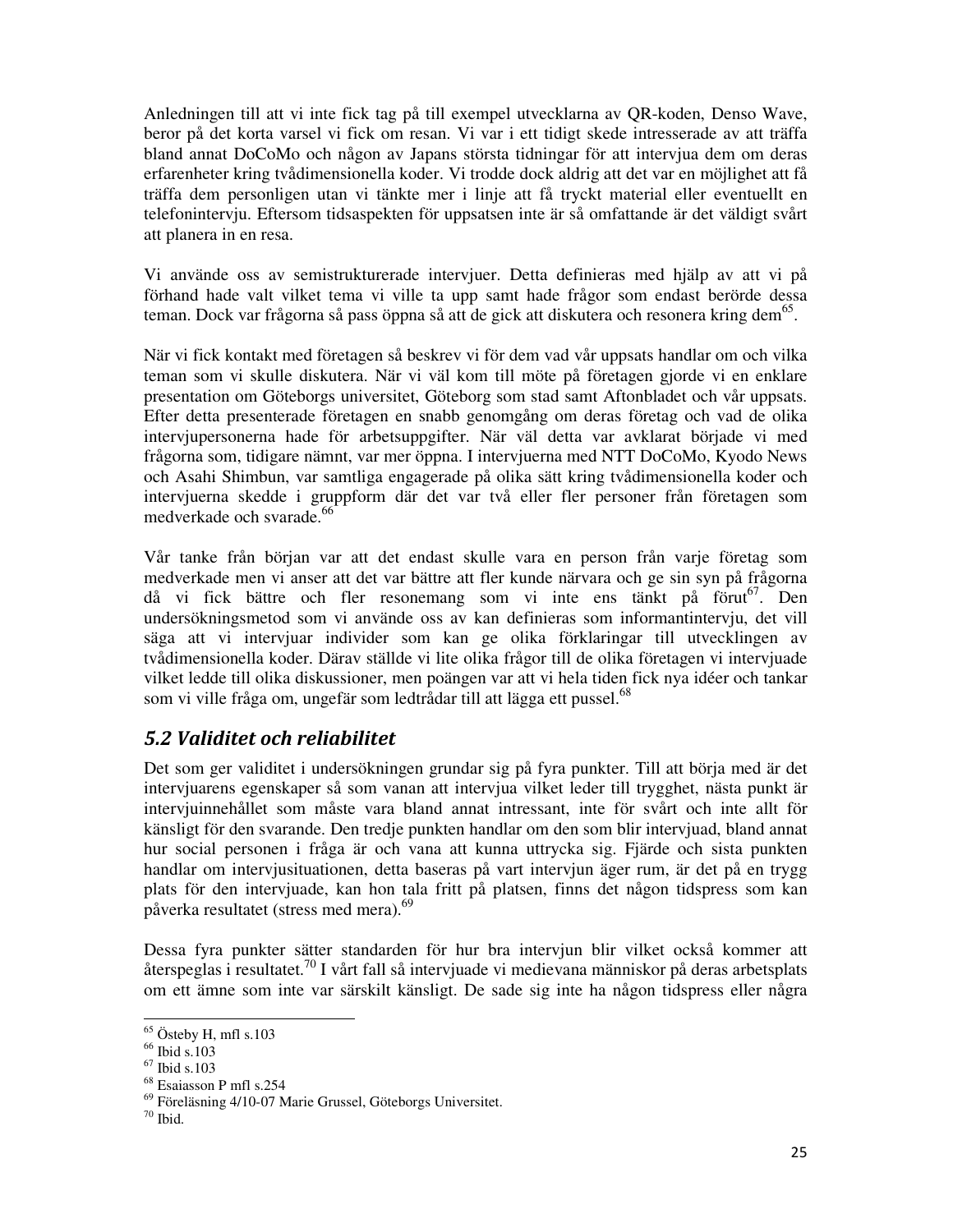andra betänkligheter som kunde störa intervjusituationen och därmed påverka resultatet. Om vi nu skall diskutera motparten i dessa intervjuer, det vill säga oss själva som intervjuare så var vi tre personer som var med och alla ställde frågor och vi försökte vara lyhörda och följa upp svar. Vi har alla intervjuat folk tidigare så det vi var mest nervösa för skulle i så fall vara de intervjuades kunskaper i engelska. Denna rädsla visade sig vara obefogad då samtliga vi intervjuade gjorde sig mycket bra förstådda på engelska. Det skall dock tilläggas att vi vid mötet med NTT DoCoMo hade tolk när vi genomförde intervjun. Detta kan givetvis ha påverkat då saker kan gå förlorade vid översättning av språk och hur tolken i sin tur tolkar ursprungskällan. Tolken var dock anställd vid DoCoMo på PR-avdelningen och i huvudsak inte tolk så han hade givetvis goda kunskaper själv om ämnesområdet som vi diskuterade.

Intervjun med kodtillverkaren och distributören Mobicode skedde via högtalartelefon. Att vi valde att använda oss av telefon beror på att det är mycket tidskrävande att åka till Stockholm och tillbaka för endast en intervju. Vidare så hade vi ett frågebatteri som lämnade utrymme för mer öppna diskussioner kring ämnet om Datamatrix koder som just Mobicode valt att satsa på. De problem som kan förekomma med telefonintervjuer är de olika störningar som kan uppkomma så som fel på linjen eller annan utrustning som kan tänkas störa signalen.

Vidare vill vi nu diskutera den ekologiska validiteten i våra ovan nämnda intervjuer. Ekologisk validitet handlar om huruvida respondenterna påverkas av att intervjuaren tillexempel har med sig en bandspelare. Svarar de annorlunda för att intervjuaren har med sig en bandspelare, skulle de ha svarat eller uttryckt sig annorlunda om intervjuaren skulle ha betett sig på ett annat sätt med mera.<sup>71</sup>Det är dock svårt att veta om de skulle ha svarat på något annat sätt om det hade varit några andra än vi som intervjuat dem. Dock förde vi en diskussion med de svarande om det gick bra att vi hade en bandspelare och i samtliga fall var det inget problem och efterhand som intervjuerna pågick så föll bandspelaren i glömska och vi var alla nöjda när vi var klara. Validiteten stärks samtidigt om man har en bandspelare så att man kan spela in intervjuerna och återkomma till dem senare gång på gång för att analysera. Om vi hade behövt anteckna samtidigt som intervjun hade det begränsat oss då man inte hade varit lika uppmärksam på kroppsspråk och inte heller fått med allt som sagts under intervjun på papper<sup>72</sup>.

Under arbetet med denna uppsats ansåg vi att det var önskvärt att få tag på svenska mobiltelefontillverkare och intervjua dessa om deras syn på tvådimensionella koder och vad de anser om dessa och hur utvecklingen i Sverige ser ut. Dock visade det sig vara mycket svårt att lyckas få tag på någon som hade tid och vissa ansåg sig inte kunna uttala sig om detta vilket är förståeligt då vår uppsats handlar om något som ännu inte har kommit till Sverige än och de då skulle vara tvungna att berätta om sin framtida företagsstrategi. Vi ville även intervjua svenska operatörer men den intervjun skulle ha krockat tidsmässigt med vår resa till Japan så vi var tvungna att göra en avvägning om vad som skulle betyda mest för uppsatsen. Vi ansåg då att det skulle ge mer att åka till det land som aktivt arbetar med tvådimensionella koder.

De tvådimensionella koderna som vi har med på försättsbladet, samt i presentationen av tvådimensionella koder har vi själva skapat på Internet. Det finns hemsidor där det är möjligt att skapa egna koder och vi har där använt oss av http://qrcode.kaywa.com och http://datamatrix.kaywa.com.

<u>.</u>

<sup>71</sup> Östeby H, mfl s.121

 $72$  Ibid s.121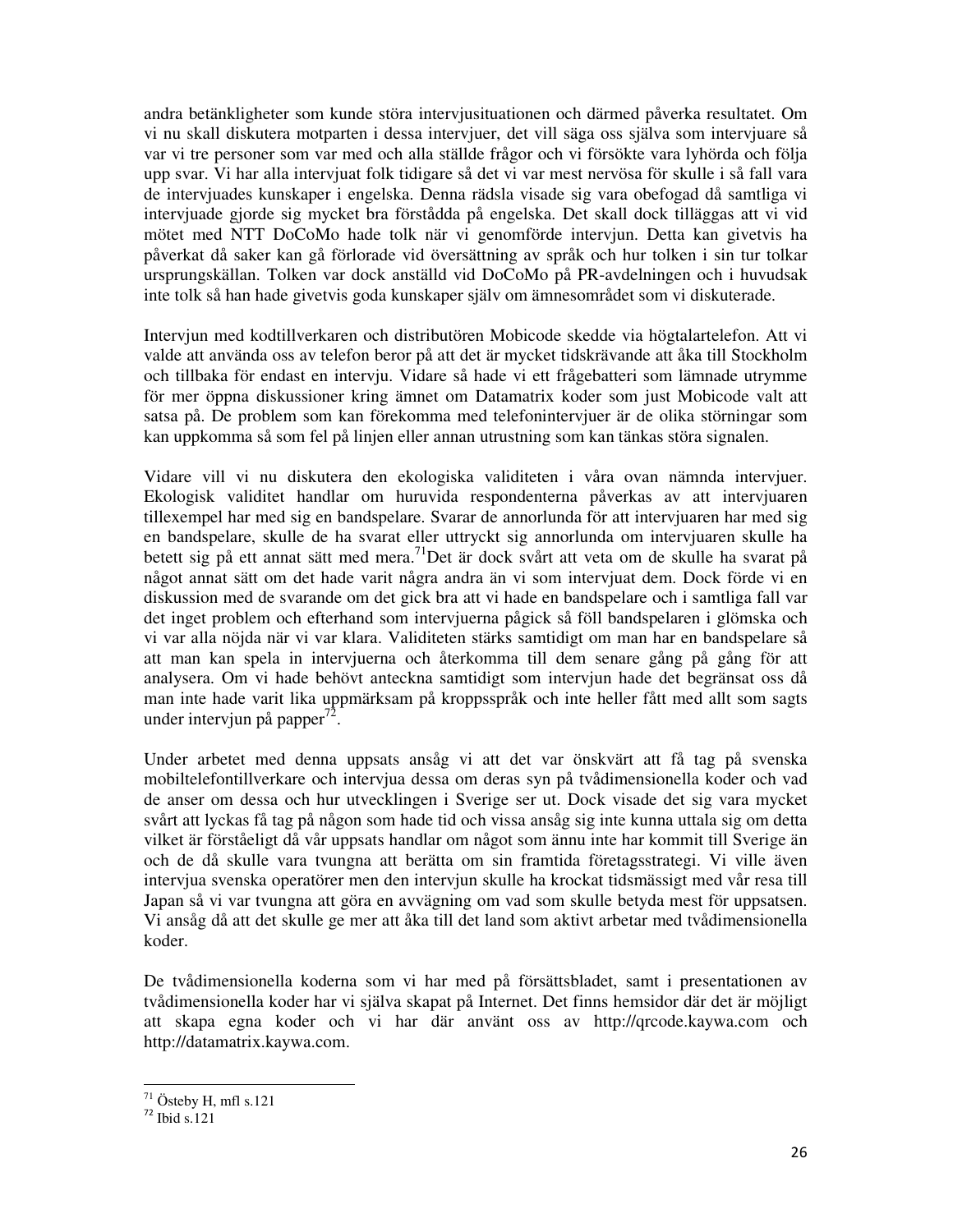#### 5.3 Företagspresentation

*Nedan kommer vi att presentera de företag som vi intervjuat för att Ni som läsare lättare skall kunna följa vår resultatdel och få lite bakgrund till varför vi valt att intervjua just dessa.* 

#### 5.4 Asahi Shimbun

Startade 1879 och publicerar utöver sin tidning Asahi Shimbun även magasin, almanackor, böcker med mera. De omsätter cirka 3,4 miljarder US Dollar per år och har cirka 6 000 anställda. De har 2 upplagor dagligen, en på kvällen och en på morgonen och år 2006 sålde de totalt 12 miljoner exemplar dagligen fördelat på 8 miljoner på morgonen och 4 miljoner på kvällen. Cirkulationen per tidning är cirka 2,6 läsare vilket totalt genererar cirka 21 miljoner läsare varje dag. Utöver sina fem kontor i Japan har de även sex stycken upplagor fördelat på Asien, USA och Europa .<sup>73</sup>

Asahi Shimbuns digitala medier omsätter cirka 33 miljoner US Dollars varje år och har en hemsida som startade 1999 vilken har cirka 200 miljoner besökare varje månad, 12 mobiltelefonsajter som år 2007 hade cirka 810 000 prenumeranter samt en databas som går att komma åt via Internet. Asahi Shimbuns 12 mobila sajter har alla olika innehåll som tillexempel sport, underhållning, nyheter på film, bokläsning och trafikövervakning. I sin reklamverksamhet använder de QR- Koder på olika sätt. Ett exempel är när de hade Beagram Record Inc som klient, då valde de att sätta in QR- Koder i tidningen där den som tog kort på koden fick provlyssna på första delen av en låt för att sedan kunna köpa den online via mobiltelefonen<sup>74</sup>

## 5.5 NTT DoCoMo

År 1991 startade NTT DoCoMo och är idag japans största mobiltelefonoperatör med 21 591 anställda. NTT DoCoMo har över 50 % av marknadsandelarna vilket är cirka 52 miljoner kunder. Av 3G marknaden har de även cirka 50 % vilket är cirka 40 miljoner kunder, totalt äger cirka 80 % av befolkningen i Japan en mobiltelefon. 1999 lanserade NTT DoCoMo sitt berömda i-mode, det vill säga deras egen utformning av mobilt Internet. Nu arbetar NTT DoCoMo med att färdigställa super3G för att sedan arbeta mot 4G som de beräknar kunna lansera någon gång under 2010. Företaget försöker lansera mobiltelefonanvändande som en livsstil där användaren använder sin mobiltelefon till allt från att se på TV till att betala tågbiljetter. NTT DoCoMo har sju punkter som innebär att varje dag bör mobiltelefonen användas, detta från och med att du går upp och väcks av alarmet i din för att sedan betala transsportbiljett, använda telefonen som ID kort, köpa saker i affären, betala kaffet, se på TV och navigera dig hem via GPS.<sup>75</sup>

För få användarna att använda i-mode så har NTT DoCoMo infört en flat-rate där användarna betalar en viss summa varje månad för att fritt surfa med mobiltelefonen hur mycket de vill. Vad gäller QR-koderna så kan alla NTT DoCoMos mobiltelefoner läsa av koderna då denna

.

<sup>73</sup> Intervju Asahi Shimbun

 $74$  Ibid.

<sup>75</sup> Intervju NTT DoCoMo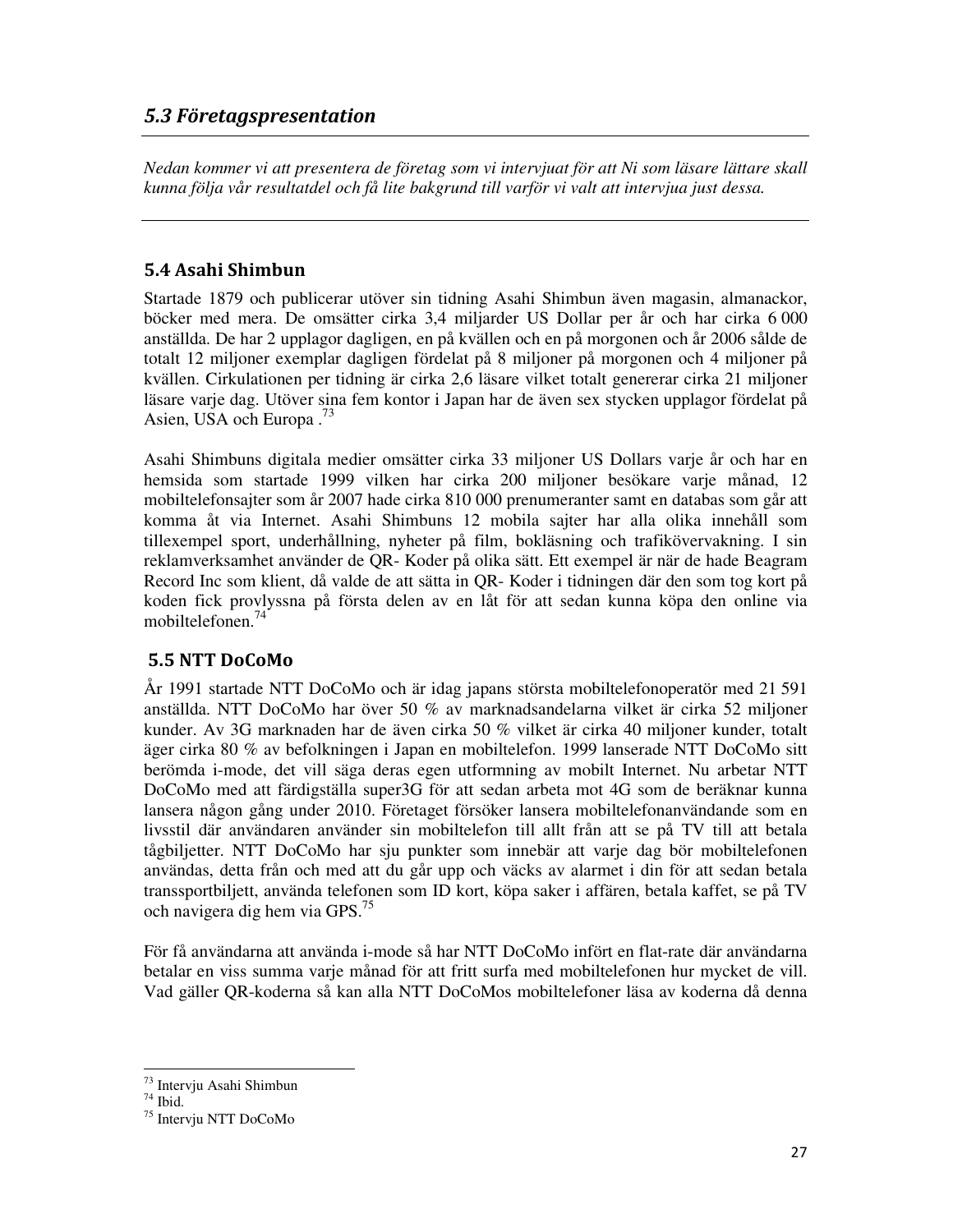mjukvara är en del av vad företaget kallar för livsstilsanvändande, utöver QR-kodsavläsande ingår även minneskort, kamera, bluetooth, USB, infrarödteknik samt FeliCa-kortet.<sup>76</sup>

### 5.6 Kyodo News

År 1945, i november, startade denna japanska helt oberoende nyhetsbyrå sin icke vinstdrivande organisation och är i dag den största nyhetsbyrån i Japan. De har även ett antal internationella byråer som täcker Europa (11 Kontor), Mellanöstern och Afrika(6 kontor), USA(5 kontor), Sydamerika(2 kontor), Oceanien (1 kontor) och övriga Asien (17 kontor). Totalt har de 42 byråer utspridda över hela världen. Budgeten utgörs av inkomst från de som köper artiklar samt reklam och medlemskap. Mer än 1000 journalister är anställda på Kyodo News och de producerar material till tidningar, radio och TV. De producerar även en inhemsk tidning som sprids via radio till fartyg och mindre båtar. De har även en nyhetshemsida på både engelska och japanska. Utöver detta så har de cirka 90 fotografer som tar kort och de har sparat cirka 12 miljoner bilder i sitt arkiv varav cirka 300 000 är i digital form och kan nås via deras databas.<sup>77</sup>

## 5.7 Mobicode

Det finska företaget Mobicode är en del av kommunikationsföretaget Ikistoori Oy som grundades år 2000. Mobicode jobbar med Datamatrix koder och har tre kontor, ett i Tampere Finland, ett i Stockholm Sverige samt ett i Birmingham England. Stommen i företaget är TVproduktion i Finland så som tv-programmen V75 och Betting News. Utöver TV-produktionen så jobbar de även med mobila lösningar till mobiltelefoner med tjänster som Bluetooth och Mobicode. De jobbar nu mycket med att lansera Mobicods datamatrix koder och satsar främst på att lansera det inom betting industrin där man kan spela på hästar via deras datamatrix koder. Mobicode tillhandahåller även läsaren till sina koder och de jobbar nu även på att lansera sig i Sverige. $^{78}$ 

.

<sup>76</sup> Intervju NTT DoCoMo

<sup>77</sup> Intervju Kyodo News

<sup>78</sup> http://www.mobicode.com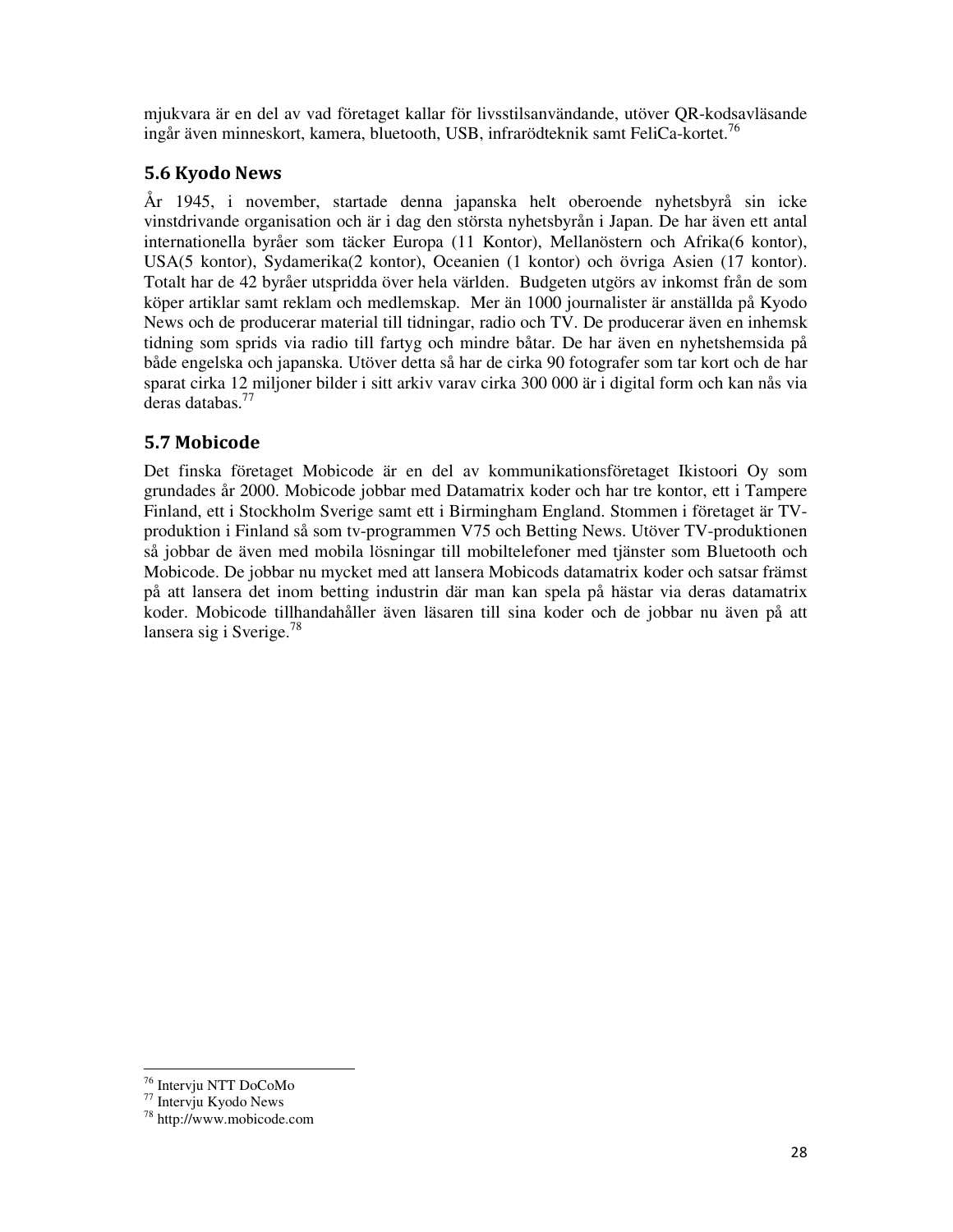## 6. Resultat

*Vi kommer i detta kapitel att presentera vårt resultat. Resultatet är uppdelat efter ett antal rubriker; operatörernas roll, tidningarnas användning av QR-koder, QR-koders framtid och implementering i Sverige som vi går i genom i tur och ordning. Dessa olika delar kommer att redovisa svar för våra frågeställningar.* 

### 6.1 Operatörernas roll

Efter att ha varit i Japan och intervjuat DoCoMo, Asahi Shimbun och Kyodo News anser vi att vi har fått en bra bild av hur tekniken med QR-koder fungerar och används i det Japanska samhället och tidningar.

Den tekniska utvecklingen i Japan har kommit avsevärt mycket längre än i Sverige och hur man använder sig av mobiltelefoner där skiljer sig en hel del till skillnad mot i Sverige. Som vi tidigare skrivit så har mobiltelefonanvändandet i Japan tagit en annan riktning än den i Sverige. Den största skillnaden är att användarna i Japan inte använder SMS-tjänsten i närheten av lika mycket som i Sverige. Detta beror på den skillnaden att det inte går att SMS: a mellan olika operatörer. Det naturliga steget var då att skicka e-mail istället, då dessa går att skicka mellan samtliga operatörer.<sup>79</sup> Det har sedan utvecklats som en "spillover" effekt vilket i sin tur lett till ett mer frekvent användande av andra Internettjänster i mobiltelefonen.<sup>80</sup>

DoCoMo är den största mobiloperatören i Japan med ca 52 miljoner användare. Idag tillhandahåller DoCoMo en mängd av olika tjänster och tekniska lösningar åt sina kunder. Eftersom vi är intresserade främst hur tvådimensionella streckkoder kan användas för att utveckla papperstidningar kommer vi att koncentrera oss på detta.

QR-kodläsaren lanserades i DoCoMos mobiler redan våren 2003. QR-koder är endast en liten del av vad DoCoMo kallar för Lifestyle infrastructure. Bland andra tjänster som ingår förutom QR-koder är Infrarödläsare, Bluetooth, mobilkamera, minneskort, USB och FeliCa.<sup>81</sup> FeliCa är ett betalsystem för mobiltelefonen som är utvecklat av Sony. Man kan jämföra hur Västtrafiks månadskort fungerar idag. Mobiltelefonen är försedd med ett datachip som är enkelt att läsa av och som samtidigt kan sända elektromagnetiska vågor. System fungerar även när mobiltelefonen är avstängd. Det finns idag i olika former, dels ett kort i form av ett betalkort som användaren sveper över mottagarterminalen, ett chip i en nyckelring eller i mobiltelefonen. I dag används chippet i olika sammanhang till exempel när man ska åka tunnelbana, handla i automater, på webben (via en läsare installerad i datorn), köp i affären med mera. Kortet anses dessutom vara mycket miljövänligt då det går att återanvända samt har en lång livslängd.<sup>82</sup> Bluetooth är en trådlös kommunikationsteknik som är ett substitut till sladdar och kablar för överföring av data<sup>83</sup>.

<sup>79</sup> Ito, Okabe, Matsuda s. 35

<sup>80</sup> Ibid s. 49

<sup>81</sup> Intervju NTT DoCoMo

<sup>82</sup> http://www.sony.net

<sup>83</sup> www.blutetooth.com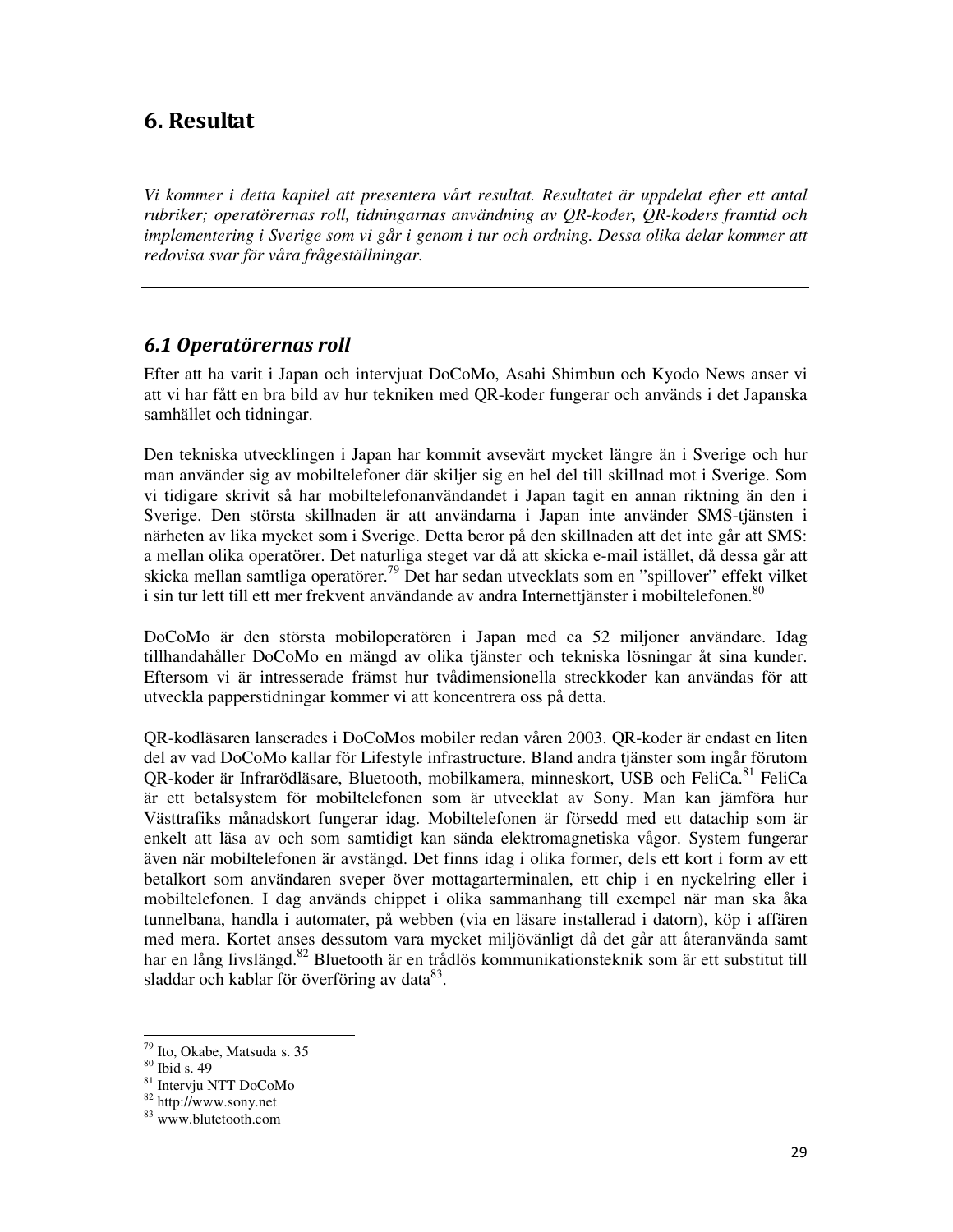När det gäller QR-koder så har de funnits i tidningar i ca 4-5 år. Tidningarna började använda dessa när mobilföretagen introducerade tekniken. Det var bland annat DoCoMo som var en av de första operatörerna att tillhandahålla tjänsten i deras mobiler. Idag är 80 procent av alla mobiler kompatibla med en så kallad QR-kodläsare. Det var alltså DoCoMo och andra mobiloperatörer och tillverkare som kontaktade tidningsbranschen för att de såg möjligheter för tidningar att kunna utveckla bland annat sin reklam och annan marknadsföring. Som Rogers tar upp så stöds hans teori om relativa fördelar när mobilföretagen presenterade för tidningarna vad de kunde tjäna på att ha tvådimensionella koder istället för URL adresser i tidningar.<sup>84</sup>

*"And then we told some newspapers and magazines, these are the opportunities for you, you can use those functions to make more and better promotion and make better information."<sup>85</sup>*

Idag finns inte tekniken förinstallerad i svenska mobiltelefoner för användare. Det är givetvis ett stort problem för Aftonbladet vid en eventuell lansering av tvådimensionella koder i sin papperstidning. Detta är en stor skillnad mot hur det ser ut i Japan jämfört med Sverige.

## 6.2 Tidningarnas användning av QR-koder

#### 6.2.1 Annonsering

Efter erbjudande och information från DoCoMo och andra operatörer så tog fler och fler företag till sig tekniken, både tidningar och inom andra branscher. För tidningsbranschens del har det främst handlat om att använda QR-koder i samband med reklam för populära områden så som ringsignaler, recept och för vissa artiklar.

*"If people want to know more information about that cooking recipe they access the mobile service by taking a shot of that QR-code and we provide the mobile phone service cooking recipes and some recipes are free, but other areas are charged. Some recipes are promotions and then you can buy more. We always use the QR-codes as a guiding tool to our chargeable areas with the mobile phone service."<sup>86</sup>*

Som kan utläsas av citatet ovan så börjar ofta tidningarnas QR-kodstjänster med att de förmedlar någon tjänst gratis till en början för att sedan erbjuda, mot viss betalning ytterliggare tjänster. Det handlar mer om konvergens mellan olika sorts medier än att man tjänar pengar på själva QR-kodstjänsten. Genom QR-koder underlättar man för en konvergens mellan två olika mediekanaler så som tidningar och Internet. QR-koder är ett steg mot eller ett led i att snabbt och lätt nå specifika webbsidor via din mobiltelefon. I citatet ovan ser vi även ett exempel på push och pullfaktorer i ett medieinnehåll. Reklam som erbjuder läsaren att själv aktivt söka mer information är ett tydligt exempel på pull då Asahi Shimbun använder koderna som ett sätt att locka läsaren att aktivt leta efter mer information utöver det som står i tidningen<sup>87</sup>. Det är helt i enighet med Hvitfelts teori om hur det finns olika material i en tidning. Vidare kan vi säga med stöd av denna teori att i princip all information som rör tvådimensionella koder är pullorienterade. Så som DoCoMo själva uttrycker sig nedan så tjänar de egentligen inte några pengar på själva QR-koderna.

<sup>84</sup> Rogers s.229

<sup>85</sup> Intervju med NTT DoCoMo

<sup>86</sup> Intervju Asahi Shimbun

<sup>&</sup>lt;sup>87</sup> Hvitfelt Håkan, Nygren Gunnar s.95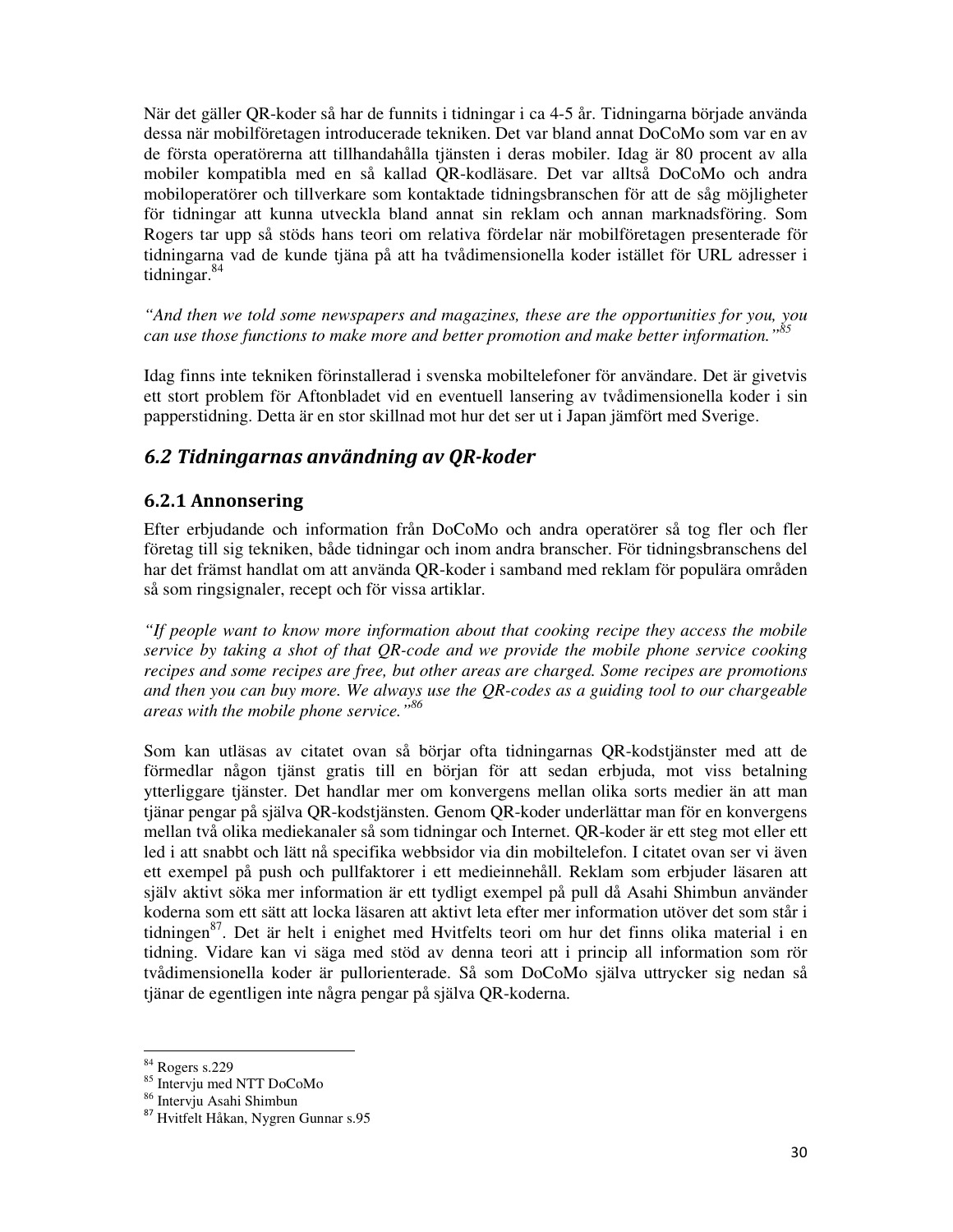*"It's not for making money for us. It's indirect. If there are QR-codes on the newspapers, then the customer will stay longer with us…"<sup>88</sup>* 

Det är snarare att de erbjuder tjänsten i sig, som bara är en del av många olika tjänster, som gör att de är attraktiva som operatörer och därmed kan locka till sig kunder och abonnenter. Likadant gäller för tidningar, de måste hålla sig uppdaterade vad det gäller ny teknik, försöka hålla sig attraktiva och konkurrenskraftiga på marknaden. Enligt Hadenius och Weibull så var tidningar utmanade av Internet som en stark konkurrent vad det gällde annonsinkomster<sup>89</sup>. I och med den tekniska utvecklingen av tvådimensionella koder kan tidningar nu vara med om att konkurrera ännu mer om annonsintäkter. Upplagorna i sig ökar inte med hjälp av QRkoderna utan det handlar mer om att vara med i tiden. Det är alltså på det sättet som de stärker sin status som tidning på marknaden. Enligt Rogers så sker spridningen av en teknisk innovation bäst genom "face to face" kontakt. I fallet med QR-koder så skedde denna kontakt mellan DoCoMo och tidningsbranschen. När tidningarna sedan lanserade QR-koder fanns ingen "face to face" kontakt utan det var den mediala bilden som skulle övertyga användarna att ta till sig QR-koder. Detta kan ha påverkat den tröga spridningen av tillämpningen av den nya tekniken.<sup>9</sup>

*"Actually 4 or 5 years ago we started with the QR-code and our circulation number with the paper is 8 million but the access record from QR-codes was just 3000, very small. But these days is a little bit different, depending on the content, average now is 10000 so maybe 1 percent of the population or 0,5 percent. But it's getting bigger." 91*

QR- koder har till synes inte ökat upplagorna. Däremot kan de hjälpa att stärka tidningen genom olika annonspaket till exempel annonser i tidningen, hemsidan och den mobila hemsidan. QR- koder kan exempelvis användas som länk till den mobila hemsidan.

*"Our area is advertisement, and many of our clients want some kind of cross-media. For example we promote Sonys Bravia right now in the morning edition and in the weekend as a supplement, and also here on the website asahi.com and this is one our broadcasting system. So we use the whole Asahi-group for this Bravia advertise"<sup>92</sup>*

Reklam är alltså den största inkomstkällan som QR-koder genererar och Asahi Shimbun anser det viktigt att kunna erbjuda denna tjänst. Man skall kunna täcka så många olika mediekanaler som möjligt och QR-koder är ett steg i detta led. Det är ett ytterliggare steg att bli konkurrensmässigt vassare mot till exempelvis tv då man kan erbjuda kraftigare annonspaket.

#### 6.2.2 QR-koder och redaktionellt material

 När vi tittade i ett exemplar av Asahi Shimbun tillsammans med reklamansvariga på Asahi Shimbun förvånades de faktiskt över hur många QR-koder som figurerar i deras tidning utan att de har tänkt på det. De trodde själva att de bara skulle finna ett par enstaka QR-koder men vi kunde se att nästan på varje sida fanns det QR-koder i tidningen. Det var även här mest till användning av reklam då man såg QR-koder. En av anledningarna till att de inte trodde de skulle hitta så många QR-koder i tidningen berodde på att de har fört diskussioner angående utseendet på QR-koder. På Asahi Shimbun anser många att koderna inte är särskilt vackra

<sup>88</sup> Intervju NTT DoCoMo

<sup>89</sup> Hadenius och Weibull, sid 284

<sup>90</sup> Rogers, sid 18.

<sup>&</sup>lt;sup>91</sup> Intervju Asahi Shimbun

 $92$  Ibid.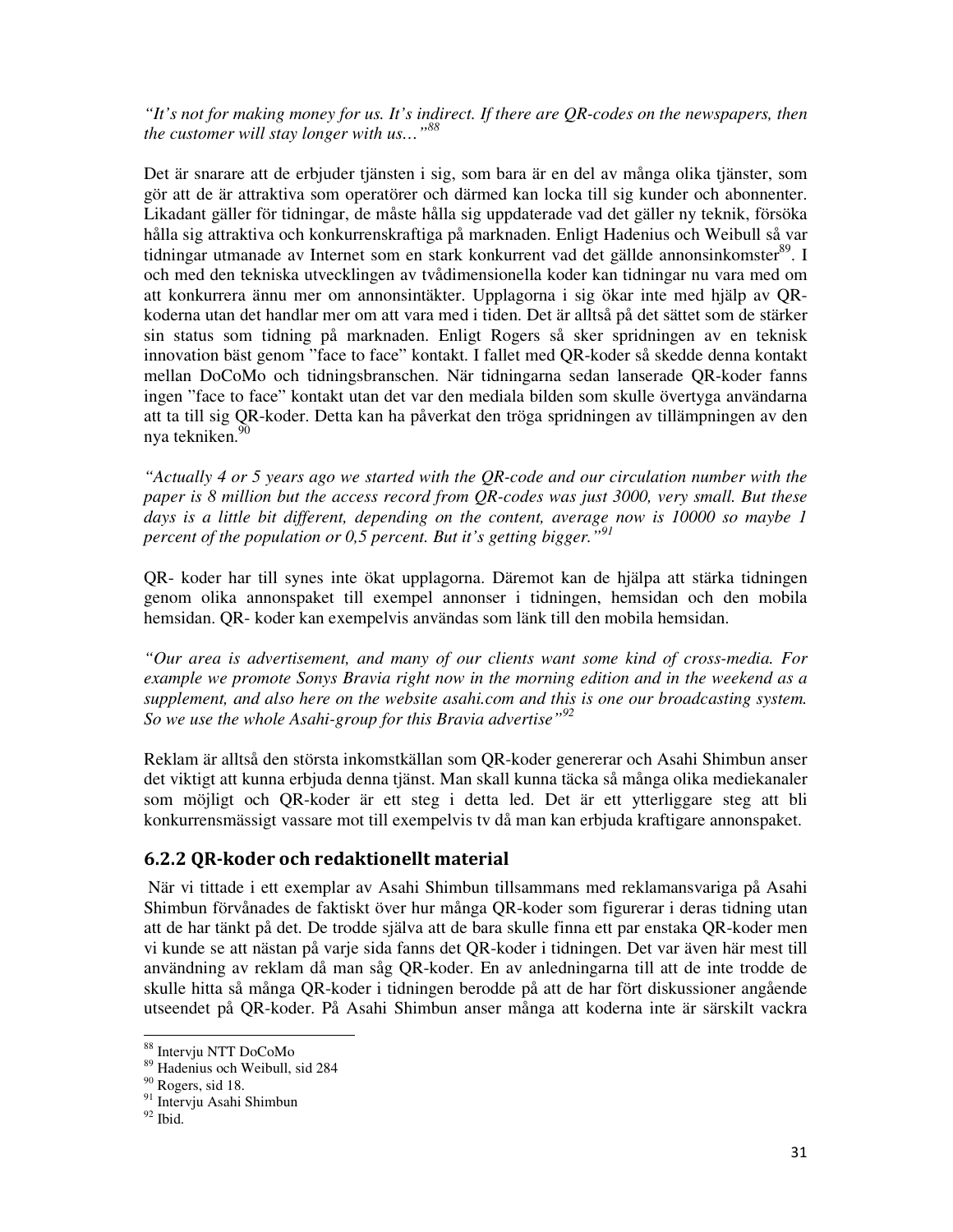utan att de förstör layouten av tidningen. På grund av denna diskussion kring QR-kodernas utseende trodde då annonsavdelningen att det inte skulle publiceras så många QR-koder i tidningen. Även på Kyodo News så förde de samma resonemang om att QR-koder inte var särskilt tilltalande och om det figurerar för många koder på sidorna så ger det en plottrig helhetsbild som de inte anser vara önskvärd.

*"The editor doesn't like the QR-code. We want to put more QR-codes in the news paper, cause we are business sided men, but the journalists doesn't like the QR-codes/…/The designing people doesn't like the QR-code, they think it's ugly. " 93*

I Japan anser man detta vara QR-kodernas största nackdel, just att de är så oestetiskt tilltalande. Det sker dock en utveckling inom det området som vi kommer att komma tillbaka till och utveckla mer. Som citatet visar stämmer detta överens med Rogers diffusionsteori. Kompabilitet är en viktig faktor och Rogers tar upp att en innovation bör stämma överens både med värderingar och vara kulturellt kompatibel för att få genomslag.<sup>94</sup> När vi talade med Asahi Shimbun verkade detta inte vara fallet då redaktionens värderingar om hur en tidning skulle se ut inte passade med QR-kodernas utseende. Fast det kan givetvis vara annorlunda på andra företag eller platser runt om i världen.

En viktig fördel för QR-koder är att de går att läsa av med mobilen även ifall de har råkat för viss skada. Så trots att koden skulle vara delvis sönderriven går den fortfarande att läsa av.

*" First one of two strengths, one is a lot of information the other one is, even if it's a little bit stained it can be also read. We don't know where it's really reading it but even if it's small and stained it can still be read."<sup>95</sup>*

Vidare så anser en japansk journalist på Kyodo News som vi intervjuade att QR-koder bidrar med en ytterliggare dimension som inte är möjlig att få med traditionell text och bild i en tidning. QR- koder kan skapa en mer levande tidning då helt nya användningsområden är möjliga som aktiverar fler sinnen och gör läsaren allt mer interaktiv med tidningen än vad de har varit tidigare.

#### *"It gives more longer and more substantial to the news, beyond limitations of the papers"<sup>96</sup>*

När tv kom så blev konkurrensen på marknaden helt annorlunda. Precis som Hvitfelt tar upp så var tidningarna tvungna att anpassa bland annat det redaktionella materialet för att hålla sig konkurrenskraftiga. Lockelsen med tv har varit rörlig bild och ljud.<sup>97</sup> Detta kan nu tidningar använda sig av med hjälp av tvådimensionella koder för att bli ännu mer slagkraftig och även i viss mån likna tv som medium trots pappersformatet. Hvitfelt resonerar vidare att konsumenten har begränsade resurser och de vill få ut så mycket som möjligt för sin tid och sina pengar.<sup>98</sup> Med hjälp av QR-koder kan dessa resurser utnyttjas bättre då man kan få mer "tidning" för pengarna.

.

<sup>93</sup> Intervju Kyodo News

<sup>&</sup>lt;sup>94</sup> Rogers s. 240 ff.

<sup>95</sup> Intervju NTT DoCoMo

<sup>96</sup> Intervju Kyodo News

<sup>&</sup>lt;sup>97</sup> Hvitfelt, s.43 f.

<sup>98</sup> Ibid. s.59 f.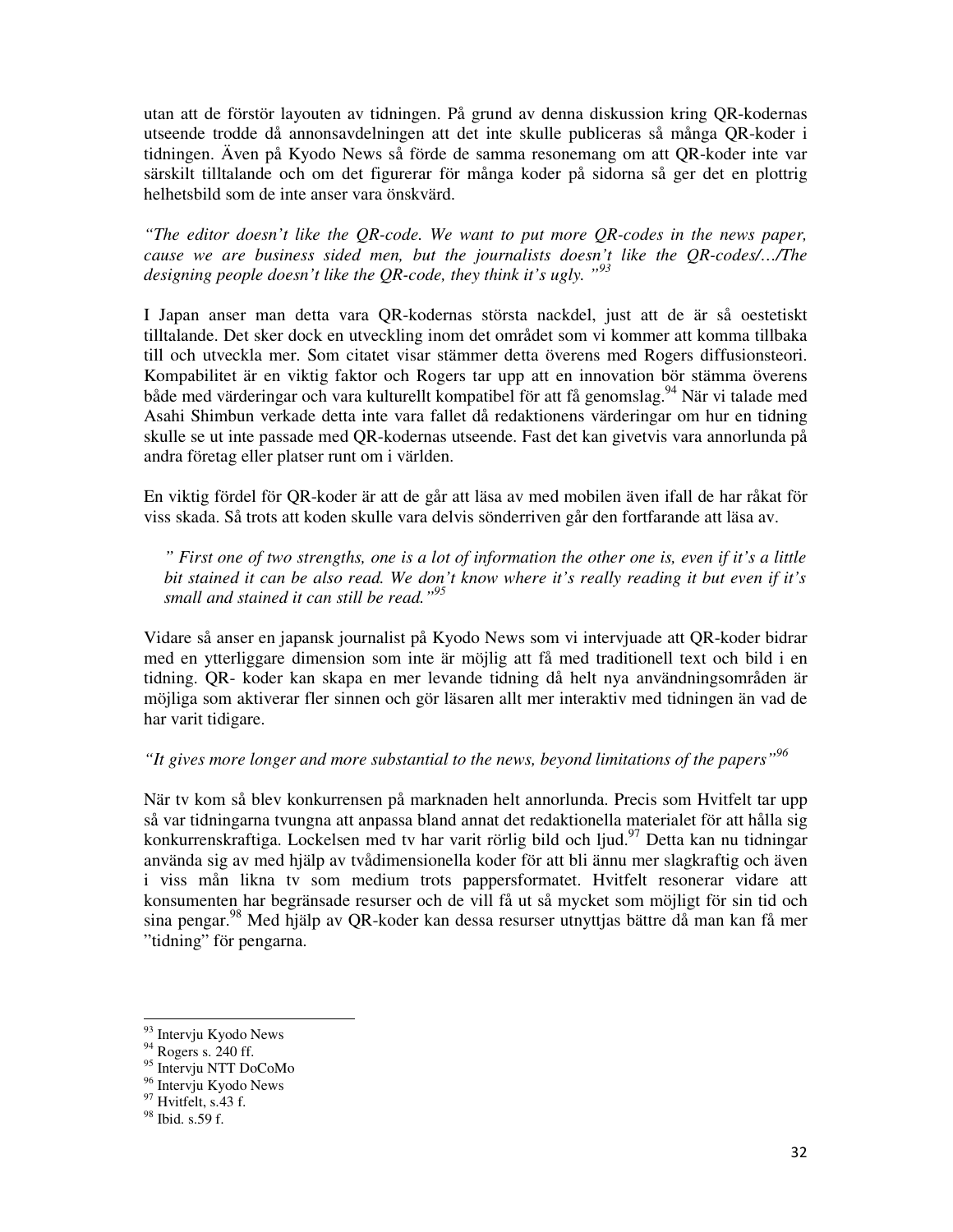Precis som när Internet kom som tas upp så var några av fördelarna med Internet snabbheten, fördjupningen och interaktivitet som lockade många läsare till olika tidningars nätupplagor<sup>99</sup>. Dessa egenskaper är med hjälp av tvådimensionella koder inte enbart till nätupplagornas fördel utan kan även användas av tidningar för att skapa interaktivitet och samtidigt fler och nya nivåer av användande samt stärka papperstidningen.

Kyodo News diskuterar vidare att när en tidning trycks så stoppas pressarna runt cirka 03.00. Detta innebär att alla de nyheter som uppkommer under dagen inte finns med i tidningen. Med hjälp av QR-koder så går det att komma runt det här problemet. Detta genom att ha QRkoder som leder användaren direkt till en tidnings nätupplaga som ofta uppdaterar nyheter som uppkommit under dagen.

#### *"…those tings that happens after that wont be able to be read printed, but you will be able to report that through the QR code"<sup>100</sup>*

Detta kan vara en av de största fördelarna med QR-koder för en tidning, möjligheten att ständigt kunna ge färska uppdateringar av nyheter. Även ifall det kanske inte är det största problemet för till exempel Asahi Shimbun som har både en morgon och kvällsupplaga så kan man fortfarande hålla sig uppdaterad på vad som har hänt under dagen med hjälp av QRkoder eftersom man kan länkas till deras nätupplaga av tidningen. Rogers hävdar att en innovation helst ska täcka ett tidigare behov. När vi diskuterade med Kyodo News menade de att QR-koder täcker upp det problem som en tidning med endast en upplaga per dag kan ha.<sup>101</sup>

Vidare så diskuterade vi hur QR-koder används i samband med artiklar i tidningar. Kyodo News visade oss hur de i en artikel om sakétillverkningen hade tryckt en QR-kod bredvid. Om man läste av QR-koden med sin mobiltelefon kunde man se ett kort videoklipp om hur sakétillverkning går till. Detta är ett steg i utveckling av tidningen som kan skapa mervärde då tidningar inte längre är bundna till vanlig tryckt bild eller text utan även kan lägga till ytterliggare nivåer med ljud och rörlig bild. Vad vi kunde se så verkar denna tjänst inte särskilt omfattande då det är en pris och rättighetsfråga i mångt och mycket om vad man får publicera när det gäller videoklipp.

#### *"…No, because we don't have the video clips /…/ Yes, it's copyright issues."<sup>102</sup>*

Det vi blev förbryllade över när denna diskussionen uppstod var att de egentligen inte funderat så mycket över möjligheterna kring detta med olika videoklipp. Deras satsning på QR-koder har mer handlat om annonsering och enklare tjänster som ringtoner och matrecept. När vi tog upp samma problematik med DoCoMo om videoklipp via QR-koder så kan de nu endast "streama" tv till mobilen på grund av rättighetsaspekten. Rent konkret innebär detta att just nu i Japan så kan man endast se de program i mobilen som samtidigt visas på tv

*"There is no extra program cause of the regulation. Hopefully that will change next year. Then we can have more exclusive TV."<sup>103</sup>*

<sup>99</sup> www.koncernen.aftonbladet.se

<sup>&</sup>lt;sup>100</sup> Intervju Kyodo News

 $101$  Rogers s.240 ff

<sup>102</sup> Intervju Asahi Shimbun

<sup>103</sup> Intervju NTT DoCoMo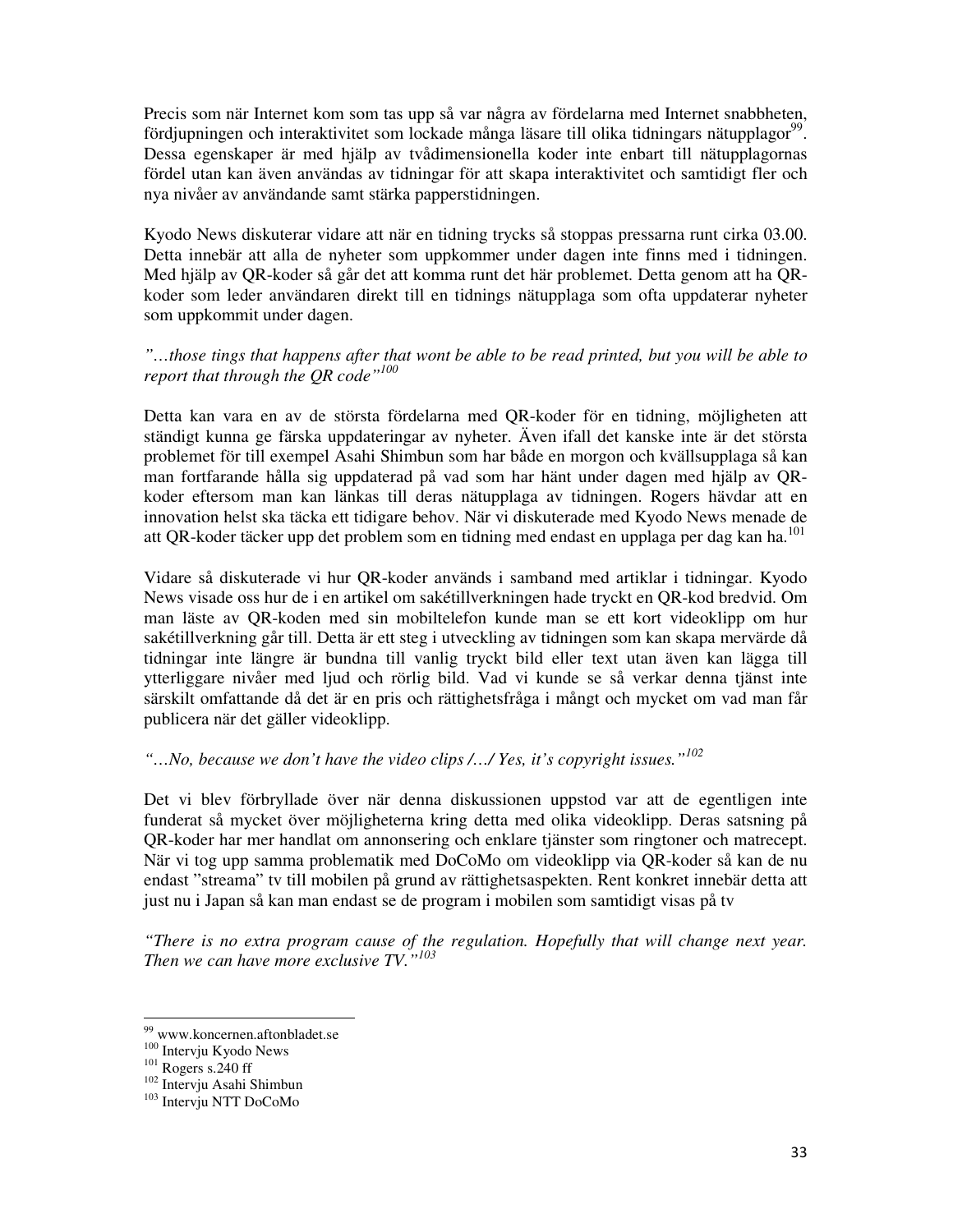På grund av detta så har utbredningen av videoklipp i tidningar inte blivit så stor som vi tidigare trott. Därav finns det en begränsning av QR-koder som har gjort att utvecklingen har gått i den riktningen att tidningar har satsat mer på exempelvis ringsignaler och matrecept. Det här kan dock komma att förändras enligt DoCoMo som vi kan se i citatet ovan. Om så blir fallet, kan detta bredda väg för en rad nya möjligheter med QR-koder och videoklipp och på sikt. I enlighet med vår teori om teknisk utveckling så blev bilder i tidningar en mycket viktig del och stärkte tidningar till stor del ju mer de utvecklades. Utvecklingen av videoklipp i samband med tvådimensionella koder skulle kunna vara en ytterliggare sådan utveckling som på sikt stärker tidningsbranschen i dagens samhälle.

## 6.3 QR-koder och dess framtida utveckling

Tvådimensionella koder har som sagt funnits i snart över 13 år och används inom en rad olika områden. Intressant för oss är att det börjades användas i tidningar för cirka 4-5 år sedan i Japan. Alltsedan framväxten av tvådimensionella koder har utvecklingen gått framåt och det fortsätter den att göra. Samtliga vi intervjuade, NTT DoCoMo, Asahi Shimbun och Kyodo news var alla överens om att det finns en ljus framtid för tvådimensionella koder av olika slag. Det finns många olika utformningar av dessa koder och utvecklingen fortsätter att gå framåt. I grunden bygger det på samma teknik, att man genom sin mobiltelefon kan avläsa olika koder för att få information till sin mobiltelefon. Detta är helt i linje med vad Rogers säger om hur innovationer kommer till. Det kan vara vidareutvecklingar av befintliga uppfinningar som kommer till då det finns behov som behöver täckas och utseendet hos tvådimensionella koder verkar vara precis ett sådant behov som behövs täckas<sup>104</sup>. Utseendemässigt tror samtliga intervjuade att det kommer att ske stora förändringar och de anser alla att det är viktigt då dagens QR-koder är väldigt begränsade utseendemässigt och inte populära i det hänseendet.

Redan idag finns det flera olika varianter av tvådimensionella koder dock är dessa i utvecklingsstadiet eller har ej blivit kommersialiserade än. Bland annat så utvecklas just nu möjligheten att kunna läsa av logotyper. Ett exempel på detta är ett företag som heter Omron. Detta japanska företag tillverkar bankomater men har även utvecklat en slags teknik som innebär att det finns koder i tillexempel företagslogotyper. I denna logga så finns det en kod som, precis som QR-koden kan göra, visar på telefonen att det finns en internetlänk som leder direkt till företagets hemsida. Detta har dock inte testats i en tidning än men Omron håller på att utveckla detta.

*"…so the headlines of each article has their own codes that leads to the internet"<sup>105</sup>*

Ett problem är dock att ingen vet om det är en kod i rubriken eller inte så då måste användaren chansa.

Ett annat utvecklingsområde är att man inte kommer att behöva använda sig av kameran i mobilen för att kunna läsa av koderna. Istället kommer det räcka med att glida med telefonen över en text eller liknande för att läsa av en kod genom ett chip som finns. Detta är dock fortfarande dyrt för tidningar att använda fast tekniken finns och används bland annat av DoCoMos telefoner.

Ett problem som samtliga intervjuade ser med att det kommer nya typer av tvådimensionella koder är att de idag inte går att ha i tidning oavsett hur vackra de än är. Detta beror på att ingen har tekniken att kunna läsa av koderna med sin telefon. Så som det ser ut idag i Japan

.

<sup>104</sup> Rogers s.138

<sup>105</sup> Intervju Kyodo News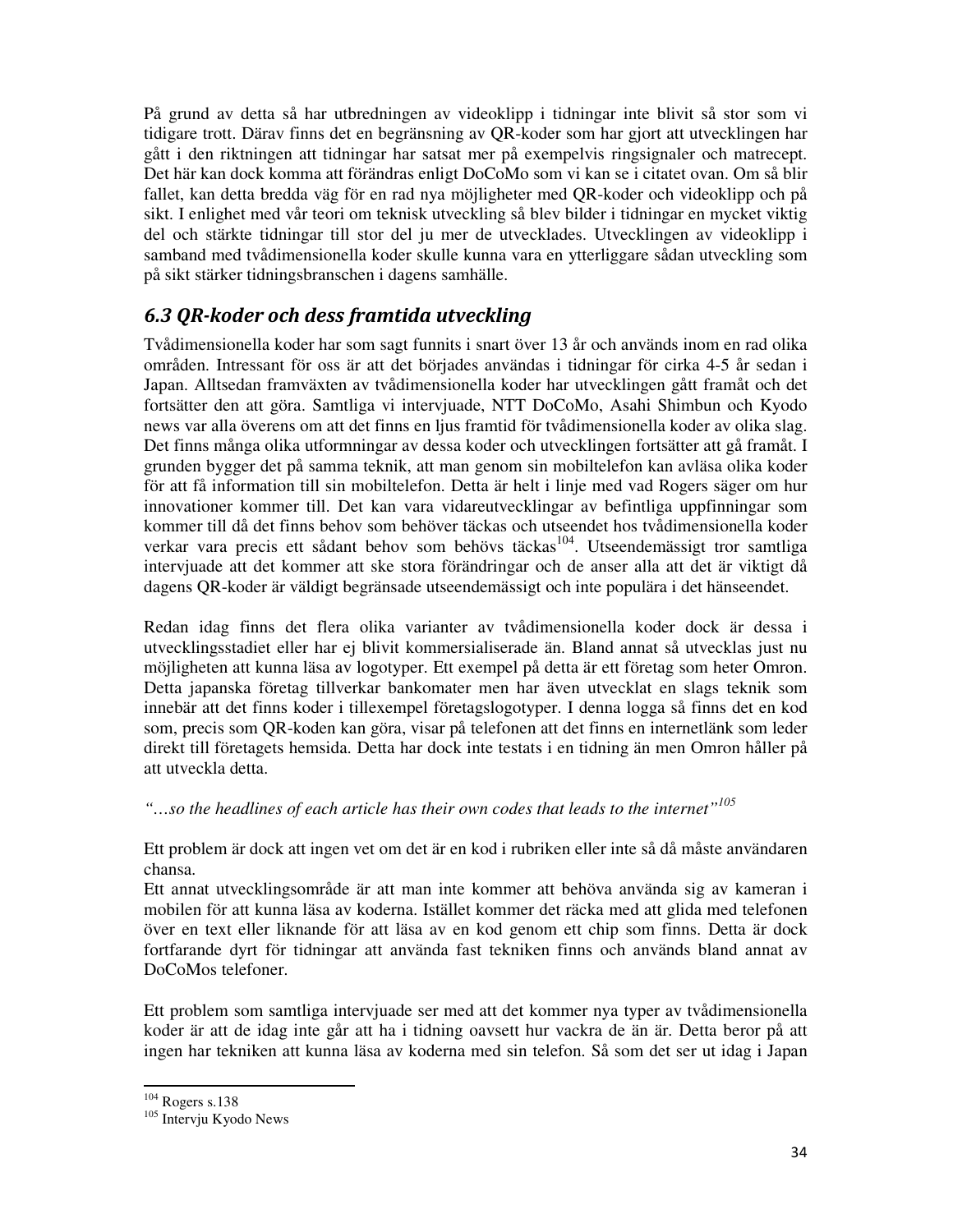har 80 procent av marknadens alla mobiltelefoner en inbyggd tvådimensionella läsare som endast kan läsa QR-koder. För att kunna läsa av denna nya sorts koder som finns eller kommer komma behöver man en avläsare som är kompatibel att läsa samtliga koder.

*"its crucial that you have the software that can take every code no matter if it is color zip or if it is the QR-code or if it is other brands you should have a reader that can read all of them"<sup>106</sup>*

Detta har inte varit ett problem då det endast funnits QR-koder tidigare. Dessutom som vi nämnt så var det DoCoMo som lanserade mjukvaran för avläsaren i sina mobiler innan de gick till tidningar och andra företag för att berätta om fördelarna med att använda sig av QRkoder. I och med utvecklingen av koder kommer tidningar i sin tur att kräva mer av mjukvarutillverkare för att tillmötesgå efterfrågan på läsare som är kompatibla till flera olika koder. Det på grund av nya annonseringsmöjligheter med nästa generations koder som tidningar kan få då nya koder kan locka fler konsumenter.

## 6.4 Implementering i Sverige

I Sverige finns det idag inget användande av tvådimensionella koder i tidningar. Dock finns det företag som arbetar med det och utvecklar olika sorters tvådimensionella koder men det finns som sagt inget användande i större utsträckning. Ett problem, liknande exemplet i Japan som kan komma att uppstå är att om ett företag börjar använda sig av en viss typ av tvådimensionella koder som sedan blir standard och en ny typ av kod sedan introduceras på marknaden så fungerar inte båda att läsa av med en typ av läsare i mobilen.

Ett företag som vi kontaktade, Mobicode, menade att deras lansering av avläsaren kommer att ske genom att man som kund får ladda ner läsaren gratis via deras hemsida. Det pågår även förhandlingar med mobiltelefonföretag i Norden om att lansera nya mobiler med en inbyggd avläsare. Tekniken är fortfarande väldigt ny på den svenska marknaden och Mobicode är ett av företagen som är i startgroparna för en lansering av tekniken. Under vår intervju med Mobicode framgick det att de ser tidningar som en naturlig väg för lansering då de större tidningarna är rikstäckande och användningsområdet för koderna är stort.

*"Det är främst användare då som jag har inlett kontakt med, då är tidningar ett sånt här naturligt kontaktområde."<sup>107</sup>*

Mobicode, som är en del av det finska företaget Ikistoori, har redan lanserat tvådimensionella koder inom vissa områden i Finland. Bland annat finns det i den finska motsvarigheten till Dagens Industri där man kan uppdatera sig med de senaste kurserna från börsen genom att använda sig av koderna i tidningen.

<sup>106</sup> Intervju Kyodo News

<sup>107</sup> Intervju Mobicode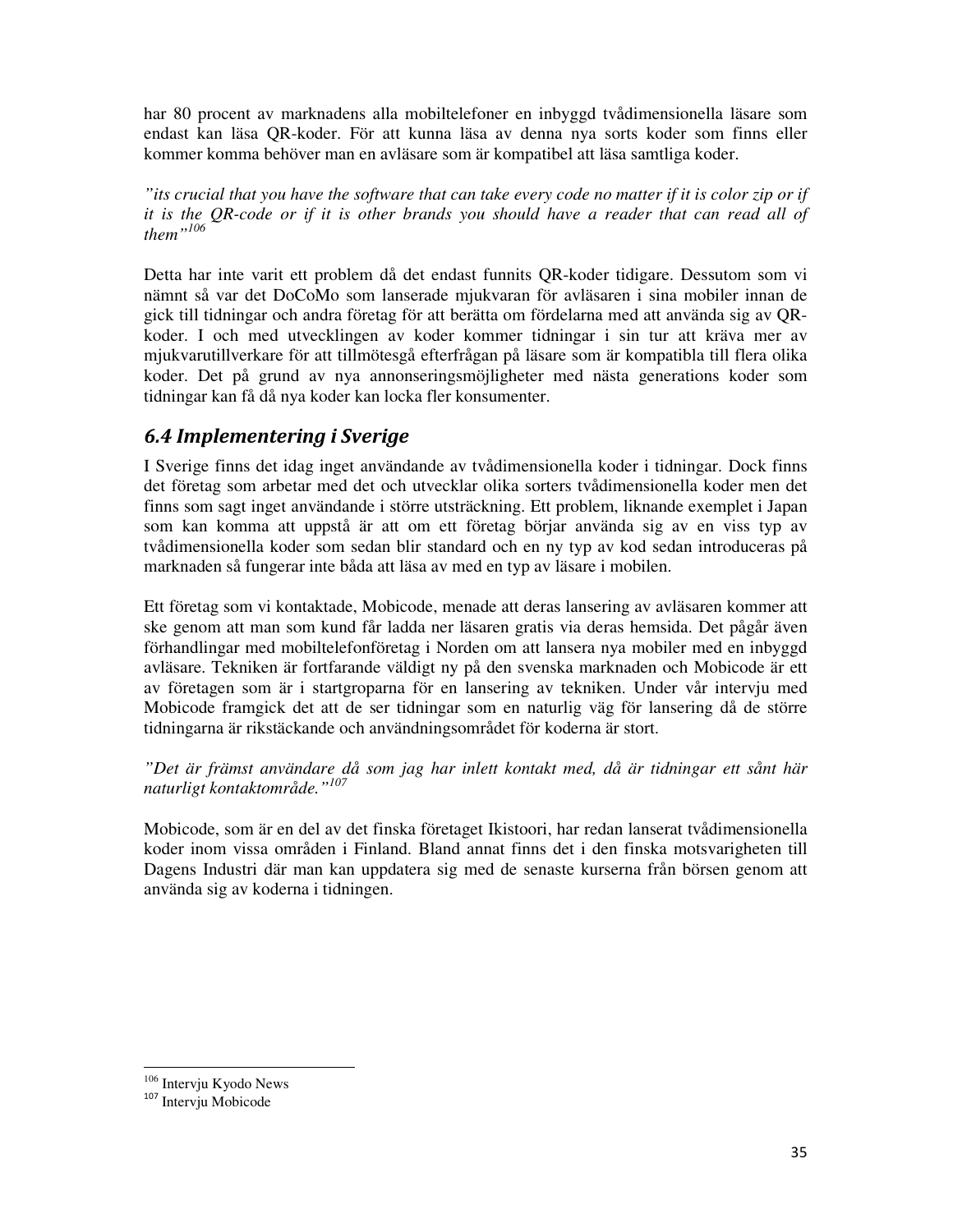## 7. Analys

*Nedan följer vår analys av resultatdelen där vi summerar resultaten för att sedan analysera de svar vi fått.* 

I Japan var det mobiloperatören DoCoMo som tillhandahöll tjänsten med QR-koder för deras kunder. DoCoMo lanserade mjukvaran inbyggd i de nya modeller som gick till försäljning till kunder. DoCoMo kontaktade sedan bland annat tidningsbranschen och berättade om de användningsområden och möjligheter som fanns med QR-koder. På detta vis var det tidningarna som på olika sätt sedan började skapa användning av QR-koder för mobiltelefonägarna. DoCoMo själva behövde inte göra någon större marknadsföring för just QR-koder utan kunde satsa på sin idé om Lifestyle infrastructure där QR-koder bara är en del av många tjänster. Det som går att utläsa mellan raderna är att DoComo var smarta med att kontakta tidningar med denna tjänst eftersom den tvådimensionella kodtekniken grundar sig på tryckformat. Tidningar blir då en självklarhet att använda sig av eftersom de till vardags når miljontals läsare som tar till sig materialet. Läsarna av tidningarna blir själva en del av behovsskapandet av tjänsten då de börjar använda tvådimensionella koder.

Ett problem som vi kan urskilja är att det råder just nu skillnad mellan Japan och Sverige på hur distributionen av tvådimensionella koder ser ut. Problemet är att idag finns det inte förinstallerade läsare i svenska mobiltelefoner. För att svenska mobiltelefonanvändare idag skall kunna bruka tekniken måste de ladda ner mjukvara från någon hemsida som erbjuder tvådimensionella sreckkodsläsare. Detta kan vara ett hinder för att få mobilanvändare att komma igång med att bruka tjänsten. Det kan tänkas att det kan finns motstånd mot att behöva ladda hem program för att använda tjänster även ifall de är gratis till skillnad mot att det redan finns förinstallerat i mobiltelefonen. Vid en eventuell lansering av tvådimensionella koder i Aftonbladet så skulle säkert främst teknikintresserade vara de som laddade ned programvaran och började använda sig av tjänsten. Spridningen skulle absolut inte bli lika stor och säkerligen inte lika snabb som om det redan fanns förprogrammerat i användarna mobiltelefoner.

Ett ytterliggare problem med att det inte finns program förinstallerade i mobiltelefoner har att göra med standardisering av och kompabilitet tvådimensionella koder. Idag finns det ingen given standard av vilken sorts kod man skall använda sig av. Om Aftonbladet skulle börja använda sig av QR-koder idag och man sedan skulle märka att Sony Ericsson, Nokia eller någon annan tillverkare lanserar läsare av Datamatrixkoder i sina mobiler en tid senare har vi naturligtvis ett problem. Det gäller därför för Aftonbladet att kontakta mobiltelefontillverkare och höra vad de har på gång inom detta område för att ta reda på vilka sorts koder som kommer att användas. Risken finns givetvis att det kan vara olika koder hos olika tillverkare.

Alternativet är att komma i kontakt med mjukvarutillverkare av kodläsare om olika fördelar varför man skall använda just deras koder. Diskussionen om vilken kod som skall användas avslutas inte med detta. Det återstår dock problemet med att det skiljer sig lite mellan de olika koderna. QR-koder som används i Japan är lite mer avancerade än exempelvis Datamatrixkoder. QR-koder kan innehålla ungefär dubbelt så mycket information som Datamatrixkoder. Förutom vem som börjar med vilken kod eller läsare så kan det variera då koderna skiljer sig inte bara vad det gäller kompabilitet utan även prestanda. Vi anser dock att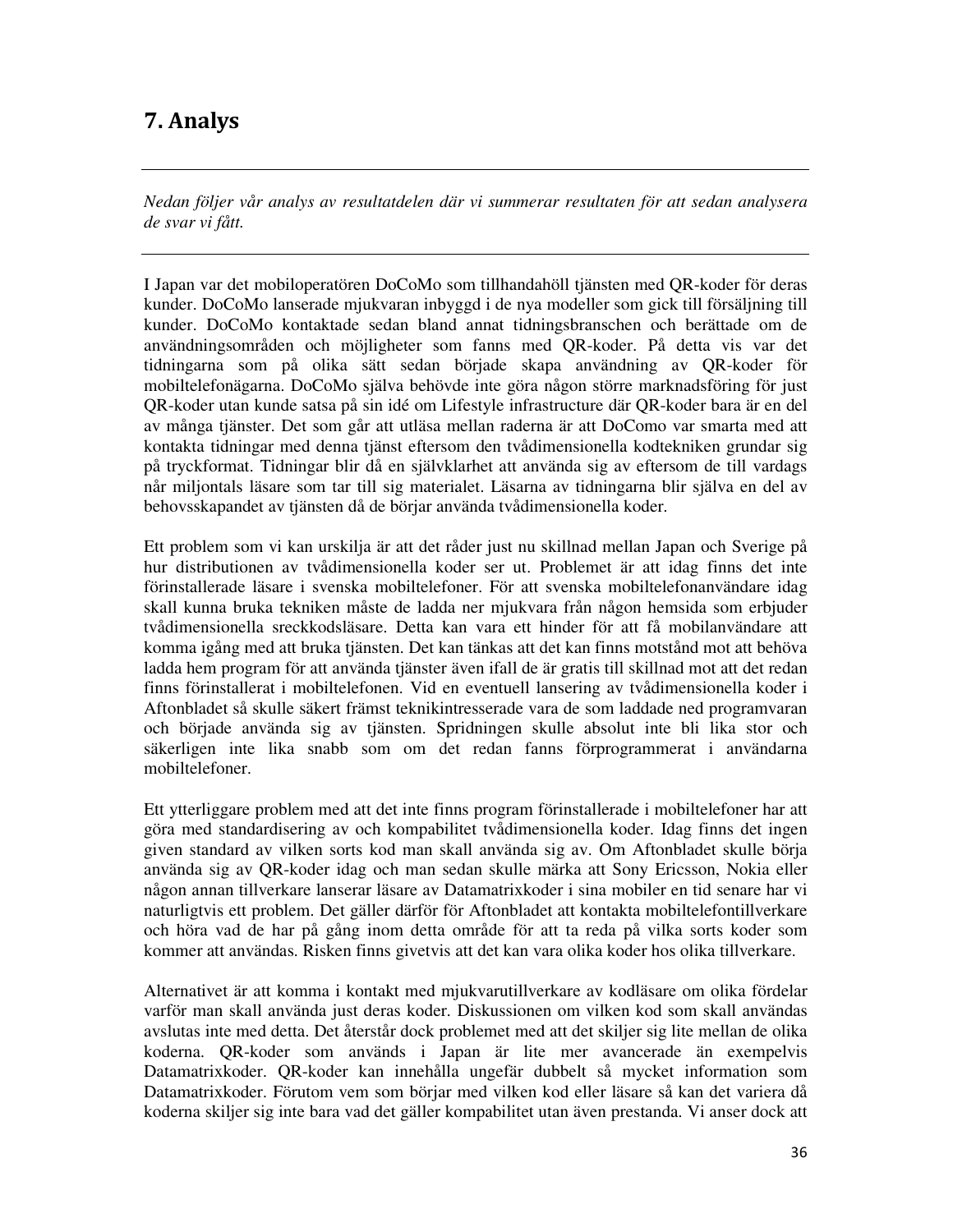det vore bäst att se om ett samarbete mellan tidning och mobiltillverkare kan upprättas för att åtminstone i framtiden kunna lansera mobiler med förinstallerade kodläsare. Det är viktigt för att på sikt kunna försäkra sig om att användare lätt kan bruka tekniken.

Förutom samarbete med mobiltelefontillverkare så bör Aftonbladet kontakta någon eller några mobiltelefonoperatörer. I Japan har mobiloperatörer så som DoCoMo ett mycket närmare samarbete med mobiltillverkare än mobiloperatörer i Sverige. Mobiloperatörer har idag en viktig roll då det är de som sätter priser för vad datatrafik kostar. I dag är det fortfarande relativt dyrt att ladda ner datamängd från Internet till mobilen. Det varierar dock givetvis beroende på mobiloperatör. Det löste DoCoMo genom att nu ha ett fast pris på sina Internettjänster och detta har gett resultat genom att fler och fler surfar med sin mobiltelefon vilket i sin tur har lett till att det eventuella motståndet mot tillexempel QR-koder har minskat. Detta genom att folket i Japan är så vana vid att använda Internetfunktionen i sin mobiltelefon att de inte anser det vara något konstigt att ta kort på koder för att nå annat material på Internet. Om operatörerna i Sverige minskade kostnaden för användarna att surfa med sin mobiltelefon så är vi säkra på att fler skulle vara beredda att testa tvådimensionella koder.

## 7.1 Styrkor och svagheter med tvådimensionella koder

I våra intervjuer med både Kyodo News och Asahi Shimbun så framkom det att QR-kodernas största svaghet var dess utseende. De menade att koderna inte riktigt passade in i tidningen då de inte var särskilt attraktiva. Detta kan ses ur två aspekter, dels att de då drar åt sig uppmärksamhet genom att inte riktigt passa in i bilden vilket visserligen underlättar för användaren att upptäcka dem och då bruka dem.

Den andra aspekten är att vissa äldre läsare som är vana att ha sin tidning på ett visst sätt då kan anse att tidningen tappar lite av sitt forna utseende och känner inte igen sig och väljer således att läsa en traditionell tidning utan QR-koder. Givetvis behöver det inte enbart vara äldre som finner QR-koder oattraktiva, det kan vara vilken åldersgrupp som helst. Att äldre skulle ha mer negativa åsikter än unga är till stor del erfarenheter som framkom i våra intervjuer. Det var mer de traditionella tidningsarbetarna och till viss del äldre läsare som inte fullt ut uppskattade QR-kodernas utseende. Även för svenska tidningar så kan utseendet vara ett problem och mycket handlar om var koderna är placerade och hur stora de är. Vi har tidigare skrivit att just fördelen med QR-koder är att de upptar ett litet utrymme. För tidningen gäller det att i så fall hitta utrymme där de smälter in mer naturligt men samtidigt står ut från mängden så att läsaren lätt kan hitta dem.

Om vi går vidare med det som talar för tvådimensionella koder så är det dels att de går att avläsa även ifall den skulle vara delvis skadad av fläckar eller annat. I en tidning så är det viktigt att koderna klarar av vissa skador då det oftast fler än en person som läser en tidning. Om vi skulle ta ett exempel med en gratistidning så är det väldigt många fler än en person som läser samma exemplar, med en omild behandling och då kan koden ta skada. Det är då till kodernas fördel att de klarar av en viss mängd skada. Detta argument ger även tyngd till tidningarna då de skall locka annonsörer att ha tvådimensionella koder då de kan ge en viss garanti för att koderna klarar av en viss behandling.

Att det sedan finns så många olika användningsområden för koderna som att länka till olika WAP-sidor eller ge information via SMS kan vara en av de största fördelarna. Just att kunna länka tvådimensionella koder till vissa hemsidor kan göra tidningen mer interaktiv och som bland annat Hvitfelt tar upp så är TV den största konkurrenten till kvällstidningar då de i stort fokuserar på samma nyheter, det vill säga underhållning. Kvällspressen har varit tvungen att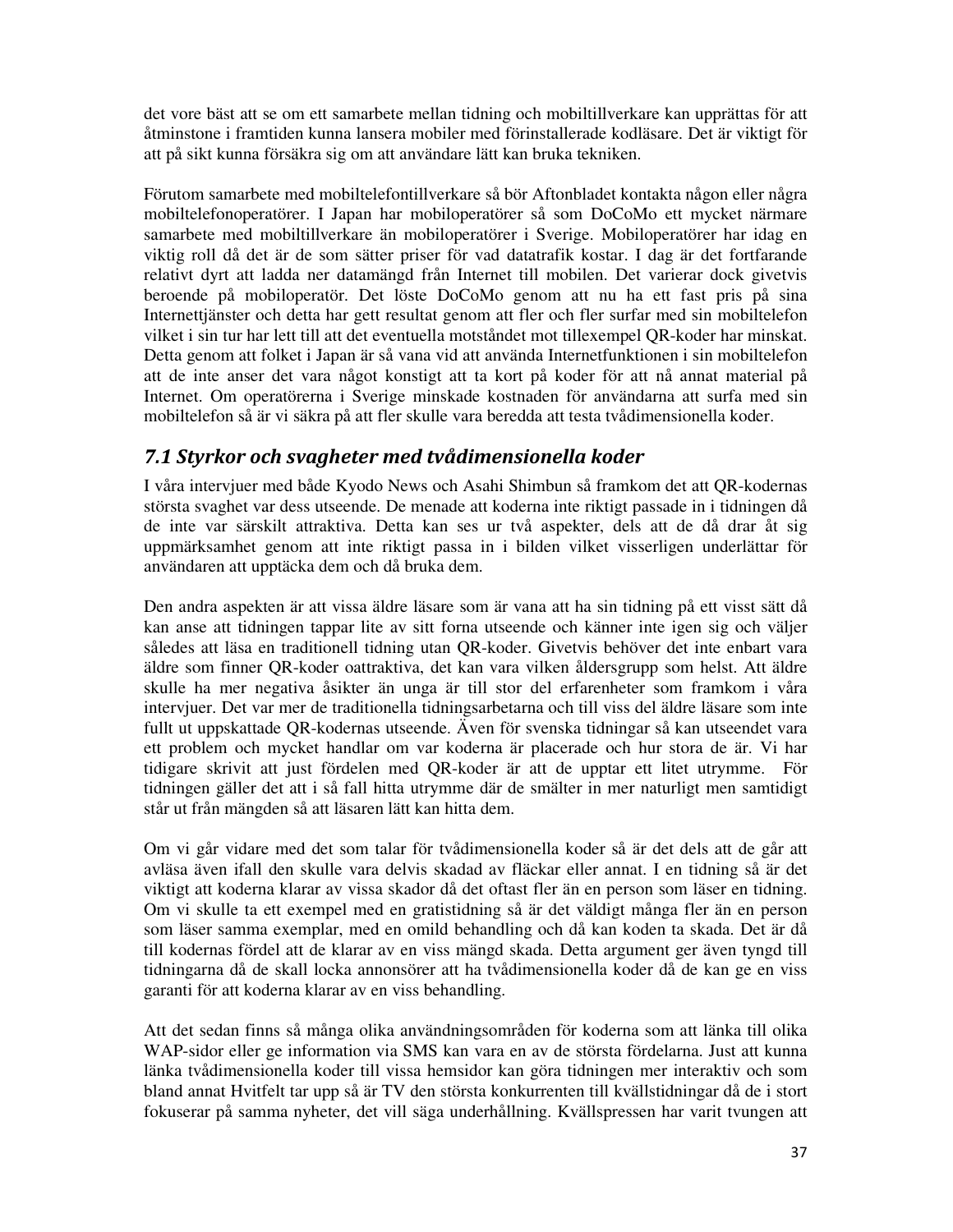ändra på sig på grund av konkurrensen från TV. Tidningarna kan nu närma sig televisionens fördelar med rörliga bilder och ljud kombinerat med mer djupa artiklar. Denna möjlighet har funnits tidigare men då har användaren varit tvungen att skriva in hela URL adressen och oftast har det då inte funnits några filmer att se på då tidningarna inte valt att satsa så mycket på den biten, men just att användaren har varit tvungen att skriva in hela URL adresser. Det har oftast inte funnits några filmer att se på heller då tidningarna inte valt att satsa så mycket på den biten tidigare. Fast problemet med att användaren har varit tvungen att skriva in hela URL adressen försvinner och gör det betydligt enklare för användaren att ta sig till hemsidor eller få information via mobiltelefonen.

I mångt och mycket går det dock att säga att tvådimensionella koder blir mycket vad avsändaren gör dem till. Ett problem i Japan var just att de inte hade rättigheter till att visa olika videoklipp. Om nu dagstidningarna kan komma runt detta problem och införskaffa rättigheter att visa tillexempel kortare sportklipp så är mycket vunnit. Annars så gäller det att se till vad användarna vill ha och då kanske anpassa situationen så som Asahi Shimbun gjorde då de valde att lägga upp recept som läsarna kunde ladda hem till sin mobiltelefon. En annan fördel med just att kunna visa tv-klipp via tvådimensionella koder är att det kan locka nya målgrupper som annars inte är intresserade en viss sorts nyhet eller kanske inte tidningarna som medium i sig. Detta är en mycket viktig fördel då det gäller för tidningar att hela tiden lock den yngre generationens intresse för att sedan eventuellt locka dem som prenumeranter, och då inte bara av den tryckta tidningen utan av själva varumärket, tillexempel varumärket Aftonbladet.

En sak som är viktig att poängtera att tvådimensionella koder kan användas till mer än att bara bli länkad till en hemsida via koden. Koden kan också användas för att få information direkt till din mobiltelefon utan att ansluta till Internet. Koden kan lagra en mängd information. Som exempel så skulle man kunna skriva en artikel i tidningen som sedan lagras som en enda tvådimensionella kod. Koden kan man sedan läsa av med sin mobilkamera och läsa hela artikeln i mobiltelefonen.

En annan fördel med tvådimensionella koder är att de, som vi tidigare sagt i resultatdelen, kan leda till att tidningen i sig inte endast innehåller gamla nyheter. Även efter det att pressarna har stannat så kan tidningen fortfarande innehålla uppdaterade nyheter som producerats under dagen. Detta genom att då ha koder vid artiklar som senare uppdateras via exempelvis tidningens hemsida. Vi förde denna diskussion med bland annat Kyodo News och de ansåg att detta kan ge en tidning en större genomslagskraft då den redan har skrivna artiklar fast kan samtidigt lämna utrymme för artiklar som handlar om något mer aktuellt som hela tiden uppdateras och som är svårt att helt täcka i tidningen. Ett exempel på detta skulle kunna vara polisjakter efter brottslingar som pågår även efter det att tidningen har tryckts, börskurser eller idrottsevenemang. Genom att då ha en tvådimensionell kod bredvid artikeln kan läsaren läsa via telefonen läsa det senaste om polisjakten eller idrottsresultat. En tänkbar anledning till att QR-koder inte figurerade särskilt mycket i det redaktionella materialet i Asahi Shimbun är att de inte är i lika stort behov av att uppdatera sina artiklar då de har en morgonupplaga och en kvällsupplaga där de täcker in det mesta som händer under dygnet. En svensk tidning som endast har en upplaga på morgonen kan på så sätt utnyttja tvådimensionella koder för att stärka sin upplaga genom att alltid ha de senaste nyheterna i den redan tryckta tidningen via tvådimensionella koder.

I Japan upptäckte vi att QR-koderna främst var till för reklam. Detta tar sig uttryck i genom att tidningarna i Japan kunde locka annonsörer genom att erbjuda reklampaket genom flera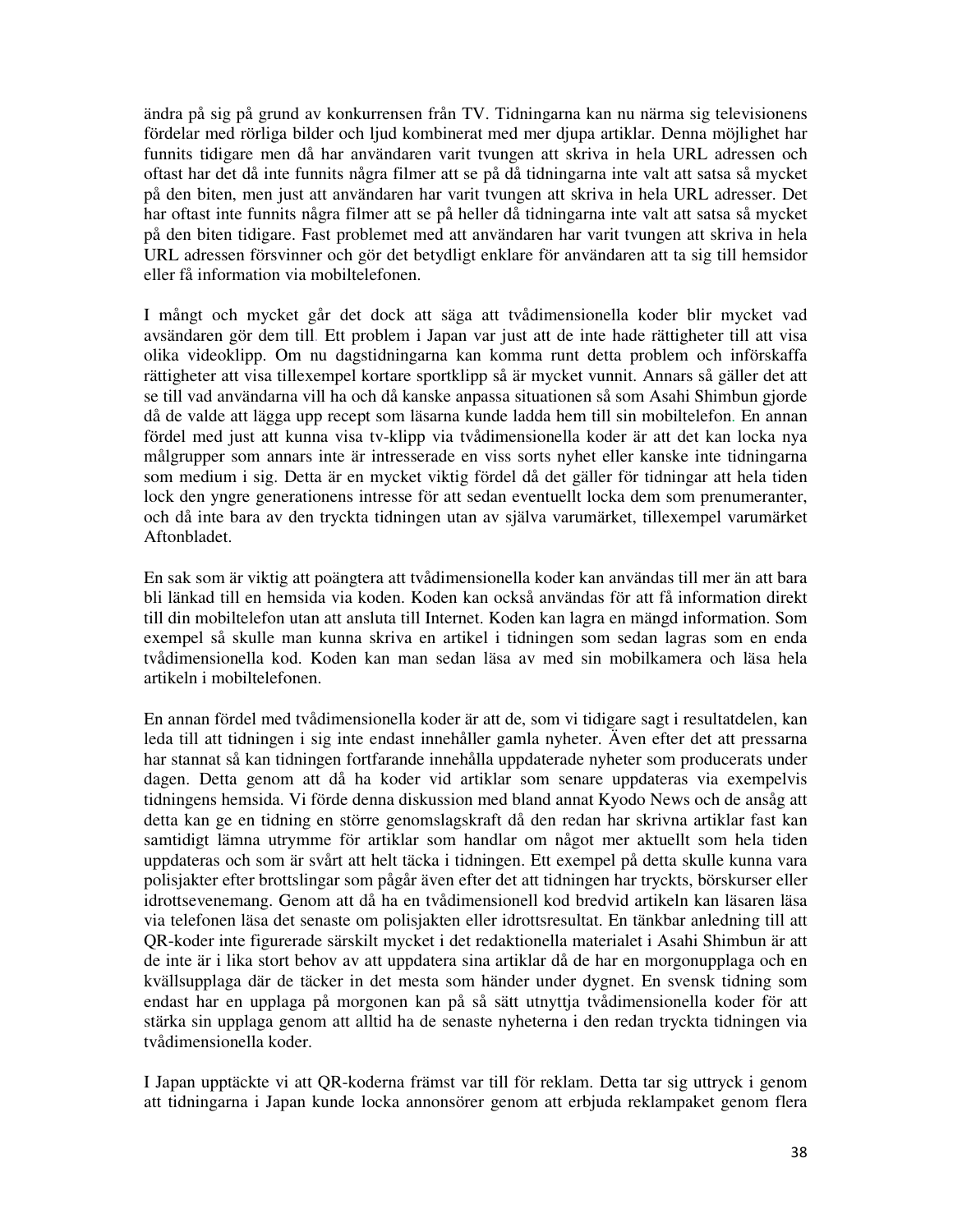olika kanaler. Exemplet som vi visade på i resultatdelen handlade om hur SONY marknadsförde sin nya TV i Asahi Shimbun. Det gick till som så att Asahi Shimbun nu kunde erbjuda annonspaket där annonsören skulle ha reklam på Asahis hemsida, i tidningens morgon och kvällsupplaga samt i mobilen via just QR-koder. QR-koden fungerar där som en naturlig länk mellan det tryckta materialet och mobiltelefonen. Annars så var det vanligt att enskilda annonsörer valde att ha med QR-koder i sin annons för att snabbt kunna länka vidare läsaren till sitt erbjudande. Just ringsignaler var ett mycket populärt användningsområde för QRkoder. Detta är föga förvånande då det är främst unga som använder QR-koder och ringsignalerna är riktade till en ung publik och de kan få de senaste ringsignalerna endast genom ett knapptryck på mobiltelefonen.

Det som tvådimensionella koder kan erbjuda är ett enklare och snabbare sätt för läsaren att via sin mobiltelefon exempelvis gå in på en annonsörs Internetsida. I förlängningen kan detta innebära att fler läsare kan nås av sändarens budskap då de ser enkelheten av att använda tvådimensionella koder. Samtidigt att det då är möjligt för annonsören att se hur många som har sökt sig till hemsidan efter att de läst annonsen i tidningen. Det sistnämnda kan annonsören se genom att ha en räknare på sin Internetsida som registrerar antalet unika besökare.

 Man kan ställa sig frågan varför läsare av en tidning skulle vara intresserade av att ta del av ytterligare reklamen utöver annonserna i tidningen. Här finner vi ett par tänkbara orsaker, dels att konsumenten nu har chansen att direkt läsa mer om en specifik vara eller tjänst, dels att kulturen av användande av QR-koder är förknippat med förmånliga erbjudande ifall de använder koden. Detta är självklart ett incitament för läsare att bruka QR-koder i samband med reklam. Istället för att ha med vanliga kuponger i tidningen som konsumenten klipper ut med sax så får de nu rabatten direkt i mobiltelefonen som är betydligt smidigare och bekvämare för kunden. Just användandet av kuponger via QR-koder var mycket populärt i Japan. För annonsörerna så kan detta leda till att fler konsumenter är villiga att testa nya produkter då de enkelt får något slags erbjudande. Fler konsumenter är incitament för fler annonsörer att annonsera och på det sättet får tidningarna in mer pengar.

I Japan så figurerade koderna främst i annonser, detta har sin grund i att nästan alla större företag har en anpassad Internetsida för mobiltelefoner. Detta mycket tack vare i-mode som är det program som används mest i samband med surfande med mobiltelefonen. I Sverige så har inte lika många företag anpassade Internetsidor som är lättöverskådliga med mobiltelefonen. För att locka annonsörer till att använda sig av tvådimensionella koder i sin reklamannons så måste det även poängteras att de i princip måste ha en anpassad sida för att locka nya potentiella kunder. Alltså måste tidningarna som vill kunna sälja annonser med tvådimensionella koder påpeka det faktum för klienten att en anpassning bör ske för att koderna skall få ett lyckat resultat.

Det som i allmänhet kan sägas vara tvådimensionella koders stora fördel i en papperstidning är att de kan användas till i stort sätt allt material. I kontaktannonser så kan man ha en kod som sparar annonsen i telefonen som ett SMS. Med hjälp av koden kan läsaren få mer information om artiklar som annars inte skulle vara möjligt att ha i tidningen i form av tillexempel videoklipp, mobila Internetsidor med mer material med mera. För annonsören så innebär detta att de nu kan få ännu en plattform att annonsera på, dels genom sin annons i tidningen och sedan på den mobila Internetsidan dit läsaren kommer via den tvådimensionella koden. I ett led ännu längre fram så kan detta leda till att fler företag och organisationer utvecklar sina mobila Internetsidor vilket kommer leda till ännu större nytta av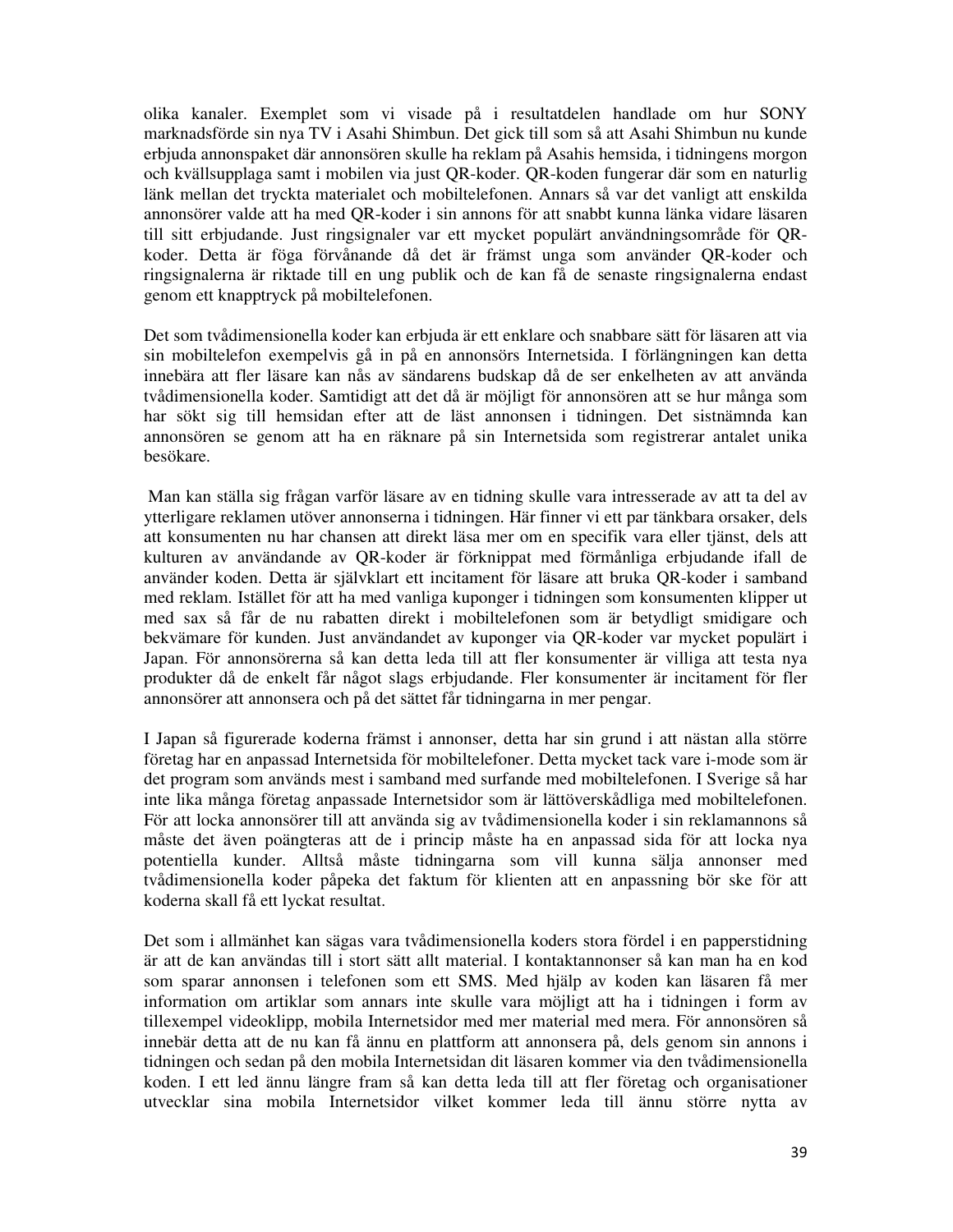tvådimensionella koder, det sistnämnda går lite hand i hand då tvådimensionella koder kan leda till en utveckling av mobila Internetsidor samt att om det finns anpassade mobila Internetsidor så stärks de tvådimensionella kodernas funktion.

Den främsta möjligheten som vi ser för papperstidningar är att de kan bli mer interaktiva genom att läsaren blir mer engagerad och kan fördjupa sig mer. Med hjälp av bland annat videoklipp så får artiklar ännu en dimension som annars inte skulle ha varit möjlig. Som tidigare sagt anser vi att det är viktigt för tidningar att kunna erbjuda ljud och rörlig bild då detta bevisligen lockar människors intresse. Ett förslag här skulle vara att begränsa antalet videoklipp på tidningarnas Internetsida för att istället lägga dessa i tidningen som då går att nås via tvådimensionella koder, detta kan leda till fler sålda exemplar av tidningen då dessa klipp endast går att se på sin mobiltelefon. Detta gör tidningen mer exklusiv då läsaren kan få tillgång till material som inte finns tillgänglig på någon annan plats än via tvådimensionella koder.

## 7.2 Framtida utveckling

När det gäller framtiden bör vi urskilja två ting, framtiden av tvådimensionella koder i Japan och sedan i Sverige. Som vi har visat på så utvecklas tvådimensionella koder. Det är på ett sätt lättare att diskutera framtiden i Japan då de har använt sig av tvådimensionella koder ett bra tag nu och kan visa på möjligheter och brister. Det är även lättare att se vad framtiden har att erbjuda i Japan då de ständigt ligger före oss i utvecklingen.

Ett av problemen med QR-koder enligt Asahi Shimbun har varit utseendet som vi har nämnt. Idag finns det koder med färger som gör att de blir mer estetiskt tilltalande och det utvecklas även koder som i framtiden kommer att vara osynliga för ögat. Detta kan givetvis göra att tvådimensionella koder blir ännu mer populära. Samtliga företag som vi pratade med i Japan spådde en ljus framtid för QR-koder. Det är framförallt utvecklingen av de nuvarande koderna som gör att de kommer att användas i en större omfattning dels av både företag, organisationer och dels av användarna i sig. Om koderna blir estetiskt mer tilltalande eller kanske till och med osynliga, då kan tidningarna som tidigare haft invändningar om att de varit fula och förstört layouten av tidningen använda dem mera.

Det är svårt att säga exakt hur tvådimensionella koder kommer att se ut i framtiden. Som vi har tagit upp finns det färgkoder, så småningom osynliga koder och snart kanske man inte ens behöver koder överhuvudtaget då man lätt kan läsa av en tidning med ett chip i mobiltelefonen. Det är snarare tjänsten i sig som är det viktiga, att man med tvådimensionella koder enkelt och snabbt kan till exempel surfa in på en hemsida via din mobiltelefon. Det är det som i grund och botten är det övergripande användningsområdet för tvådimensionella koder. Med tiden så har både användningsområden och mjukvaran utvecklats och kommer även att fortsätta göra det. Det är en fråga hur man kan göra det ännu enklare och smidigare för användarna att bruka tjänsten.

Den andra delen är framtiden för tvådimensionella koder i Sverige. Det är svårare att ge direkta svar på hur det kommer att bli i Sverige då vi inte har någon omfattande användning av tvådimensionella koder så som i Japan. Som vi har diskuterat och visat med exempel från Japan så finns det många möjligheter med tvådimensionella koder för att stärka en papperstidning. Vi tror dock att tvådimensionella koder kommer att komma till Sverige och dessa kommer att användas förutom i papperstidningar, till exempel på affischer och annat tryckt material. Men som vi nämnde i början av denna analys så gäller det för tidningarna att använda sig av tvådimensionella koder som alla kan läsa av.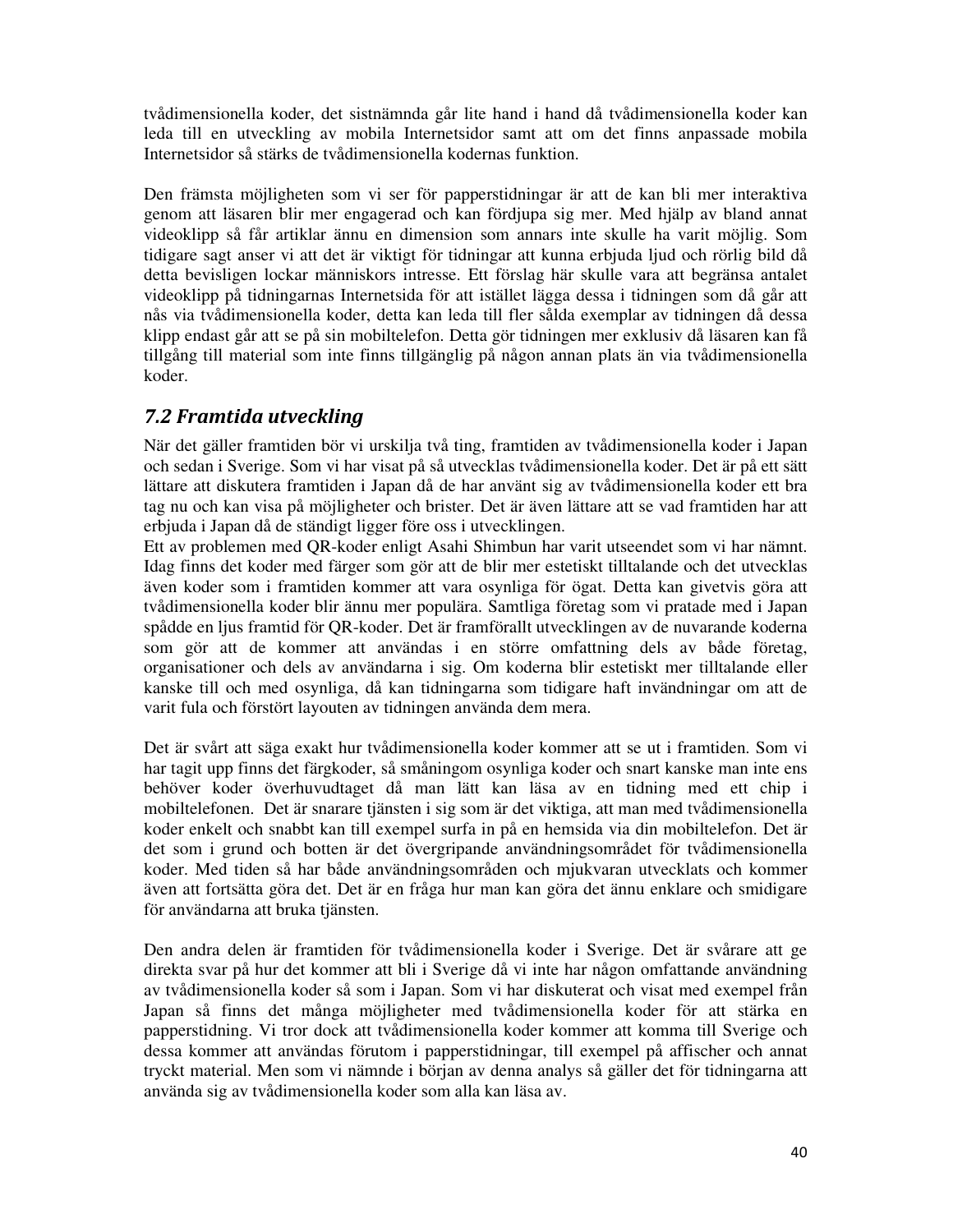Det vore önskvärt att se samtliga tidningar använda samma typ av kod så att hindret med mjukvaran försvinner. Alternativet till detta skulle vara att försöka hitta en mjukvara som klarar av att läsa samtliga varianter av tvådimensionella koder. Vi anser att dagens estetiska utformning av tvådimensionella koder är bra då de ändå utmärker sig från det övriga materialet i tidningarna. Man måste dock ha i bakhuvudet att utvecklingen av tvådimensionella koder hela tiden går framåt och att det i framtiden kommer att finnas andra estetiska alternativ som är mer anpassade till det redaktionella materialet. Men för att få läsare att uppmärksamma koderna så måste de vara fullt synliga för att eventuellt senare, när läsarna är vana vid dem, ta med koder som bättre smälter in i tidningen.

## 7.3 Konkret användning av tvådimensionella koder i papperstidningar.

Vi tänkte nu ge förslag på var i tidningen dessa koder bör implementeras och vilka användningsområden som kan vara fördelaktiga för Aftonbladet. Det här är våra egna tankar och idéer som rör möjligheterna kring tvådimensionella koder och bör endast ses som tänkbara förslag och möjligheter.

Vi anser att det vore bäst att lansera tvådimensionella koder först och främst i syfte för nöje och underhållning samt annonseringsmöjligheter. Vi tycker att det är ett naturligt steg att lansera tjänsten i samband med lättare former av underhållning så som sport, musik eller annan nöje. Att placera en streckkod bredvid en artikel om gårdagens hockeymatch med ens favoritlag gör det väldigt lätt för läsaren att enkelt kunna få se de bästa sekvenserna ur matchen. Man skulle även kunna hålla sig uppdaterad om ställningen i en match via mobilen genom koder, se klipp från konserter med sin favoritartist eller ladda ner en låt till mobilen. Givetvis hoppas vi på en vidare utveckling att man framtiden även skall kunna ta del av redaktionellt material av annan sort än bara nöjesunderhållning fast vi anser att det kan vara lämpligt att börja där.

Detta grundar vi på att det är dessa nyheter som fungerar bäst i tv-format, om vi ser till att kvällstidningar idag har tv som sin främsta konkurrent så blir det logiskt. Det som kvällstidningarna skriver om handlar främst om just vad som visas på tv. Nu så kan tidningen börja ta upp kampen på allvar genom att erbjuda ett enkelt sätt för läsaren att se dessa klipp. Varför visa sportklipp kan man fråga sig. Det grundar sig också tämligen simpelt genom att säga att det är mycket svårt att beskriva till exempel ett fotbollsmål i bara ord. Nu så finns det ett enkelt sätt för läsaren att se målet i videoformat. Det som kan sägas mer är att tvådimensionella koder kan vara länken som lyfter sport och nöjesdelarna i en tidning ännu mer. Det är även så att väldigt många som köper Aftonbladet gör det främst tack vare tidningens bilaga Sportbladet. Nu får kan denna bilaga ännu ett lyft när de kan erbjuda lättillgängliga, rörliga bilder och ljud via mobiltelefonen. Sedan kan tidningarna välja olika sätt att ha koderna, det behöver inte alls vara precis bredvid artikeln. Istället kan de ha en bilaga där samtliga koder till den aktuella tidningen finns. Det är ifall utseendet på koderna skulle vara ett problem, så slipper de läsare som inte vill ha koderna dem samtidigt som de läsare som är intresserad av koderna har allt samlat på ett ställe.

Vi menar att sådan tjänst skulle kunna stärka tidningen oerhört mycket som medium. Dels genom att man adderar en ytterliggare dimension till tidningsformatet plus att Aftonbladet stärker sitt varumärke genom att vara med i tiden och håller sig uppdaterade i den tekniska utvecklingen. Som vi nämnt tidigare var Aftonbladet först i Sverige med att lansera en nätupplaga och den är i dag nordens största webbtidning. Genom att lansera tvådimensionella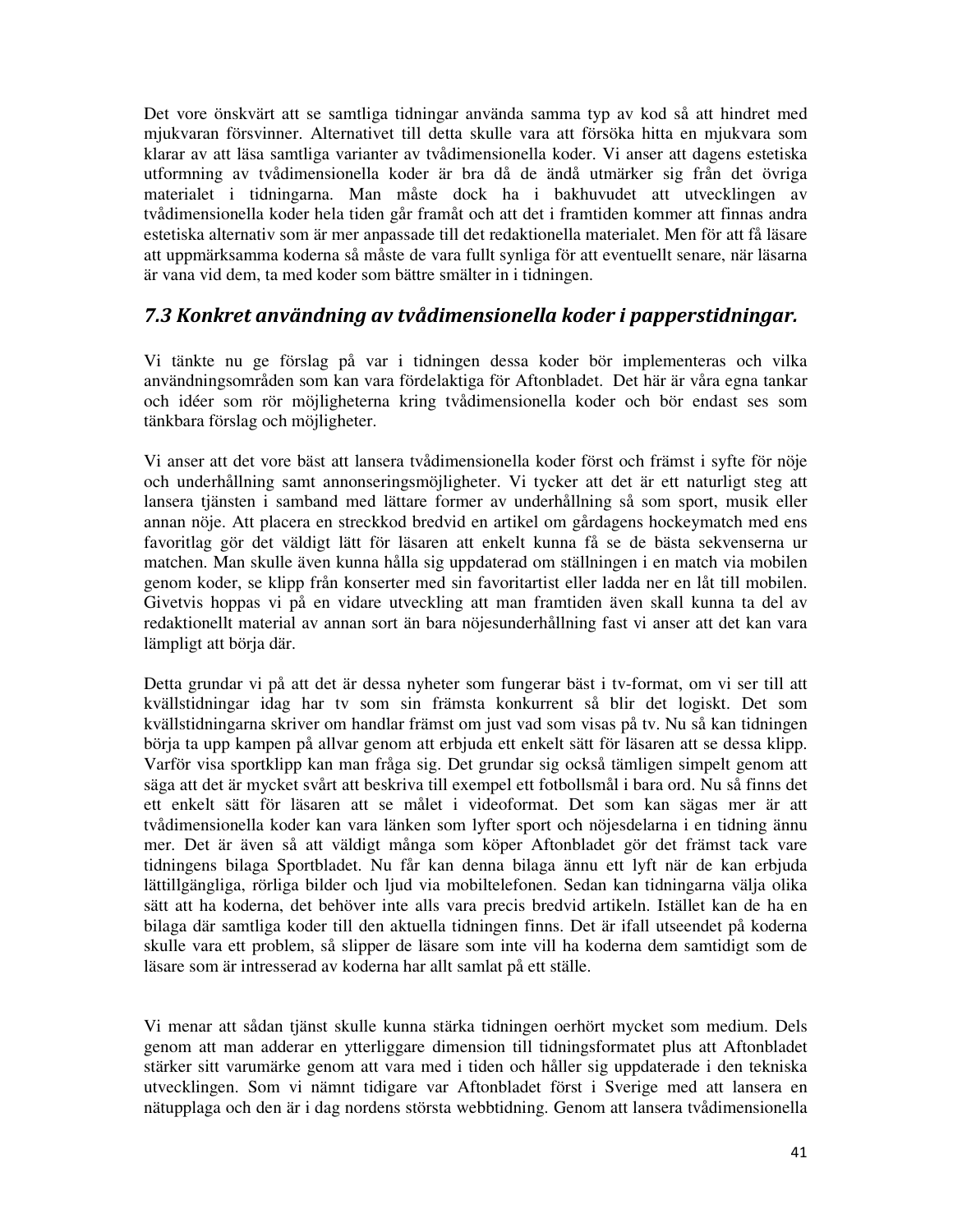koder kan man stärka sin position som Sveriges ledande tidning ytterliggare och hålla sig konkurrensmässigt före på marknaden.

Om fler tidningar skulle haka på trenden med tvådimensionella koder kan vi endast spekulera om hur tidningsmarknaden ser ut om några år. Vi har sett hur användningen ser ut i Japan fast samtidigt är det inte helt enkelt att jämföra dessa två olika marknader. Tidningar kanske börjar producera mer eget material med rörlig bild och ljud för tidningen för att konkurrera med tv . Något som skulle kunna vara en annan möjlighet åt motsatt håll är att olika tv-kanaler söker samarbete med tidningar. Kanske bestämmer sig tv för att producerar material exklusivt för tidningar. Till exempel, TV4 börjar producera en miniserie som kan följas varje dag i Aftonbladet via mobilen för en tidsperiod Möjligheterna är många.

Om det skulle visa sig att tvådimensionella koder blir en succé kan tidningen börja använda koder i samband med "tyngre" nyheter. Det kan leda till att fler personer läser nyheter som de annars kanske inte skulle ha tagit del av. Det kan i sin tur leda till att fler läsare blir medvetna om vad som händer i världen. Fler medvetna världsmedborgare kan hjälpa att stärka demokratin.

Framförallt anser vi att man skall erbjuda tjänster som är gratis, eller som åtminstone är billiga för läsarna för att skapa ett användande och ett medvetande kring tvådimensionella koder.

## 7.4. Sammanfattning av analys

*Syftet med vår uppsats var att se vilka möjligheter och begränsningar det finns med tvådimensionella koder för implementering och utveckling av Aftonbladet. Vi har nu analyserat och diskuterat resultaten. För att knyta ihop säcken kommer vi nu att lista och kort diskutera de punkter vi anser viktigast ur analysen och vad Aftonbladet bör tänka på.* 

#### 7.4.1Begränsningar med tvådimensionella koder

#### **Mjukvaruproblemet**

Idag finns det ingen mjukvara förinstallerad i svenska mobiltelefoner. Det finns dock material för gratis nedladdning. Vår oro är att läsare kan vara skeptiska mot att behöva ladda hem mjukvara till mobiltelefonen för att använda

#### **Ingen standardkod**

Ingen vet i nuläget vilken sorts kod som kommer att användas vid en eventuell lansering vilket kan leda till kompabilitetsproblem. Dock förs diskussioner mellan Nokia och Mobicode. Man bör tänka på vilken sorts kod som eventuella läsare kommer att använda innan man bestämmer sig för att satsa på en kod. Vi anser själva att QR-koden är den bästa tack vare dess lagringskapacitet. Vi har även sett erfarenheterna från Japan där QR-koder har använts av tidningar i cirka 5 år.

#### **Datatrafikkostnader fortfarande höga**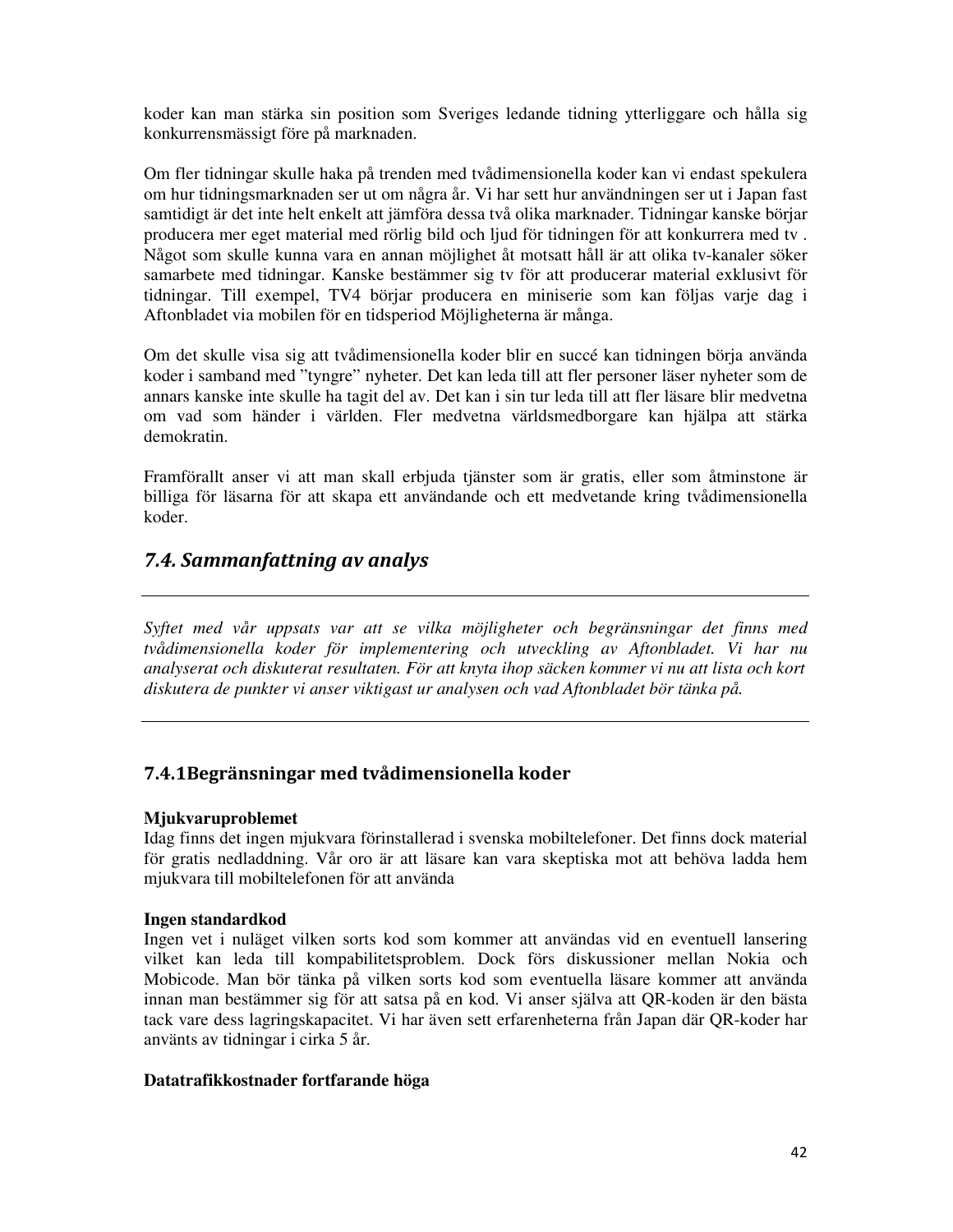Aftonbladet bör även tänka på kostnaderna för användarna av tvådimensionella koder. I dagsläget är det relativt dyrt att surfa med mobiltelefon. Det kan vara bra att kontakta svenska operatörer för att kanske starta ett samarbete. I Japan använder man sig av ett flat rate system som har lett till en dramatisk ökning av mobilsurfande.

#### **Utseendet av tvådimensionella koder**

Japanska tidningar anser idag att utseendet hos tvådimensionella koder är en nackdel. Vi vet idag inget om vad svenska tidningar och potentiella användare tycker om dess utseende. Man bör dock ha detta i åtanke. För många koder i en tidning kan ge ett rörigt intryck och man bör noga välja var och i vilket sammanhang man i så fall publicerar koder.

#### **Rättighetsaspekten för användande av videoklipp**

Möjligheterna i Japan begränsas av upphovsrätt gällande videoklipp. Skall man använda sig av videoklipp bör man noga se över kostnader för dessa och även se andra möjligheter med tvådimensionella koder än enbart videoklipp.

### 7.4.2. Möjligheter med tvådimensionella koder

#### **Koderna klarar av viss skada**

Koderna kan användas trots att de utsatts för viss skada. Det är en fördel mot URL koder om de skulle vara skadade eller fläckiga och man inte kan utläsa vad som står. Även ifall koden skulle vara skadad så kan man komma in på den sökta hemsidan. Det anser vi också vara ett starkt argument ur ett annonseringsperspektiv då de kan vara säkra på att läsare kan nå deras annons trots viss skada.

#### **Kan göra tidningen mer interaktiv**

Tvådimensionella koder kan hjälpa att stärka tidningen genom att man kan öka interaktiviteten. En tidning kan använda sig av tvådimensionella koder och publicera videoklipp, matrecept, diskussionsforum, uppdateringar av nyheter och många andra områden. Det gör att läsaren kan använda tidningen på ett helt annat sätt än tidigare. Genom att använda sig av koder på detta sätt kan man lägga till en ytterliggare dimension till tidningen. Det har varit möjligt tidigare fast inte alls varit lika enkelt att använda då metoden krävt mer av läsaren.

#### **Konkurrenskraftig mot andra medier**

Med detta menar vi att tidningen inte längre behöver ses enbart som en tidning. Man kan med hjälp av tvådimensionella koder se på videoklipp som vi nämnt ovan och stärka sin position utmana andra medier på ett helt annat sätt.

#### **Snabbt och enkelt att använda**

Tekniken att surfa med mobilen och surfa med mobilen via en tidning har funnits länge. Skillnaden nu mot då är att tvådimensionella koder gör det betydligt enklare och smidigare att komma direkt till den sida man önskar. Man slipper knappa in URL adresser. Nu räcker det med att ta ett kort med din mobilkamera för att komma direkt till den önskade sidan.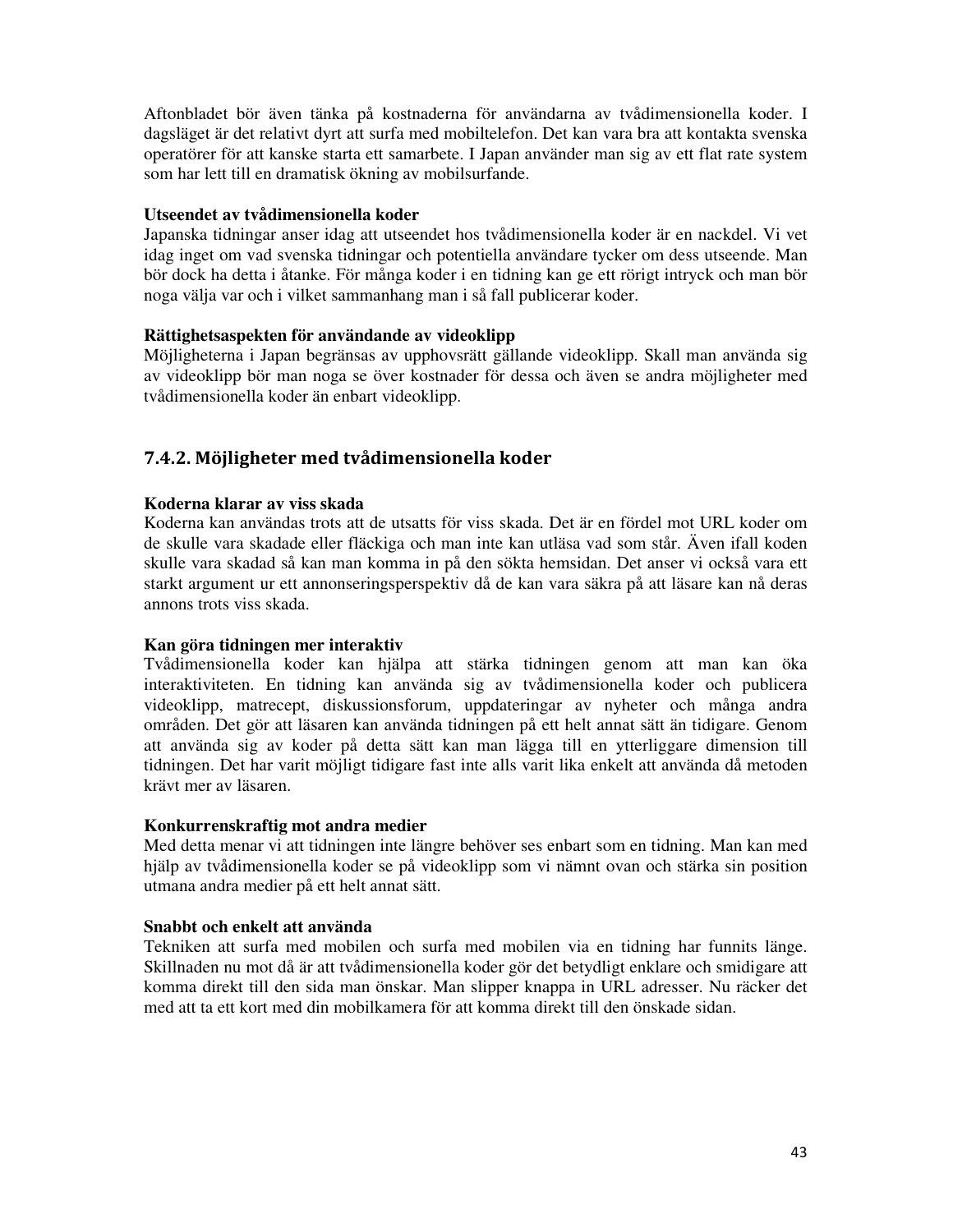#### **Locka nya målgrupper**

Tvådimensionella koder kan hjälpa till att locka nya målgrupper till en tidning. Koderna kan bidra till att läsare tar till sig andra sorters artiklar eller nyheter som de annars kanske inte hade tagit del av.

#### **Uppdatera nyheter snabbare**

En fördel med tvådimensionella koder är att man enkelt kan nå de senast uppdaterade nyheterna även i en gammal tidning. Genom en kod kan man länka till en tidnings nätupplaga där man kan ta del av de senaste nyheterna trots att man inte har tillgång till en dator.

#### **Stärka image som modern tidning**

En tidning som implementerar tvådimensionella koder stärker sitt varumärke genom att sända tydliga signaler om att vara innovativ, nyskapande och modern. De ovannämnda fördelarna är till stor del praktiska medan den här är mer abstrakt. Med det sagt så betyder inte det att den skulle vara mindre viktig. Ett starkt varumärke är nog så viktigt när det gäller att både locka annonsörer och läsare.

## 8. Förslag på framtida forskning

Som alltid när det uppkommer nya medier eller gamla utvecklas så ställs medieföretagen inför nya utmaningar fast samtidigt kanske också möjligheter. Vi har i detta examensarbete visat på att konvergensen mellan olika medier kan leda till att stärka papperstidningen samt göra dess innehåll mer levande. Vi hoppas nu på framtida forskning i ämnet om tvådimensionella koder utöver vad vi skrivit i detta examensarbete. Exempel på detta skulle i så fall vara att forska om hur det fungerar i Sverige om tvådimensionella koder skulle implementeras i svenska tidningar och även se om andra medier förutom tidningar valt att använda sig av koder. Vad säger användare om tekniken? Vad har fungerat bra, vad har fungerat mindre bra och varför? Har tidningar utvecklats i den riktning som vi har diskuterat? Vilka är användningsområdena som faktiskt brukas för tvådimensionella koder?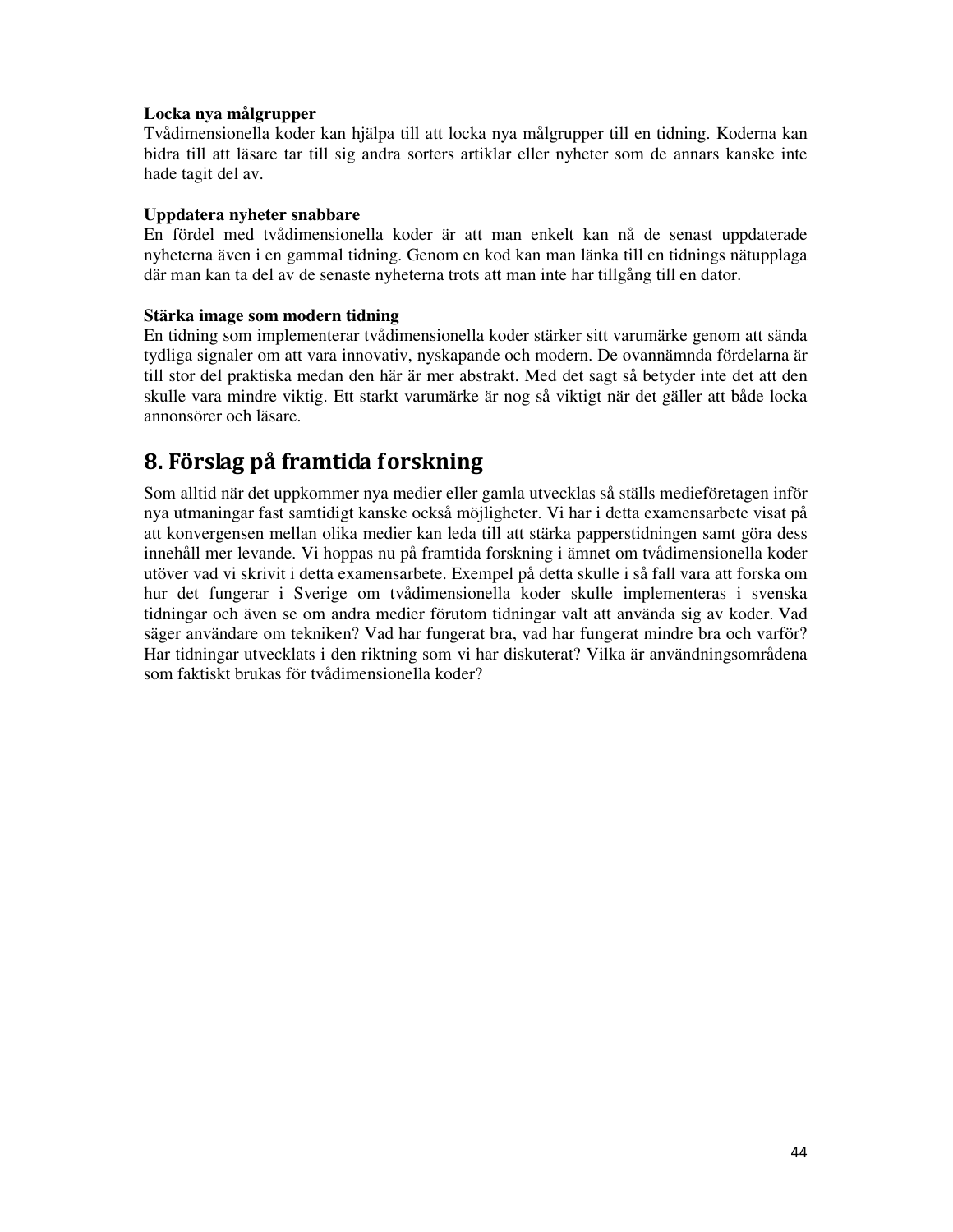## 9. Referenslista

### 9.1 Litteratur

Esaiasson P, Gilljam M, Oscarsson H, Wängnerud L, (2005), *Metodpraktikan- konsten att studera samhälle, individ och marknad* (Andra upplagan), Elanders Gotab

Gustafsson Karl Erik, (2002), *Den svenska pressens historia*, Ekelids Förlag

Hadenius S, Weibull L, (2000), *Massmedier – Press, Radio & TV i förvandling* (Sjunde upplagan), Albert Bonniers Förlag

Hvitfelt Håkan, Nygren Gunnar, (2005), *På väg mot medievärlden 2020 – Journalistik, teknik, marknad* (Tredje upplagan), Studentlitteratur Lund

Ito, Okabe, Matsuda, (2005), *Personal, Portable, Pedestrian: Mobil Phones in Japanese Life*, MIT Press

Rogers Everett M., (2003), *Diffusion of Innovations*, femte upplagan, Free press

Östeby H, Knapskog K, Helland K, Larsen LO, (2004), *Metodbok för medievetenskap*, Liber

## 9.2 Intervjuer

**Aftonbladet 2007-11-08**  Andreas Granström

**Asahi Shimbun 2007-12-06**  Kunihiro Hayashida Atsushi Sato

**Kyodo News 2007-12-07**  Yoshito Nitobe Hiroshi Shinotsuka Masao Hosoda

**NTT DoCoMo 2007-12-07**  Nobuyuki Hatanaka Kaoru Miyamoto Roland Arafat

9.3 Internet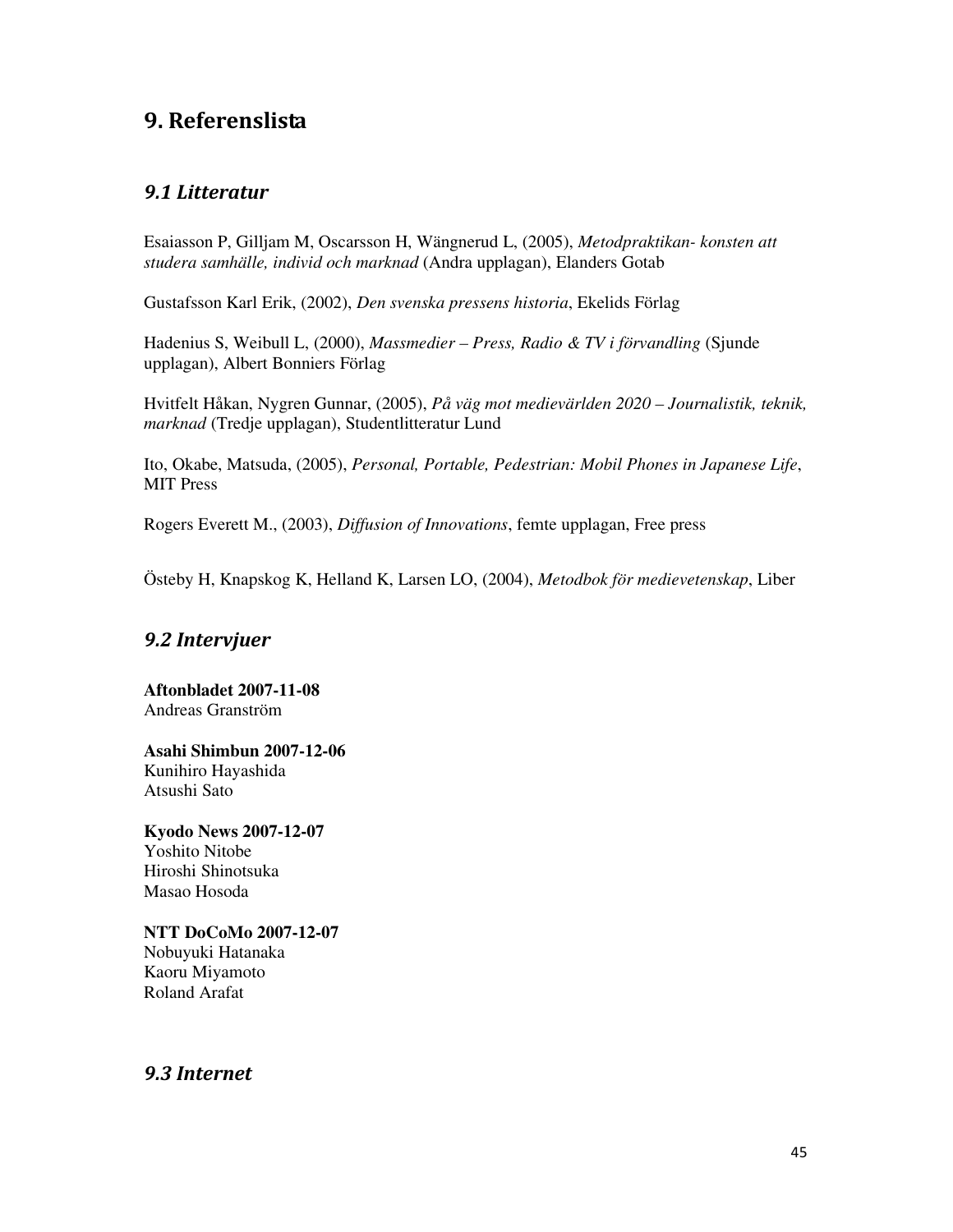http://www.denso-wave.com/qrcode/aboutqr-e.html 2007-12-15 Utvecklaren av QR-koden

http://www.nttdocomo.co.jp/english/service/imode/make/content/barcode/about/s1.html 2007- 12-18 vilket är NTT DoCoMos hemsida

http://www.japanmarketingnews.com/print\_advertising/index.html 2007-12-15

http://www.media.hut.fi/printaccess/Final\_report.pdf 2007-12-18 vilket är Mobicodes utredning om tvådimensionella koder.

http://www.pts.se/Archive/Documents/SE/Individundersokning\_2007\_26\_071128.pdf 2007- 12-27 som är post och telestyrelsens individundersökning 2007 Svenskarnas användning av telefoni och Internet

http://www.sony.net/Products/FeliCa/index.html 2007-12-17 vilket är Sonys hemsida om FeliCa Systemet

http://koncernen.aftonbladet.se/aftonbladet\_se/article3360.ab 2007-12-14 Aftonbladets koncernhemsida

http://koncernen.aftonbladet.se/aftonbladet\_se/ 2007-12-14 Aftonbladets koncernhemsida

http://koncernen.aftonbladet.se/aftonbladet\_se/abse\_historik/article3708.ab 2007-12-13 Aftonbladets hemsida om företagets historia

www.blutetooth.com 2007-12-30 om företaget blueetooth

http://qrcode.kaywa.com 2008-01-08 QR-kodsgenerator http://datamatrix.kaywa.com 2008-01-08 Datamatrixkodgenerator

## 9.4 Föreläsning

Föreläsning 4/10-07 Marie Grussel, Göteborgs Universitet.